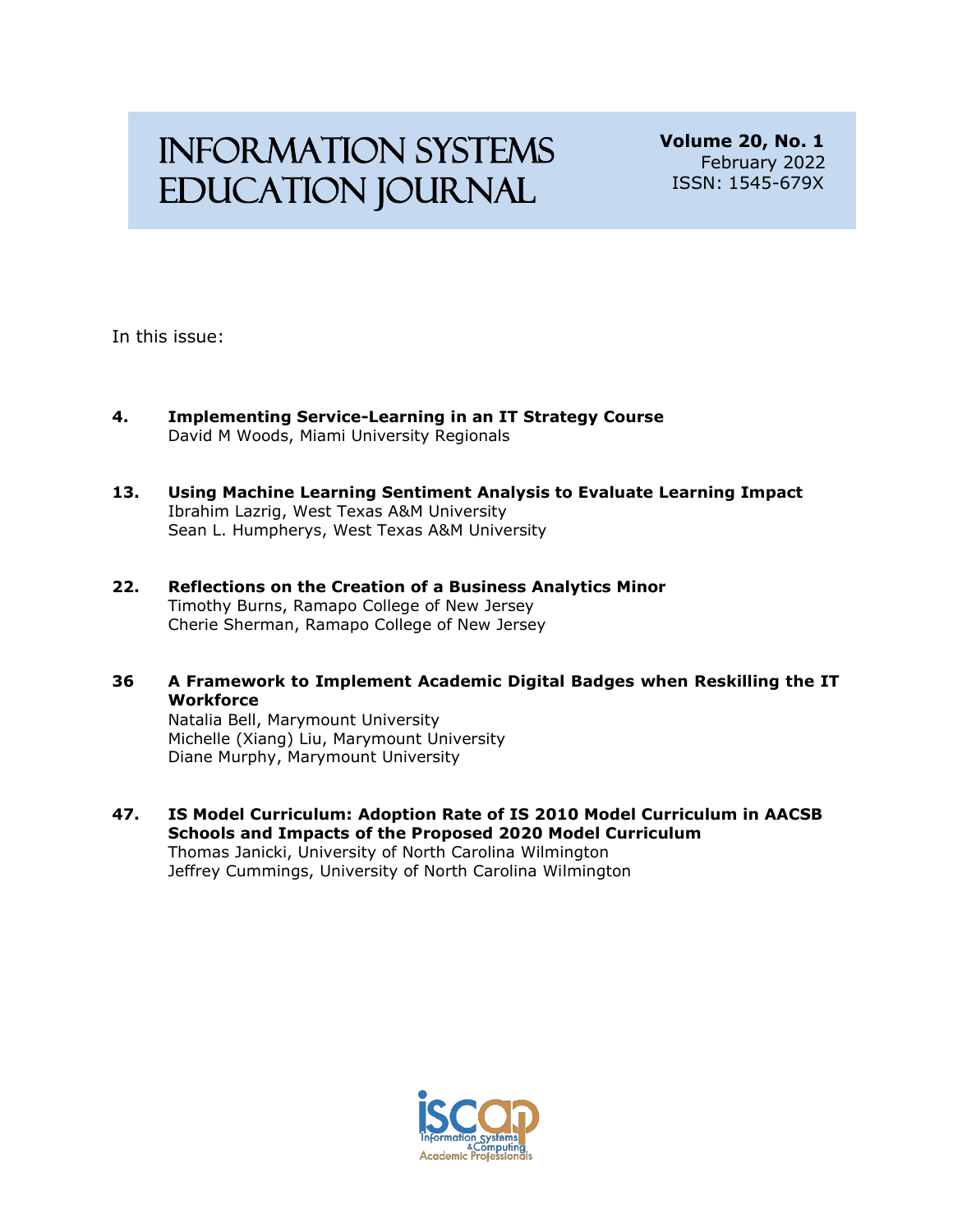The **Information Systems Education Journal** (ISEDJ) is a double-blind peer-reviewed academic journal published by **ISCAP** (Information Systems and Computing Academic Professionals). Publishing frequency is six times per year. The first year of publication was 2003.

ISEDJ is published online (https://isedj.org). Our sister publication, the Proceedings of EDSIGCON (https://proc.iscap.info) features all papers, panels, workshops, and presentations from the conference.

The journal acceptance review process involves a minimum of three double-blind peer reviews, where both the reviewer is not aware of the identities of the authors and the authors are not aware of the identities of the reviewers. The initial reviews happen before the EDSIGCON conference. At that point papers are divided into award papers (top 15%), other journal papers (top 25%), unsettled papers, and non-journal papers. The unsettled papers are subjected to a second round of blind peer review to establish whether they will be accepted to the journal or not. Those papers that are deemed of sufficient quality are accepted for publication in the ISEDJ journal. Currently the target acceptance rate for the journal is under 40%.

Information Systems Education Journal is pleased to be listed in the [Cabell's Directory of](http://www.cabells.com/) [Publishing Opportunities in Educational Technology and Library Science, i](http://www.cabells.com/)n both the electronic and printed editions. Questions should be addressed to the editor at [editor@isedj.org](mailto:editor@isedj.org) or the publisher at [publisher@isedj.org.](mailto:publisher@isedj.org) Special thanks to members of ISCAP/EDSIG who perform the editorial and review processes for ISEDJ.

# **2022 ISCAP Board of Directors**

Eric Breimer Siena College President

Jeff Cummings Univ of NC Wilmington Vice President

Jennifer Breese Penn State University Director

RJ Podeschi Millikin University Director

Anthony Serapiglia St. Vincent College Director/2022 Conf Chair

Amy Connolly James Madison University Director

Michael Smith Georgia Institute of Technology Director/Secretary

Xihui "Paul" Zhang University of North Alabama Director/JISE Editor

Jeffry Babb West Texas A&M Past President/ Curriculum Chair

Niki Kunene Eastern CT St Univ Director/Treasurer

Tom Janicki Univ of NC Wilmington Director / Meeting Facilitator

Copyright © 2022 by Information Systems and Computing Academic Professionals (ISCAP). Permission to make digital or hard copies of all or part of this journal for personal or classroom use is granted without fee provided that the copies are not made or distributed for profit or commercial use. All copies must bear this notice and full citation. Permission from the Editor is required to post to servers, redistribute to lists, or utilize in a for-profit or commercial use. Permission requests should be sent to Paul Witman, Editor, editor@isedj.org.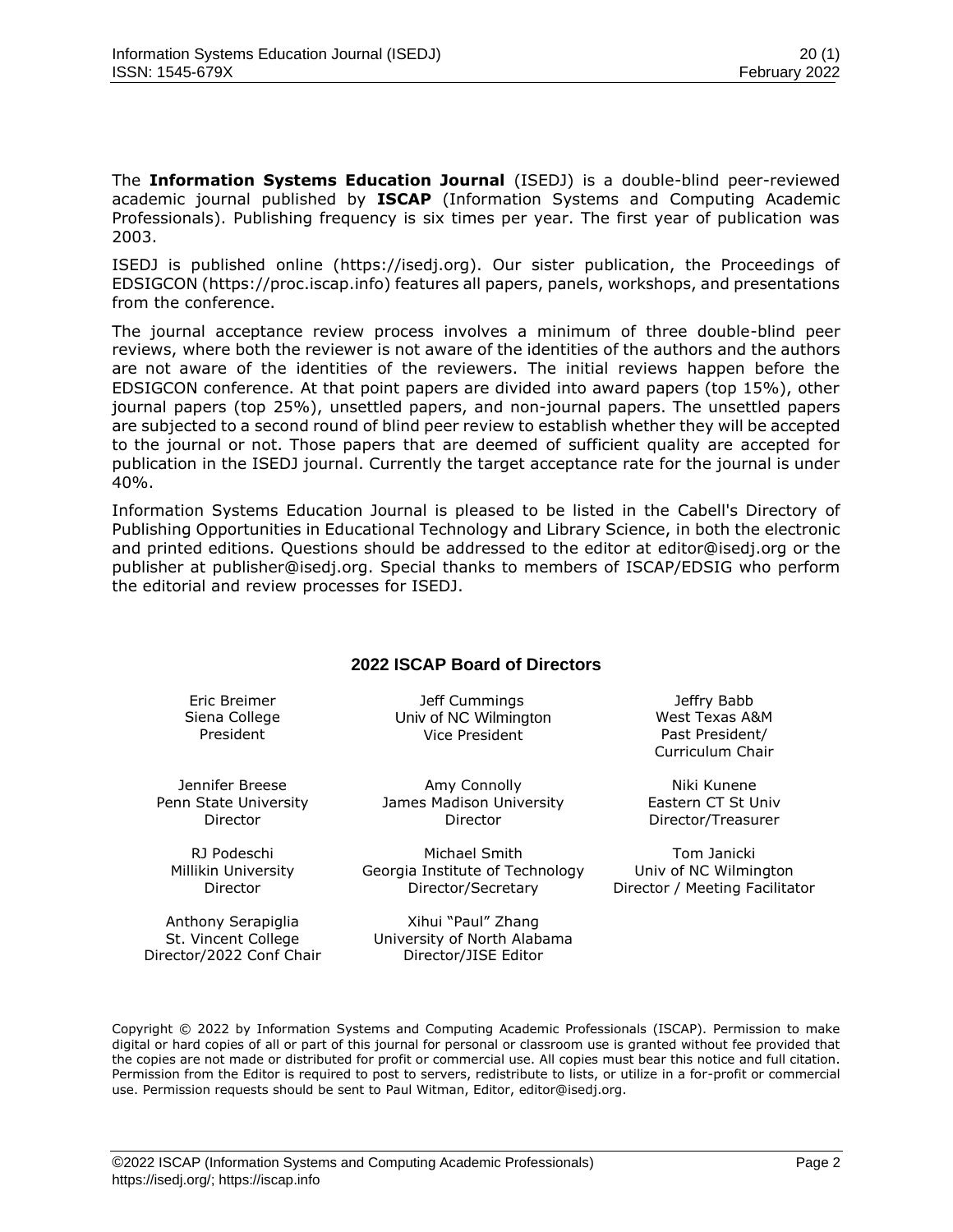# Information Systems Education Journal

# **Editors**

**Paul Witman** Editor California Lutheran **University** 

**Thomas Janicki** Publisher U of North Carolina Wilmington

**Donald Colton** Emeritus Editor Brigham Young University Hawaii

# **Dana Schwieger**

Associate Editor Southeast Missouri State University

**Ira Goldman** Teaching Cases Co-Editor Siena College

**Michelle Louch**  Teaching Cases Co-Editor Carlow College

**Brandon Brown** Cyber Education Co-Editor Coastline College

# **Anthony Serapiglia**

Cyber Education Co-Editor St. Vincent College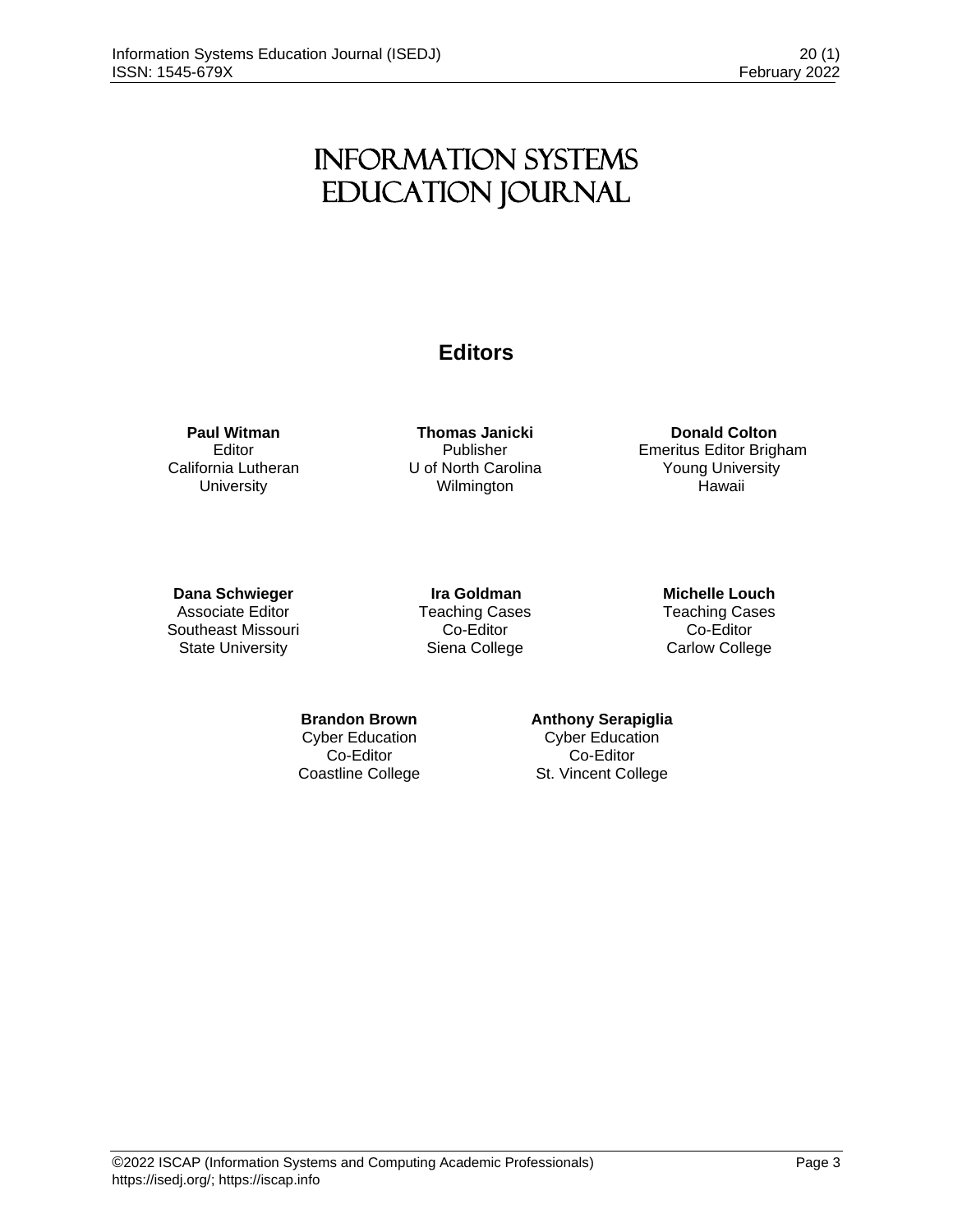# Implementing Service-Learning in an IT Strategy Course

David M. Woods woodsdm2@miamioh.edu

Computer & Information Technology Department Miami University Regionals Hamilton, OH 45011, USA

# **Abstract**

Students studying technical fields like IS/IT (Information Systems/Information Technology) face the challenge of showing potential employers that they have done work for real clients, not just course projects that are never used. At the same time, instructors face the challenge of actively engaging students in learning course content and understanding how to apply course content in different situations. Previous work shows that service-learning can be a valuable tool to improve student engagement while offering an opportunity for a real-world learning experience. However, the existing literature provides examples of using service-learning in various IS/IT courses but with little discussion of service-learning in IS/IT strategy courses. This work discusses implementing a service-learning project with a local non-profit organization in an IS/IT strategy class. Details of the design and implementation of the service-learning project and assessment from the student, instructor, and client perspectives are provided.

**Keywords:** Service-learning, IT Strategy, Pedagogy

# **1. INTRODUCTION**

As students move through a program of study, different types of course activities and assignments are needed as students advance to upper-level courses. From the view of Bloom's taxonomy, students need to progress from remembering and understanding ideas to analyzing and connecting ideas and ultimately creating new work (Armstrong, n.d.).

A different way to view the process of IS/IT education is that individuals enter as students and leave as workforce ready IT professionals. The concept of engaged learning argues that during a course of study, students should evolve from being given knowledge to a state where they can actively discover new knowledge (Hodge, Baxter Magolda, & Haynes, 2009).

A common way of achieving this in IS/IT courses is active learning. While active learning can be done individually, group projects increase the size and complexity of the problems that students can be asked to solve. Working in groups is also a better match for what students will experience once they become working IT professionals. However, group projects introduce new challenges, including communication, participation, and accountability (Bakir, Humpherys, & Dana, 2020).

While many techniques can be used to improve the operation of student teams, an additional challenge of course projects can be the artificial nature of the project. Class projects rarely produce something that is used once the course is over. Service-learning, where a course project develops a solution to a problem faced by a community partner, offers a way to address this concern.

Implementing service-learning in an IS/IT course presents some challenges, but previous work has documented many successful examples and suggested methodologies (Lee, 2012; Leidig &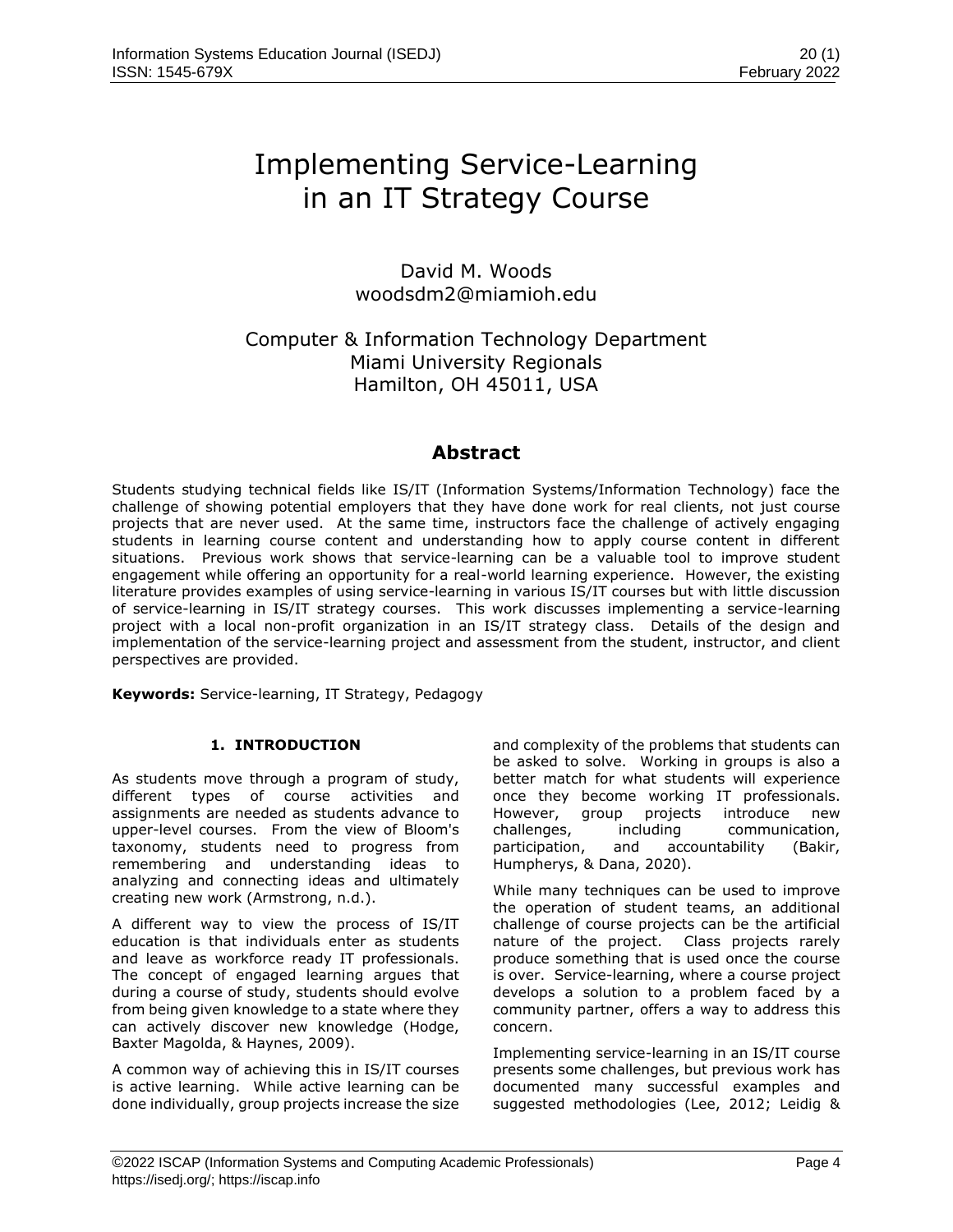Lange, 2012; Wilcox & Zigurs, 2003). Several of the documented examples involve system analysis and design. However, the use of servicelearning in an IS/IT strategy course, where the focus is on the organizational strategy and decision making efforts that occur before detailed system analysis and design, is scarce. This work documents how a service-learning project was implemented in an IS/IT strategy course, along with an assessment of the project from the perspective of the students, instructor, and community partner.

### **2. BACKGROUND**

Service-learning is a pedagogy that combines learning with community service. Servicelearning is one of the high impact practices that "have been widely tested and have been shown to be beneficial for college students from many backgrounds" (Kuh, 2008, p. 9).

In addition to the concept of learning by doing, service-learning adds the concepts of working on a real-world project and providing a civic service to the local community (Heffernan, 2011). In addition, as Zlotkowski discusses, servicelearning can help "students develop on a variety of levels – technical, interpersonal, and ethical (Zlotkowski, 1996, p. 15)."

Many articles review the observed benefits of service-learning in general and in the IS/IT curriculum. Service-learning is found to improve students' engagement in learning and understanding of course content and allow students to demonstrate their experience (Wei, Siow, & Burley, 2007). Wei also notes, "that service-learning is well established in fields with a strong human component," which aligns well with Agile methodologies and topics like data analytics that require more human interaction from IT professionals. Service-learning can also be more "comprehensible to students than simple passive learning in the classroom (Tan & Phillips, 2005, p.58)."

Other observed benefits of service-learning include improved learning, improved communication skills, and a better understanding of the issues their community partners were working to solve (Preiser-Houy and Navarete, 2006). Service-learning also provides reciprocal benefits. By interacting with a community partner, students enhance communication and collaboration skills.

Saulnier (2005) identifies service-learning as a source of "significant learning" where students apply their knowledge, explore careers, develop civic literacy, and develop occupational skills. Several key characteristics of service-learning courses are identified. These include time for reflection, effort to foster the development of intangibles like empathy, a reciprocal relationship with the service-learning partner, work that has value to both the student and the partner, and work dictated by the needs of the community.

A systematic method for service-learning projects was proposed by Wilcox and Zigurs (2003). In this method, the instructor identifies and initiates a project before the start of the class. Students then use an interactive process to complete the project. An essential part of the service-learning project is communication between students, instructors, and the client. Wei et al. (2007) provide a helpful discussion on communication and information flows.

The literature contains many examples discussing the use of service-learning in a variety of IS/IT courses. Petkova (2017) provides a valuable overview and discussion of theoretical models. Leidig and Lange (2012) offer a valuable retrospective from a capstone course that does service-learning projects for non-profit organizations. Among the lessons learned are the work needed to build relationships and find projects, the need to prepare students to work with the clients, the demands on the instructor's time to manage the projects and student teams, and details of working with non-profit organizations.

A school's community engagement office can be a valuable source of information and support for service-learning efforts. Discussions with the university's service-learning coordinator identified two main requirements for servicelearning projects. First, they must provide value to both the class and the partner, as discussed in much of the literature on service-learning. Secondly, the projects must be sustainable – they need to continue to deliver value once the class is over. Sustainability is a significant concern for IT projects since troubleshooting, enhancements, training, and other ongoing support are needed to ensure that technology continues to provide value. Concerns about support get little discussion in the literature.

### **3. PLANNING**

Implementing service-learning in an IS/IT strategy course requires an understanding of the goals and learning objectives of both service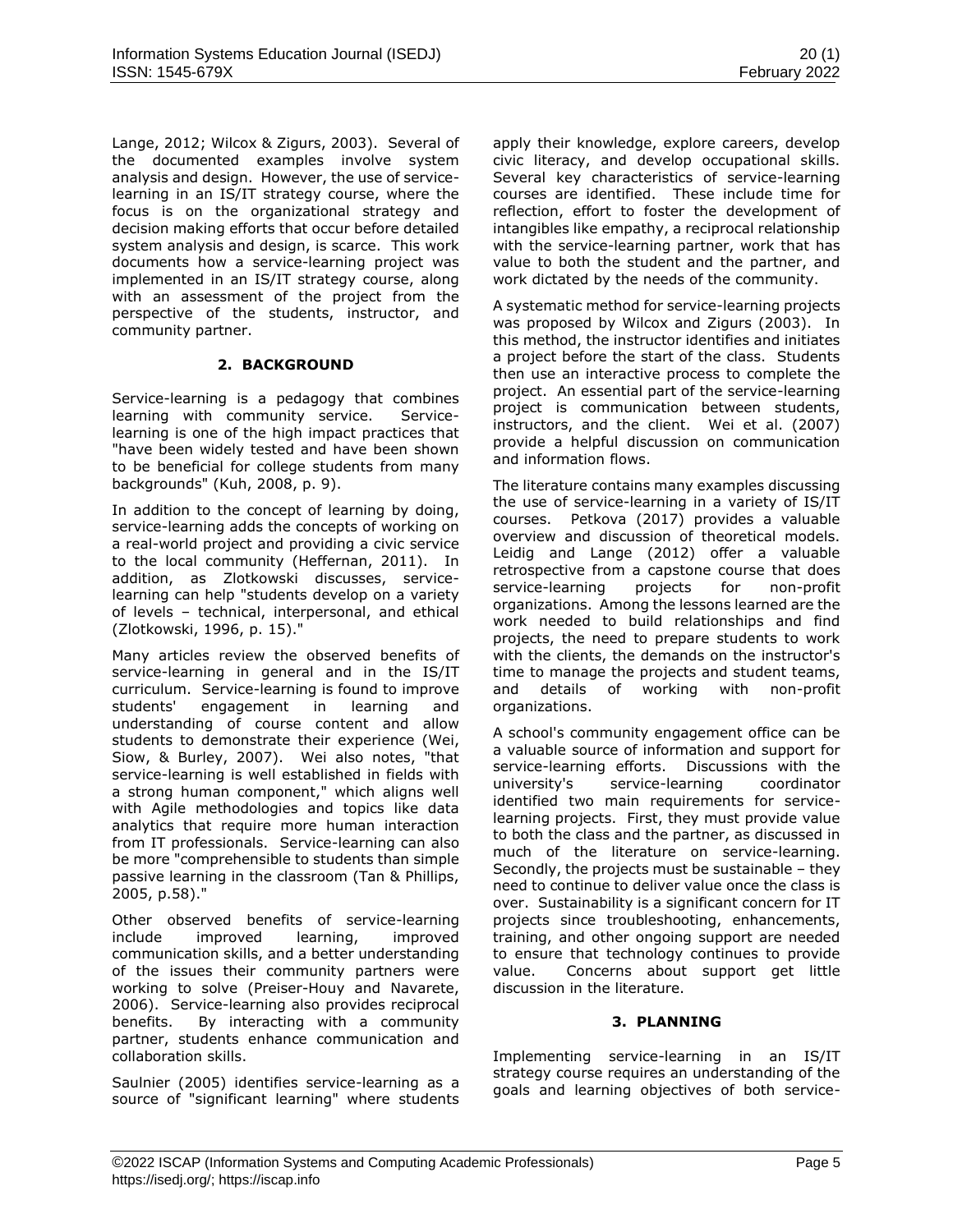learning and IT strategy education, so that course activities and assignments achieve both sets of objectives.

IS/IT organizations are always part of a larger organization and provide a service to the larger organization. A critical factor in successfully serving the larger organization is understanding the parent organization's goals and the plans and activities undertaken to achieve these goals. IS/IT strategy is the effort to ensure that an organization's use of technology is aligned with the parent organization's goals, plans, and activities. The IS 2020 model curriculum express this as "implementing and using organizational information systems to achieve strategic organizational goals and objective." (Leidig & Salmela, 2021, p. 58)

The IS 2020 curriculum documents an IS Management & Strategy competency area that includes the capability to develop, maintain, and consistently improve the systems to deliver the information necessary for an organization." (Leidig & Salmela, 2021, p. 58).

The literature on the use of service-learning in the IS/IT curriculum provides examples from various courses, but these do not include the use of service-learning in an IT strategy course. However, examples from system analysis and design and capstone courses provide some ideas that can be applied to an IS/IT strategy course.

The IT strategy course discussed in this work is an upper-level course that all students working towards a bachelors degree in Information Technology or Health Information Technology are required to complete in their junior or senior year. Prior to this course, students will have completed courses covering several technical topics along with a project management/systems analysis course to understand how to design and implement a solution to a specific problem. The IT strategy course covers many topics focused on how an IT organization must design, implement, and support the IT infrastructure needed for a company or organization to achieve its strategic goals

A service-learning project to help an organization make a strategic decision about their technology infrastructure would clearly connect to the content of the IT strategy course. Additionally, while the project should consider the resources and support needed to implement the decision, it allows a clear delineation between the decision and any following activity, addressing concerns about the sustainability of the work.

This project concept also allows the instructor to work with non-profit organizations to develop potential project ideas. A good project idea will be one where the organization has a clear idea of what they are trying to achieve and a clear idea of what resources, including time and money, are available.

# **4. IMPLEMENTATION**

After considering the overall learning objectives of the course and the goals for using servicelearning in the course, a problem-based servicelearning approach was selected. In this approach, "students work with community members to understand a particular community problem or need (Heffernan, 2011, p. 3).

Several sources provide helpful guidance on implementing service-learning projects in IS/IT courses (Wilcox & Zigurs, 2003; Lee, 2012; Wei, Snow, & Burley, 2007). Following the suggestions of Lee (2012), the service-learning activities were designed to include both written reflection and discussion reflection. The course also had a weekly journaling activity that provided students an opportunity for additional reflection. For this activity, students were asked to write at least one paragraph with a prompt to "Discuss what you learned, found interesting, and/or didn't understand. The discussion should not be a summary of the class meeting, but should be your reaction to what we did in class." The weekly journal assignment also required students to pose two questions for discussion in class.

Activities for the service-learning project involved three main areas. First, the students worked to develop a clear understanding of the problem. To understand the problem, students needed to learn about the client, the context of the problem, and constraints on potential solutions. Then students worked to identify possible solutions. Finally, students assessed the costs and potential benefits of different solutions and prepared a business case for the client. In total, the assignments for the service-learning project were 10% of the total course grade.

The problem-based approach to service-learning meant that service-learning project activities were blended with other course activities. This approach allowed students to learn about IT strategy concepts and tools through class discussions, case studies, and text readings (Austin, Nolan & O'Donnell., 2016) and then apply these to service-learning project activities.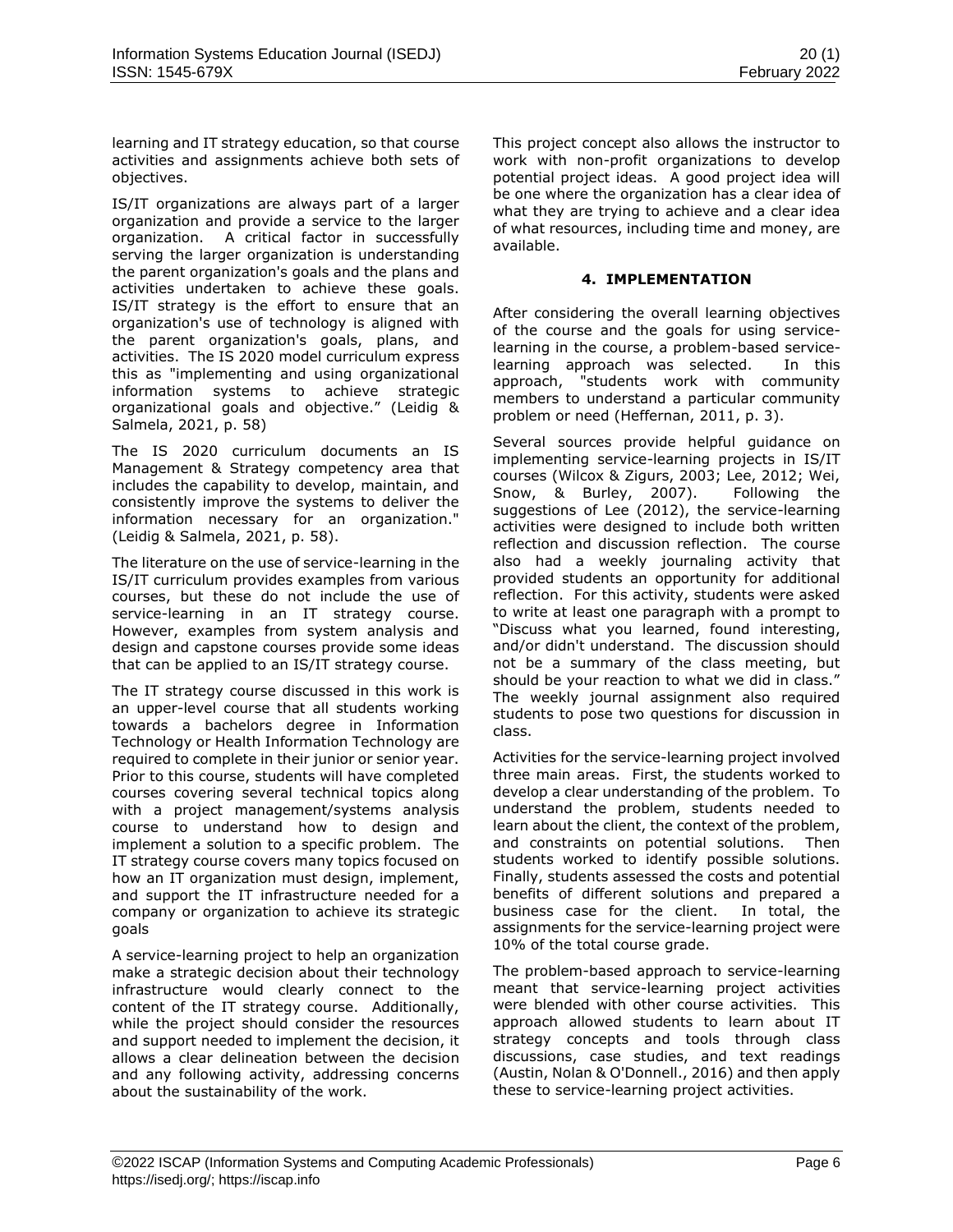The course used several team-based activities, including student-constructed learning and debates, so work on the service-learning project was also designed to be team-based. Students maintained the same teams throughout the course.

For the session of the course described in this paper, the client for the service-learning project was a local senior citizens center. The project involved reviewing the central technology system used to run the center's activities. The instructor had previously worked with the center to migrate their e-mail system from a local internet service provider (ISP) to Microsoft Office 365. This previous experience gave the instructor confidence that this client and the specific project would be an interesting way for students to get real-world experience with the concepts introduced in the course.

Before the start of the semester, the instructor developed a clear understanding of the client's project and needs. The client was looking to answer three related questions:

- What alternatives existed to replace their current software?
- Should several paper-based processes be automated (using either their existing system or a new system)?
- What would be the costs and benefits of moving to a new system?

Competition for the center's limited resources, both financial and staff time, meant that the center could not commit to acting on any recommendations developed by the students. Still, the center had been considering these questions for an extended period and was eager to have help in developing a better understanding of the situation.

Once a project had been identified, the instructor met with the campus community engagement office to gain their assistance. In addition to providing valuable references on servicelearning, the office helped the instructor gain a service-learning designation for the course. This designation meant that any student who completed the course would satisfy the servicelearning portion of the university's general education requirements.

Initial discussions of the service-learning project took place on the first day of class. These made students aware of the client, project details, and how they were integrated into the course structure.

The next project activity took place during the fifth week of the class. The goal was to prepare students for an initial meeting with the client the following week. The instructor provided a brief introduction to the client and the project. Small group discussions were used to have students generate ideas about the value that a senior center provides to the local community.

During this class, the student teams were also introduced to their specific area of responsibility for understanding the client's requirements. Students were split into six groups of four. The focus areas included both functionality of the current system and the paper-based processes that would potentially be automated. The specific areas were:

- 1. Current system functionality from the user's (i.e., the senior citizen's) perspective.
- 2. Current system functionality from the staff/administrative perspective
- 3. Donor management functionality.
- 4. Transportation (potential functionality)
- 5. Meals-on-Wheels (potential functionality)
- 6. Adult Daycare (potential functionality).

Student teams completed an assignment to generate initial requirement ideas for their designated area and notes on the users associated with the specific activity assigned to the team.

The following week the team met with the senior center's executive director and administrative director. The executive director provided an overview of the center's mission and basic information about the center. Having students realize that 40% of the center's paid staff was present in the classroom provided a good idea of the center's limited resources.

The senior center staff members and the instructor then met with each student team to provide detailed information about the team's assigned area and answer questions. After the class, teams worked to document requirements for their area. Requirements were expressed as Agile user stories.

Following this class meeting, students also completed a research assignment. This assignment was an individual rather than a team assignment and used an online group discussion. Students were prompted to do online research in two areas:

• Potential software solutions to support a senior center.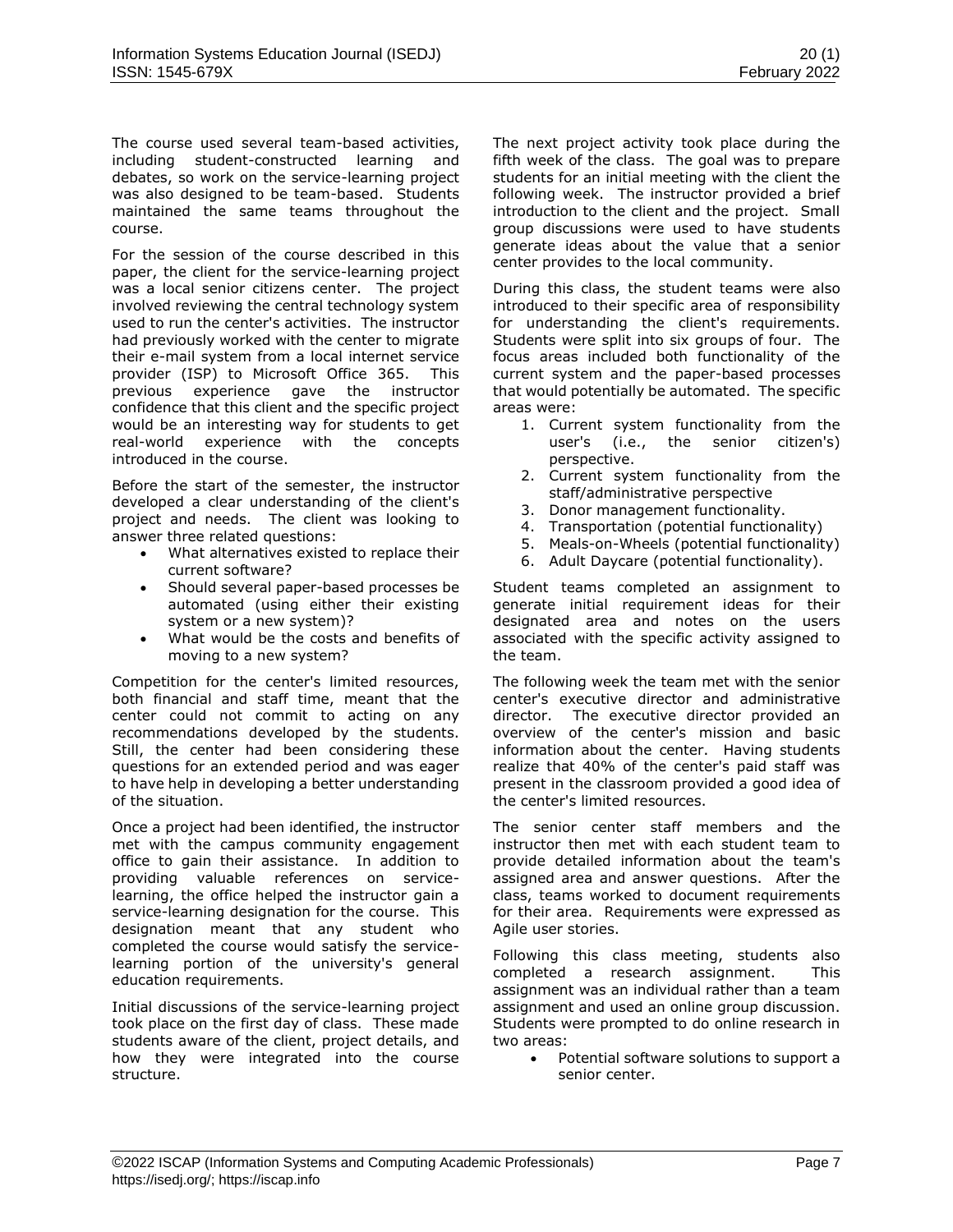Research on other senior centers and how they use technology.

Students were required to make two posts discussing what they had found in each area and offering additional user stories. The instructor seeded the discussion by providing two example posts. Teams were expected to review the research discussion and add relevant user stories to the team's documented requirements.

Three weeks after the initial client visit (week 8), teams submitted a condensed, prioritized set of user stories to document the requirements for their assigned area. User stories were prioritized using the MoSCoW method (MoSCoW, n.d.), which was covered in class. The submitted user stories were posted to a content page in the course site in the university's LMS (Learning Management System) and were also discussed in class.

Following an assigned reading and class discussion of a sample request for proposals (RFP), students used the shared user stories to write an RFP for the project. This work was an individual assignment where the students provided background on the senior center, discussed the current state of the technology used to manage the center, and requested proposals to update this technology.

The instructor was able to arrange for a vendor to demonstrate one of the potential solutions. To prepare for this, each group identified a scenario relevant to their assigned area that they would like to see presented. In addition to letting students see one potential solution in action, the vendor demo also introduced students to the marketing and sales activities that are part of the technology selection process.

After the vendor demo, students completed a reflection on the demo. In their reflections, students posed several questions. The majority of the questions were not about the product but rather about the sales process, offering an opportunity for an impromptu class discussion about organizational purchasing and decisionmaking processes that can significantly impact the evolution of an organization's technology infrastructure.

After the vendor demo, the remaining project activities focused on preparing to meet with the client and make a recommendation. This work was broken down into three parts:

• Costs, especially non-financial costs.

- Potential benefits and how they might be measured.
- Non-functional requirements.

Students completed an assignment where they identified and discussed three items from each of these categories. To generate a broader range of ideas, this assignment was an individual rather than a team assignment.

The project concluded during the last week of the class with presentations to the client. Each of the six teams was asked to prepare a presentation discussing what the team thought were the two most essential items from each of the three categories (cost, benefit, and non-functional requirement). The teams presented two of these items, with the condition that they could not repeat an item that another team had already discussed. An additional constraint was that the client had to hear about items from all three categories. In addition to presenting, teams were also expected to respond to questions from the client.

At this point, the project was complete, although what action the senior center would take was unknown. The senior center staff enjoyed the presentations and felt that the information provided by the students would be very useful in conferring with the center's board of directors to decide how to proceed.

# **5. ASSESSMENT**

The service-learning experience was assessed from several perspectives. Students were asked to complete an end-of-semester survey about course activities, including the service-learning project. The weekly student journals were also reviewed to identify observations and discussions about the project. The instructor also completed a project retrospective with the client and a personal retrospective on all aspects of the course.

Of the twenty-four (24) students enrolled in the course, sixteen (16) completed the survey (67 % response rate). The survey included Likert scale questions in several areas, including how the service-learning project aided learning, the value of the project, the effort required for the project, and whether students enjoyed the project. Full details of the questions and responses can be found in Appendix 1.

The first four questions used a 5-point Likert scale asking students to agree or disagree with the statements: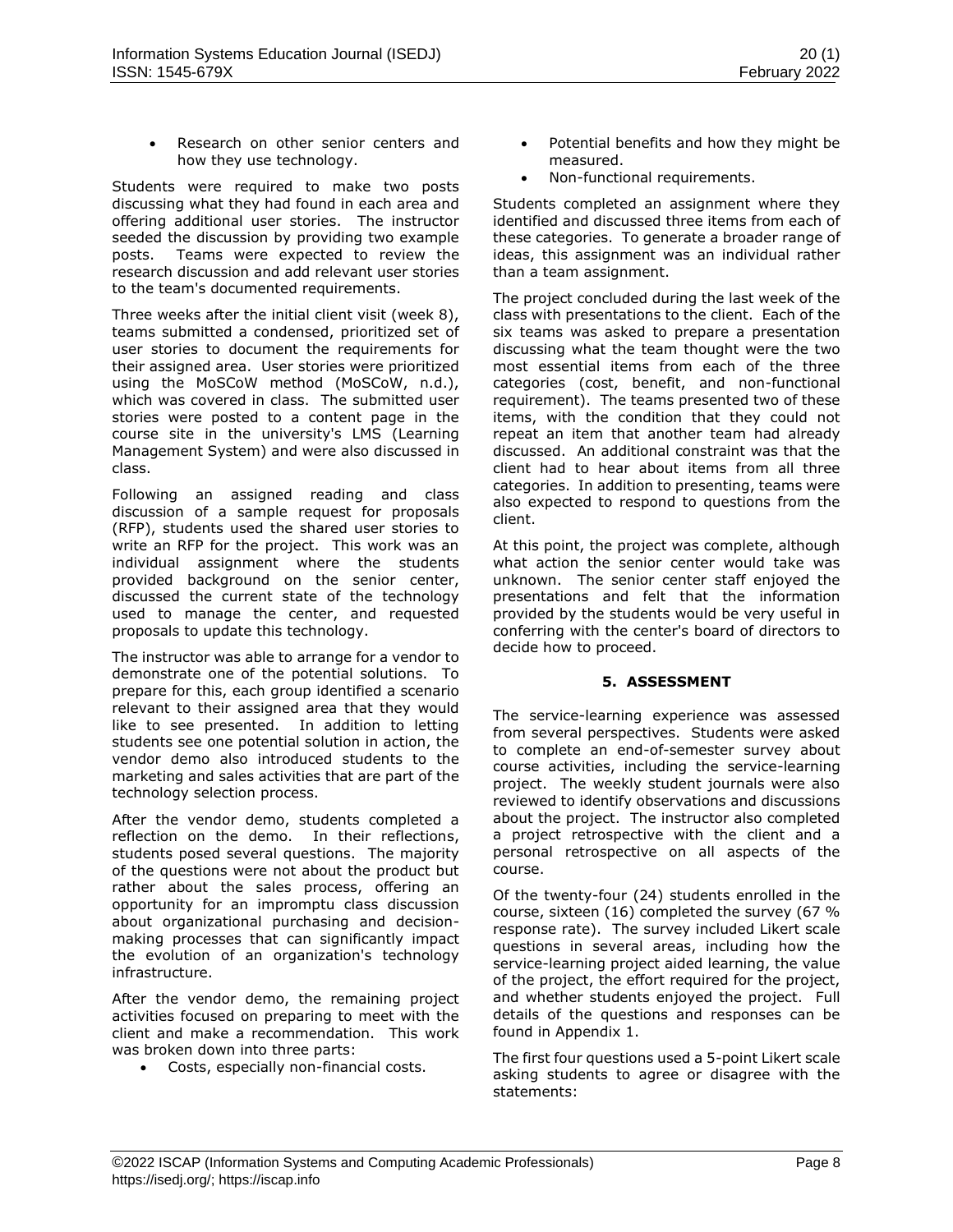- I found the senior center project helpful in learning how IT organizations develop requests for changes to technology services.
- I found the senior center project helpful in learning how IT organizations work to document the costs of proposed changes to technology services.
- I found the senior center project helpful in learning how IT organizations work to document the value of proposed changes to technology services.
- I found the senior center project helpful in seeing how vendors demonstrate their technology solutions.

For all four questions, the average response was at least 4.4. Except for one neutral response to the second question, all responses agreed or strongly agreed. The question about the vendor demonstration received the highest average response at 4.8.

The next set of questions covered the value of the project to the student, both for their learning and the value of helping the community:

- I saw the value of the senior center project for learning the processes an IT organization might use to respond to requests for changes to technology services.
- I liked that the senior center project provided an opportunity to help a local non-profit organization.
- I feel that my participation in the senior center project will improve the center's use of technology.

For all questions, the average response was over 4.0. One student was neutral on the value question, with the rest agreeing or strongly agreeing. The students clearly appreciated the opportunity to help the local community, with an average response of 4.7 for the second question. The last question had a lower response with three neutral responses, possibly reflecting the fact that the center was still considering the students' recommendations when students completed the survey.

The final set of questions on the survey used a 7 point Likert scale to learn about the effort required for the project, student enjoyment of the project, and whether they would like to do service-learning projects in future courses:

- How effortful was it for you to participate in the senior center project?
- How much did the senior center project help you understand how IT professionals

strategically manage technology services?

- How much did you enjoy the senior center project?
- How much would you like to do similar activities that engage you with proposed changes to technology services in a real organization in a future course?

The average response for the effort question was 5.1, with responses ranging from  $3 - 6$ . This response was similar to responses seen in surveys about other activities in the course. For the second question, the average response was 5.9, with all responses in the  $5 - 7$  range showing clear value in helping students learn about IT strategy. The average response for whether students liked the project was 6.4, with the majority (56 %) of students selecting 7. For the final question about doing similar activities in other courses, the average response was 6.7, with a large majority (75 %) selecting 7.

Overall, the survey responses show that students found that the service-learning project helped them learn course concepts and did not feel that the project required any more effort than other activities in the course. In addition, students clearly appreciated the opportunity to help an organization in the local community. And the students greatly enjoyed the project, which always makes a class more pleasant.

The client retrospective was part of a follow up discussion with the client. The conversation collected feedback on the work done by the students and included a discussion of the client's future plans and how the instructor could continue to assist the senior center. The retrospective showed that the senior center director and staff saw significant value from the work done by the students. Shortly after the project started, the center had an issue with its current system and found it challenging to contact the vendor for support. The students' work throughout the project provided reassurance in knowing that there were several good options for replacing the current system.

Additionally, the senior center staff appreciated the knowledge that the students' shared in the final presentations. While most of the costs and potential benefits discussed in the presentations were not new to the senior center staff, they did appreciate the discussion of measuring the benefits of a new system. The concept of nonfunctional requirements was new to the center staff. They greatly appreciated the education they received from the students on topics including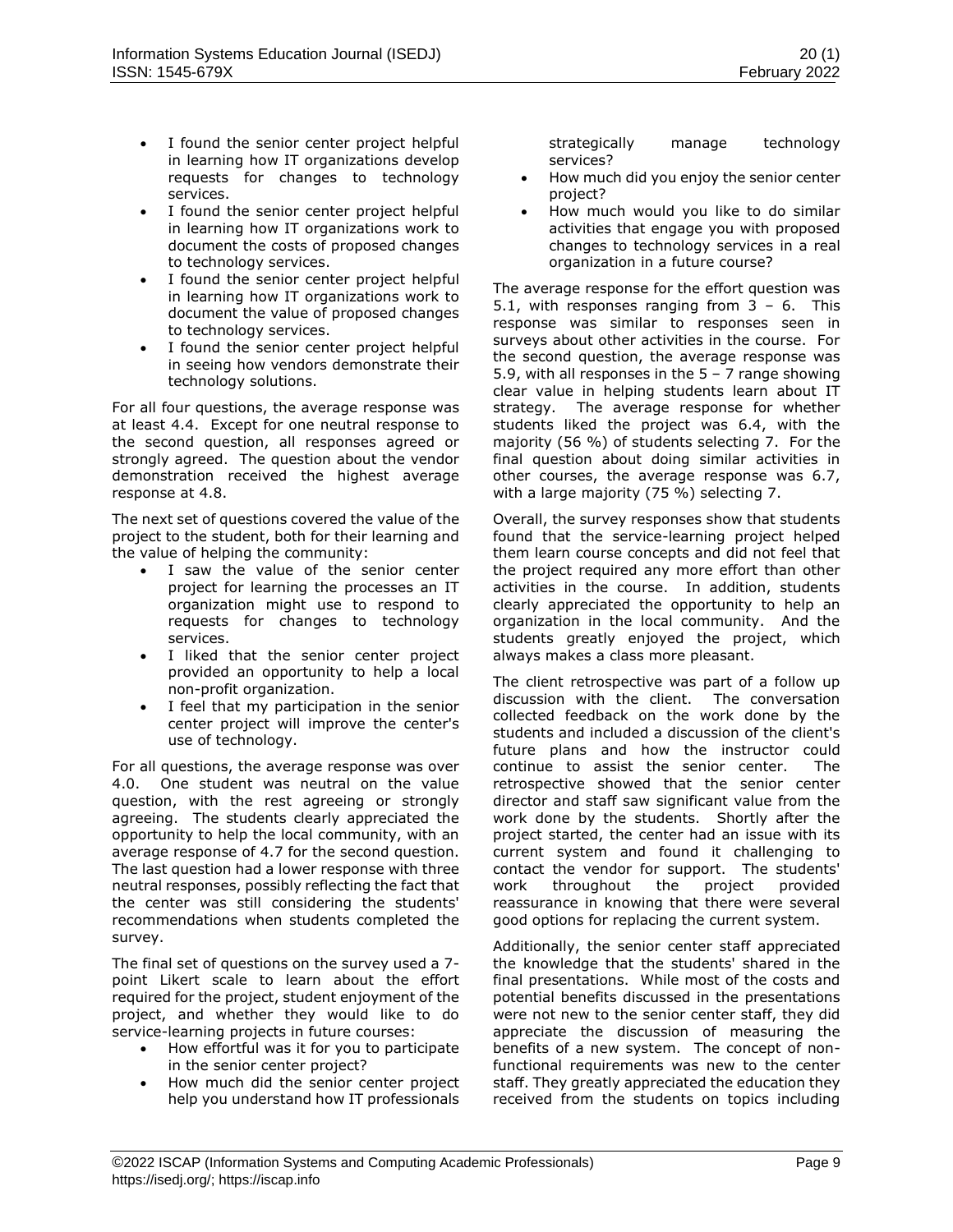support, security, availability, and user experience.

The center staff also appreciated other knowledge shared by the students in the discussions after the presentations. All of the potential replacement systems were cloud-based softwareas-a-service (SaaS) solutions. Earlier in the semester, the class had engaged in a debate about the adoption of cloud and shared information about the pros and cons of cloud computing with the senior center staff.

From the instructor's perspective, the servicelearning project was a success. The quality of work submitted by students for the servicelearning project assignments met or exceeded expectations. It showed that students could apply what they were learning in the course in a new situation.

There were some initial concerns that a group of mostly traditionally aged college students would have trouble understanding what the senior center did and how it provided value to the community. This concern was not the case, and many students shared stories about how grandparents or other relatives were or could benefit from similar services.

The students' interest and engagement in the project were a pleasant surprise. Students regularly discussed the project in their weekly journals and made connections between new course content and the ongoing project activities. Students were also invested in the senior center, regularly asking when the center staff would be back to meet with the class. At the end of the course, several students asked to be updated on what the senior center decided to do and were pleased to hear that the center implemented the solution that had been demonstrated to the class.

Adding a service-learning project to the class did require additional work. Still, by carefully connecting the project activities to content and other activities in the class, there was little extra work required to teach the class. Building a relationship with the senior center and developing the initial project idea did take some time. However, this work counts as part of the service work faculty are expected to perform, so it has value outside the course. In addition, this project received some extra attention from colleagues and the school administration because of the engagement with the local community and the novelty of service-learning in IT relative to service-learning in other disciplines at the university.

# **6. CONCLUSIONS AND FUTURE PLANS**

This project shows that service-learning can be successfully incorporated into an IS/IT strategy course. The project met the goals of providing sustainable value to the client while also providing support for student learning in the course.

Planning for other potential non-profit client projects has shown that the approach discussed in this work can be applied to other projects that would be appropriate for this class. There have been some challenges in continuing to use a service-learning project in the course. The main challenge is that the IS/IT strategy course is now taught in an online format that does not allow any synchronous class meetings, making it hard to have students engage with a client. As a consequence of recent experiences with synchronous online classes in response to the COVID-19 pandemic, there is some potential that this constraint may be relaxed.

The impact of COVID on non-profit organizations also presents another challenge. Non-profits have been impacted in several ways, from stress on fundraising to significantly increased demand for their services. Technology has the potential to help with all of these but is likely to be a lower priority while non-profit leaders and staff respond to more immediate concerns.

Overall, while this effort required significant time to develop a relationship with the client and plan the project, the rewards of the benefits to the client, the value to student learning, and the level of engagement students showed made this a very worthwhile and rewarding effort.

### **7. REFERENCES**

- Armstrong, P. (n.d.). Bloom's Taxonomy. Retrieved June 9, 2021, from https://cft.vanderbilt.edu/guides-subpages/blooms-taxonomy/.
- Austin, R. D, Nolan, R. L., & O'Donnell, S. (2016). The Adventures of An IT Leader, Updated Edition. Harvard Business Review Press, Boston.
- Bakir, N., Humpherys, S., & Dana, K. (2020). Students' Perceptions of Challenges and Solutions to Face-to-Face and Online Group Work. *Information Systems Education Journal*, 18(5)*,* 75-88.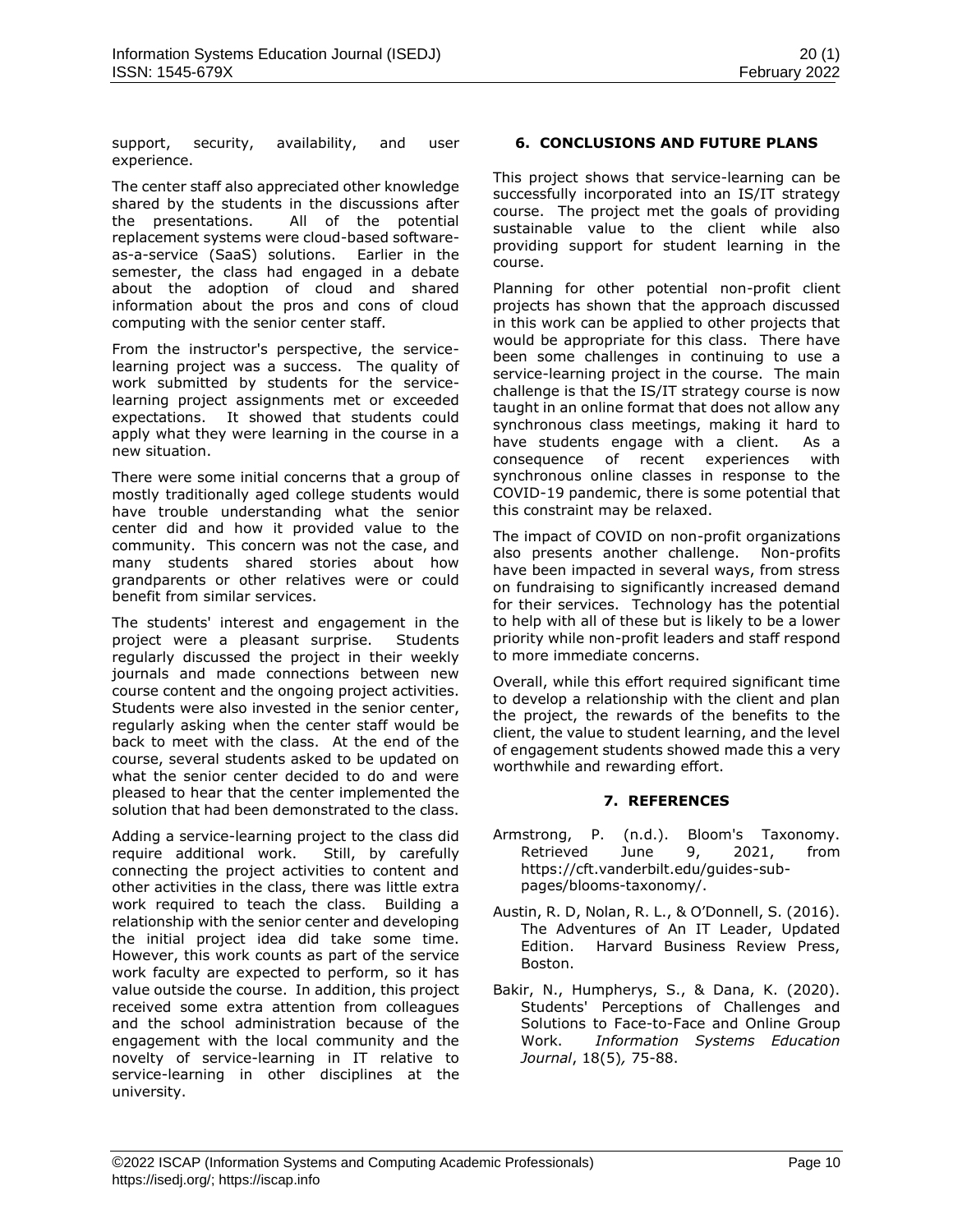- Heffernan, K. (2011). Service-Learning in Higher Education. *Journal of Contemporary Water Research and Education*, 119(1)*,* 2-8.
- Hodge, D., Baxter Magolda, M.B., Haynes, C. (2009). Engaged Learning: Enabling Self-Authorship and Effective Practice. *Liberal Education*, 95(4)*,* 16-23.
- Kuh, G. (2008). High-Impact Educational Practices: What they are, who has access to them, and why they matter. Association of American Colleges and Universities, Washington, DC.
- Lee, R. (2012). Experience is a Good Teacher: Integrating Service and Learning in Information Systems Education. *Journal of Information Systems Education*, 23(2)*,* 165- 176.
- Leidig, P. & Lange, D. (2012). Lessons Learned from A Decade of Using Community-Based Non-Profit Organizations In Information Systems Capstone Projects. In *2012 Proceedings of the Information Systems Educators Conference,* New Orleans, LA. 29(1968), 1-6*.*
- Leidig, P. & Salmela, H. (2021) IS 2020: A Competency Model for Undergraduate Programs in Information Systems. Retrieved on August 26, 2021, from https://is2020.hosting2.acm.org/wpcontent/uploads/2021/06/is2020.pdf
- MoSCoW Prioritization (n.d.). Retrieved June 9, 2021, from https://en.wikipedia.org/wiki/MoSCoW\_meth od
- Petkova, O. (2017). Towards Improved Student Experiences in Service Learning in

Information Systems Courses. *Information Systems Education Journal*, 15(1)*,* 86-93.

- Preiser-Houy, L. & Navarrete, C. (2006). Exploring the Learning in Service-Learning: A Case of a Community-Based Research Project in Web-Based Systems Development. *Journal of Information Systems Education*, 17(3)*,* 273-284.
- Saulnier, B. (2005). Service Learning in Computer Information Systems: "Significant" Learning for Tomorrow's Computer Professionals. *Information Systems Education Journal*, 3(10)*,* 3-12.
- Tan, J. & Phillips, J. (2005). Incorporating Service Learning into Computer Science Courses. *Journal of Computing Sciences in Colleges*, 20(4)*,* 57-62.
- Wei, K., Siow, J. & Burley, D. (2007). Implementing Service-learning to the Information Systems and Technology Management Program: A study of an Undergraduate Capstone Course. *Journal of Information Systems Education*, 18(1)*,* 125- 136.
- Wilcox, E. & Zigurs, I. (2003). A Method for Enhancing the Success of Service-Learning Projects in Information Systems Curricula. *Information Systems Education Journal*, 1(17)*,* 3-17.
- Woods, D. (2020). Active Learning Using Debates in an IT Strategy Course. *Journal of Information Systems Education*, 31(1)*,* 40- 50.
- Zlotkowski, E. (1996). Opportunity for All: Linking Service-Learning and Business Education. *Journal of Business Ethics*, 15(1)*,* 5-19.

### **Editor's Note:**

*This paper was selected for inclusion in the journal as an EDSIGCON 2021 Distinguished Paper. The acceptance rate is typically 7% for this category of paper based on blind reviews from six or more peers including three or more former best papers authors who did not submit a paper in 2021.*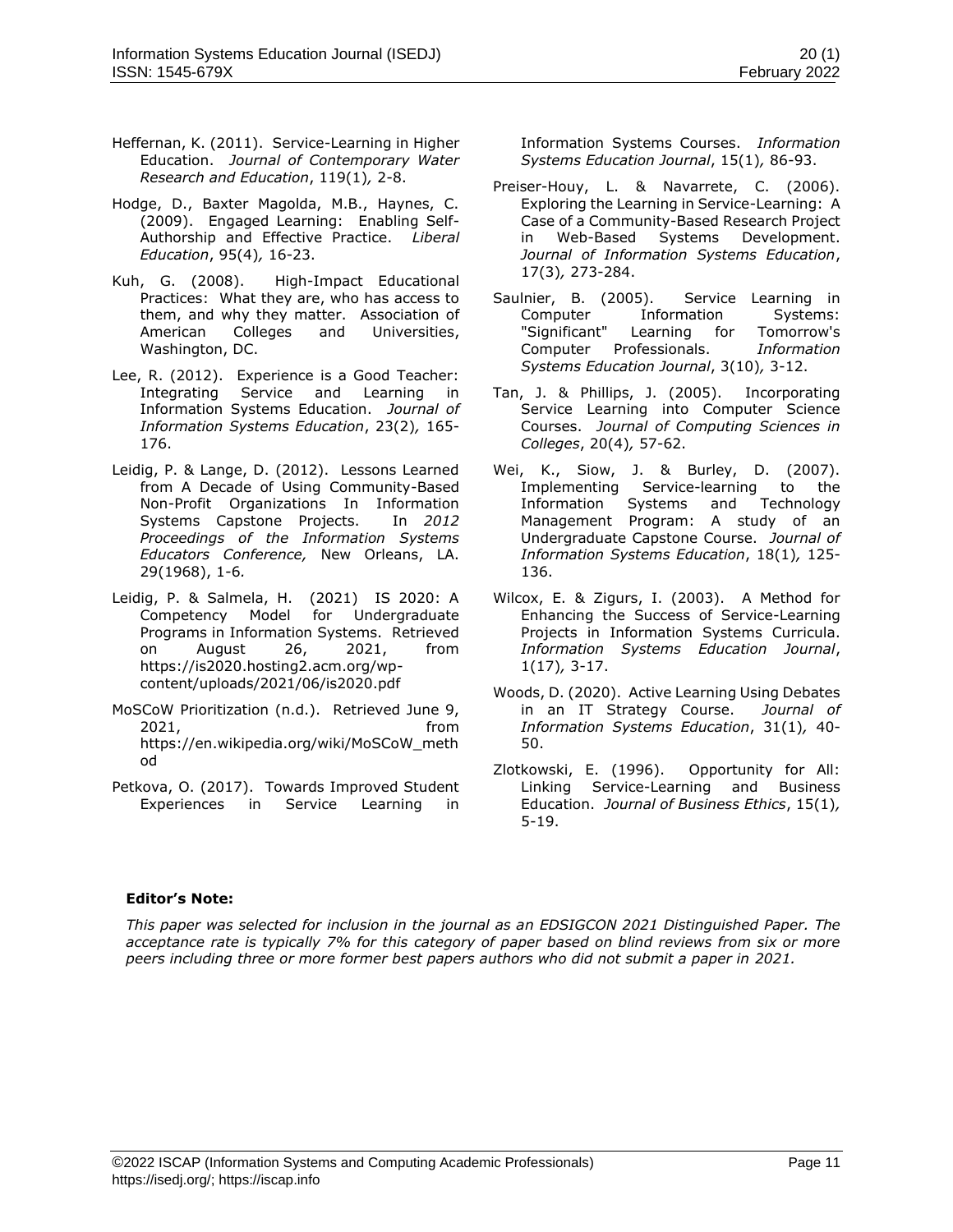# **Appendix 1**

Survey questions and response data

| Question                                                         | Likert<br>Scale Max | Average | Standard<br>Deviation |
|------------------------------------------------------------------|---------------------|---------|-----------------------|
| I found the Senior Center project helpful in learning how IT     | 5                   | 4.63    | 0.48                  |
| organizations develop requests for changes to technology         |                     |         |                       |
| services.                                                        |                     |         |                       |
| I found the Senior Center project helpful in learning how IT     | 5                   | 4.44    | 0.61                  |
| organizations work to document the costs of proposed             |                     |         |                       |
| changes to technology services.                                  |                     |         |                       |
| I found the Senior Center project helpful in learning how IT     | 5                   | 4.63    | 0.48                  |
| organizations work to document the value of proposed             |                     |         |                       |
| changes to technology services.                                  |                     |         |                       |
| I found the Senior Center project helpful in seeing how vendors  | 5                   | 4.81    | 0.39                  |
| demonstrate their technology solutions.                          |                     |         |                       |
| I saw the value of the Senior Center project for learning the    | 5                   | 4.44    | 0.61                  |
| processes an IT organization might use to respond to requests    |                     |         |                       |
| for changes to technology services                               |                     |         |                       |
| I liked that the Senior Center project provided an opportunity   | 5                   | 4.69    | 0.46                  |
| to help a local non-profit organization.                         |                     |         |                       |
| I feel that my participation in the Senior Center scheduling     | $\overline{5}$      | 4.19    | 0.63                  |
| project will improve the center's use of technology.             |                     |         |                       |
| How effortful was it for you to participate in the Senior Center | 7                   | 5.06    | 0.66                  |
| project?                                                         |                     |         |                       |
| How much did the Senior Center project help you understand       | 7                   | 5.94    | 0.66                  |
| professionals strategically<br>how IT<br>manage<br>technology    |                     |         |                       |
| services?                                                        |                     |         |                       |
| How much did you enjoy the Senior Center project?                | $\overline{7}$      | 6.38    | 0.78                  |
| How much would you like to do similar activities that engage     | $\overline{7}$      | 6.69    | 0.58                  |
| you with proposed changes to technology services in a real       |                     |         |                       |
| organization in a future class?                                  |                     |         |                       |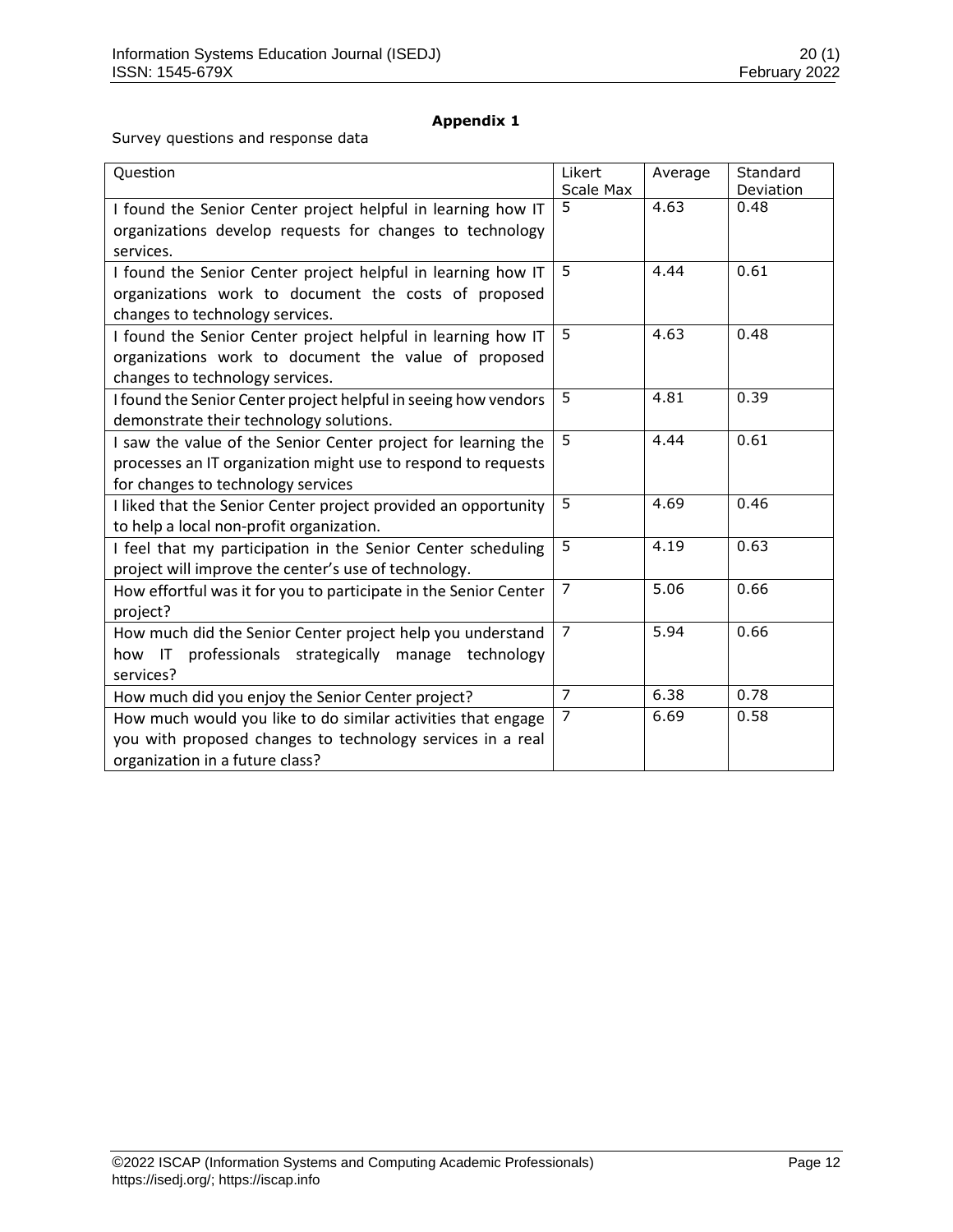# Using Machine Learning Sentiment Analysis to Evaluate Learning Impact

Ibrahim Lazrig ilazrig@wtamu.edu

Sean L. Humpherys shumpherys@wtamu.edu

# Computer Information and Decision Management West Texas A&M University Canyon, TX 79016, USA

# **Abstract**

Can sentiment analysis be used in an educational context to help teachers and researchers evaluate students' learning experiences? Are sentiment analyzing algorithms accurate enough to replace multiple human raters in educational research? A dataset of 333 students evaluating a learning experience was acquired with positive, negative, and neutral sentiments. Nine machine learning algorithms were used in five experimental configurations. Two non-learning algorithms were used in two experimental configurations. Each experiment compared the results of the algorithm's classification of sentiment (positive, neutral, or negative) with the judgment of sentiment by three human raters. When excluding neutral sentiment, 98% accuracy was achieved using naive Bayes. We demonstrate that current algorithms do not yet accurately classify neutral sentiments in an educational context. An algorithm using a word-sentiment association strategy was able to achieve 87% accuracy and did not require pretraining the model, which increases generalizability and applicability of the model. More educational datasets with sentiment are needed to improve sentiment analysis algorithms.

**Keywords:** sentiment analysis, educational research, machine learning, learner experience.

# **1. INTRODUCTION**

Sentiment analysis is the identification of attitude, opinions, and emotions in a statement (Tang et al., 2015). Pang and Lee (2004) used sentiment analysis to classify opinions of movies in statements written online by movie viewers. Other uses of sentiment analysis have been to understand the opinions of customers regarding products, sentiments of airline travelers expressing their opinions online, and identifying positive and negative attitudes in tweets. Sentiment analysis has many subfields that solve personality recognition, sarcasm detection, metaphor understanding, aspect extraction, and polarity detection (Cambria et al., 2017). Sentiment analysis has been successfully used in marketing, product development, politics, etc. Machine learning (ML) is one approach to sentiment analysis that involves a pretraining phase to learn from labeled data. Examples of ML algorithms include naive Bayes, support vector machines, logistic regressions, random forests, etc. Pang and Lee achieved 86% classification of sentiment accuracy in movie reviews with naive Bayes and support vector machine. Neural networks have been applied to sentiment analysis and resolve many of the lower-level NLP tasks, such as tokenization, part of speech recognition, etc. (Zhang et al., 2018).

In contrast to ML, rule-based models are expert systems that use a set of rules to achieve a conclusion or classification (Grosan & Abraham, 2011). Valence Aware Dictionary and Sentiment Reasoner (VADER) is a lexicon- and rule-based sentiment analysis model used to detect sentiments in social media posts from wordemotion associations. VADER is available in the Natural Language Toolkit package (NLTK;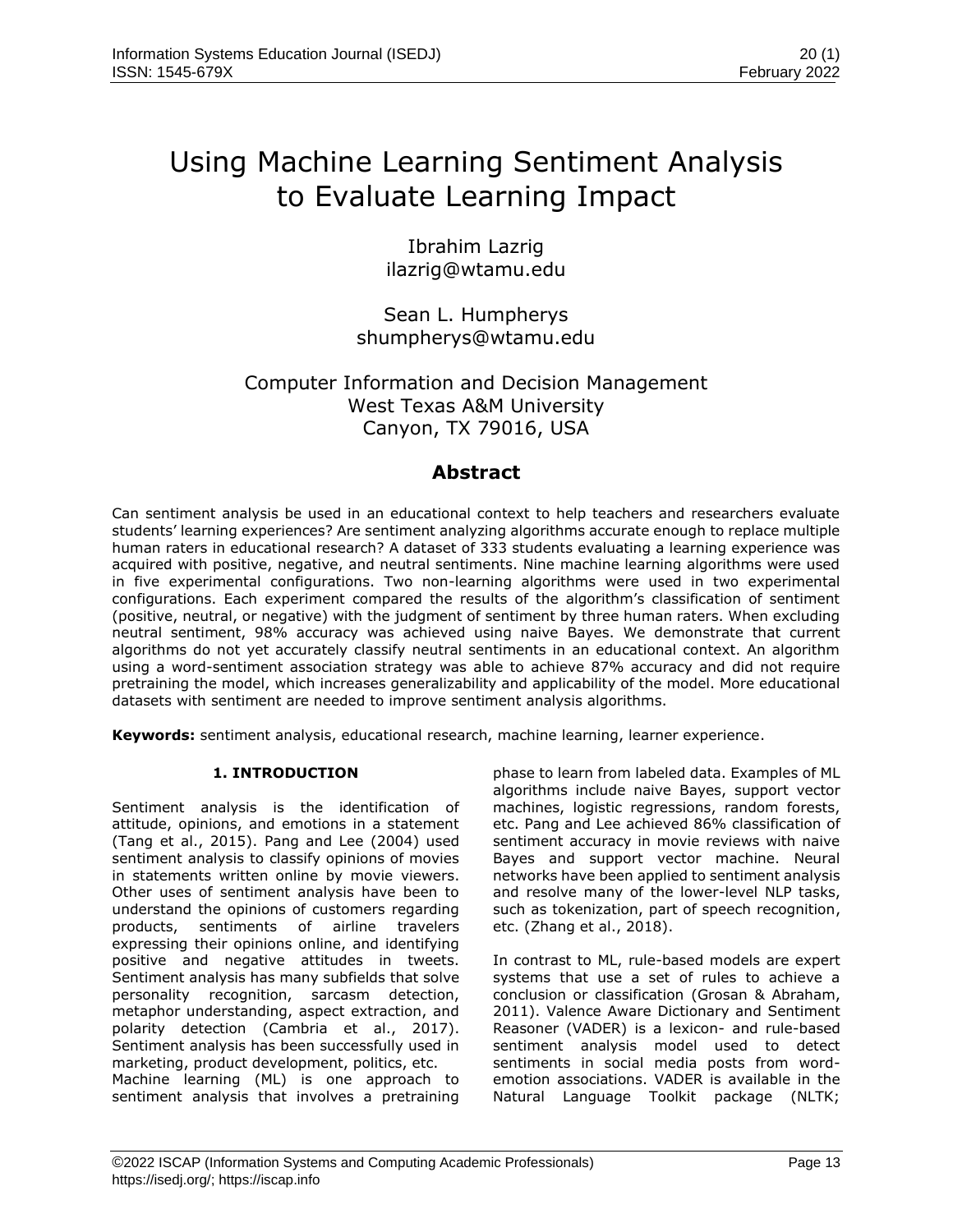http://nltk.org). NRC Word-Emotion Association Lexicon (EmoLex) uses a list of English emotion lexicon labeled by eight basic emotions (anger, fear, anticipation, trust, surprise, sadness, joy, and disgust) and two sentiments, negative and positive (Saif, 2021). The labeling was originally performed by crowdsourcing.

Similar to the needs of organizations to understand the opinions of their patrons, educators need to understand the opinions and sentiments of their learners. Sentiment analysis may be able to help in an educational context.

# **2. LITERATURE REVIEW**

Rani and Kumar (2017) propose using natural language processing and ML as tools to help<br>university administrators process student university administrators process student feedback. They used NCR EmoLex to classify emotions and infer students' satisfaction and dissatisfaction with Coursera courses (coursera.org). They observed that class performance (course grade) highly correlates with student course survey results.

Munezero et al. (2013) used sentiment analysis to extract emotions from learning diaries, which are written reflections regarding students' learning experiences. Munezero et al. propose using sentiment analysis to help instructors identify emotions and track changes over time, which can be a labor-intensive task without computational aid.

One avenue of research is the investigation of which sentiment algorithms provide the highest classification accuracies in an educational context: Do the sentiment algorithms achieve the same results as human raters? Can one be a substitute for the other?

One challenge is that sentiment analysis via machine learning requires large quantities of data (Cambria et al., 2017). Existing sentiment analysis algorithms have been trained from data<br>in non-educational domains, often from in non-educational domains, numerous online product reviews, Twitter feeds, or political forums (Yue et al., 2019). Educational research does not have the large datasets necessary to train machine learning. Different domain data means potentially different patterns and lexicons. Therefore, can existing algorithms trained in non-educational domains perform as well as or better than an ML algorithm trained only on smaller educational datasets?

Transfer learning may help resolve these challenges. Transfer learning takes an algorithm designed in one domain on an unrelated, large dataset and applies it to another domain. The algorithm learns quickly to adapt as the researcher feeds new, smaller but domainrelevant data into the pretrained algorithm for model refinement (Yang et al., 2020; Zhuang et al., 2021). The pretrained algorithm may have been trained on millions of data points and the smaller dataset only on a few hundred. The premise is that the pretrained algorithm may share many of the foundational NLP learning that still apply to the smaller dataset. The smaller dataset offers the algorithm-specific context in which to learn new patterns.

*Research Questions*— We propose that sentiment analysis be used to investigate the learner's experience of a learning treatment. Instead of using multiple human raters to evaluate the student's opinion about the learning experience, a sentiment analysis algorithm could be used. Specifically, we investigate algorithms to identify the positive/negative sentiments in an experimental treatment on student learning in computer information system (CIS) courses. Our aim is to use algorithms to automate the identification of students' sentiments toward a taught subject from their reviews. We tested a set of machine learning algorithms to answer the following research questions:

- Can sentiment analysis be used in an educational context to possibly help instructors and researchers evaluate students' learning experiences?
- Are sentiment analyzing algorithms currently accurate enough to replace multiple human raters in educational research?
- Can other domain datasets with sentiments be used to train sentiment analysis algorithms to detect sentiments in educational datasets?

### **3. METHODOLOGY**

# **Participants and Design**

Graduate and undergraduate students in three CIS courses (eight sections) were taught and practiced time management as a professional development skill. Quantitative measures of grade performance were analyzed. The main finding in regard to the impact of learning time management skills on grades is reported by Humpherys and Lazrig (2021). In that study, a survey was administered regarding students' perceptions of the learning exercise with the question "Each week you were asked to preplan your study schedule and identify your deliverable. Did this activity help you improve your time management skills? Why or why not? You get points for participation, not for any predefined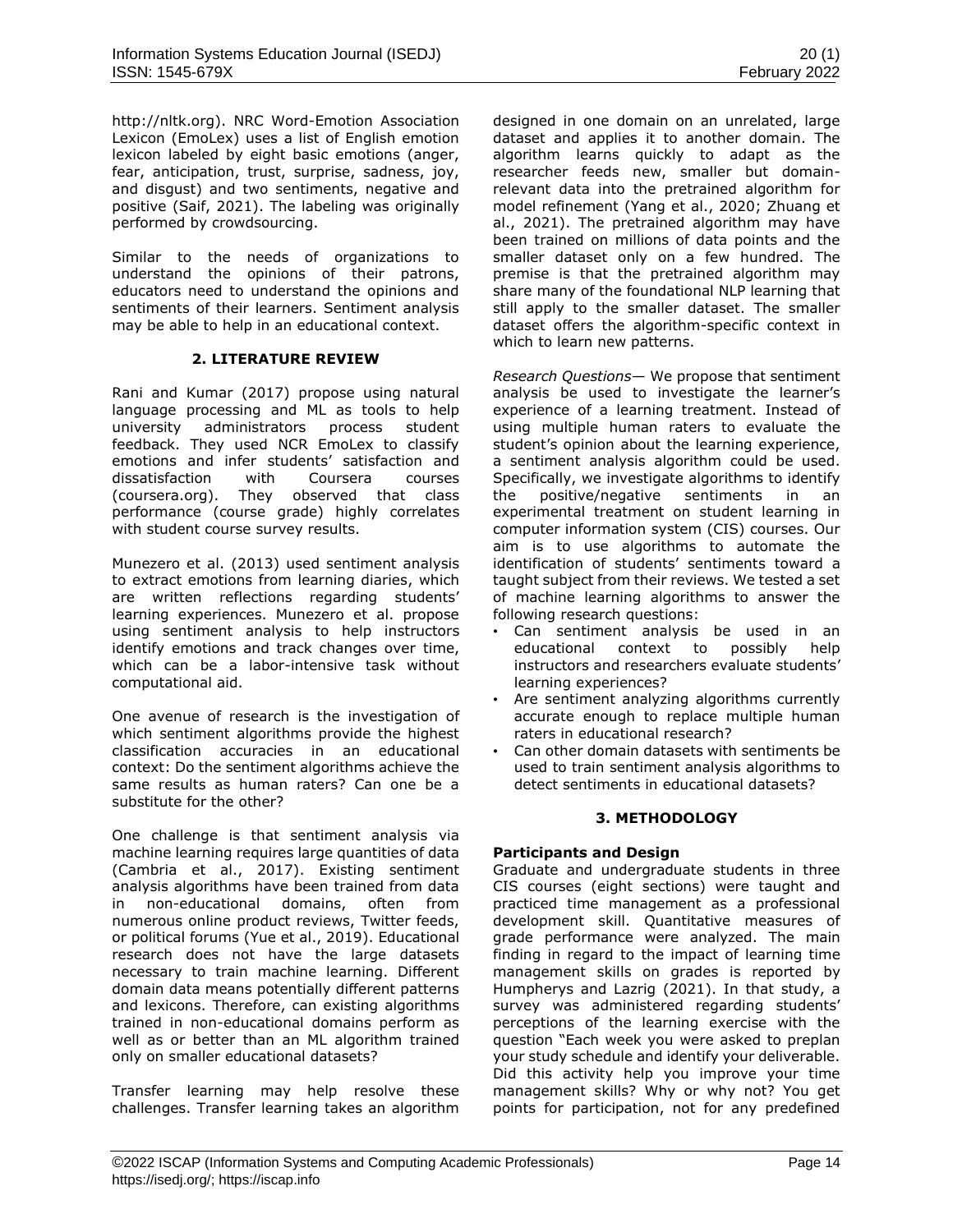answer." 180 student reviews were collected, with judgement of sentiment (positive, negative, and neutral) from three human raters. The current study uses machine learning sentiment analysis to compare the performance of algorithms to human raters.

### **Variables**

*Sentiment* is the construct in question. Sentiment was derived by human raters and algorithms, then compared for *accuracy* as follows:

*Human rater-derived sentiment*— the sentiment assigned by three human raters regarding the participant's review of the learning experience was encoded as -1 for negative, 0 for neutral, and 1 for positive sentiment. The average of the human rater-derived sentiment is calculated and rounded to the nearest integer. *Positive* indicates a sentiment of improvement in time management, positive results, or valuable learning experience. *Neutral* indicates the participant expressed no improvement in time management or indifference to the learning experience. *Negative* expresses a decrease in time management, negative results, or dissatisfaction with the learning experience.

*ML-derived sentiment*— encoded as -1 for negative, 0 for neutral, and 1 for positive sentiment derived from an ML sentiment analyzing algorithm. Various algorithms are used and explained later.

*Accuracy*— how well the ML algorithm predicted the same sentiment score (positive, neutral, negative) as the human raters. The human raterderived sentiment was considered to be ground truth. Accuracy is a percentage representing the number of sentiments correctly classified by the algorithm divided by the total number of sentiments (Hossin & Sulainman, 2015).

 $TP + TN + TNu$  $accuracy = \frac{IF + IN + INu}{TP + TN + TNu + FP + FN + FNu}$ 

| <b>Accuracy Term</b> | <b>Matching Results:</b> |                 |  |
|----------------------|--------------------------|-----------------|--|
|                      | Algorithm                | <b>Human</b>    |  |
| TP (True Positive)   | Positive                 | Positive        |  |
| TN (True Negative)   | Negative                 | <b>Negative</b> |  |
| TNu (True Neutral)   | Neutral                  | <b>Neutral</b>  |  |
| FP (False Positive)  | Positive                 | Negative        |  |
|                      |                          | or Neutral      |  |
| FN (False Negative)  | Negative                 | Positive or     |  |
|                      |                          | Neutral         |  |
| FNu (False Neutral)  | Neutral                  | Positive or     |  |
|                      |                          | Negative        |  |

**Table 1. Meanings of accuracy terms**

Table 1 shows the definition of terms used when calculating accuracy. Each term is a count (integer). For example, if the algorithm classified a student's comment as negative sentiment but the human rater-derived sentiment was either positive or neutral for the same student's comment, the count of false negatives was incremented. This process was repeated for every data point in the datasets.

# **Data Collection Procedures**

Five datasets were acquired or generated for use in this research (Table 2).

| Dataset                                 | Dataset Description                                                                                                                                                                                         | Sample<br><b>Size</b> |
|-----------------------------------------|-------------------------------------------------------------------------------------------------------------------------------------------------------------------------------------------------------------|-----------------------|
| Learning<br>Sentiment                   | Dataset of students'<br>perceptions of a<br>learning exercise in CIS<br>courses (positive,<br>negative, neutral)<br>augmented with<br>additional negative and<br>neutral ratings of<br>instructors/courses. | 333                   |
| Learning<br>Sentiment<br>w/o<br>Neutral | Learning Sentiment<br>dataset without neutral<br>sentiments                                                                                                                                                 | 285                   |
| Movies                                  | Pretrain on reviews of<br>movies (positive and<br>negative)                                                                                                                                                 | 2,000                 |
| Airline                                 | Pretrain on tweets<br>about airline service<br>(positive, negative,<br>neutral)                                                                                                                             | 14,640                |
| Airline w/o<br>Neutral                  | Airline dataset without<br>the neutral sentiments                                                                                                                                                           | 11,541                |

# **Table 2. Datasets.**

*Learning Sentiment dataset*— The dataset has a total of 333 student reviews. 180 students reviewed a time management learning exercise in three CIS courses of which 154 reviews were positive. To increase the number of negative and neutral sentiments, 153 student reviews regarding instructors and courses were collected from rateMyProfessor.com. RateMyProfessor.com lets students write evaluations and comments about courses. In addition to the text-based comments, students select a quality score of 1– 5. A quality score of 4 or 5 is labeled "awesome," 3 is considered "average," and 2 or 1 is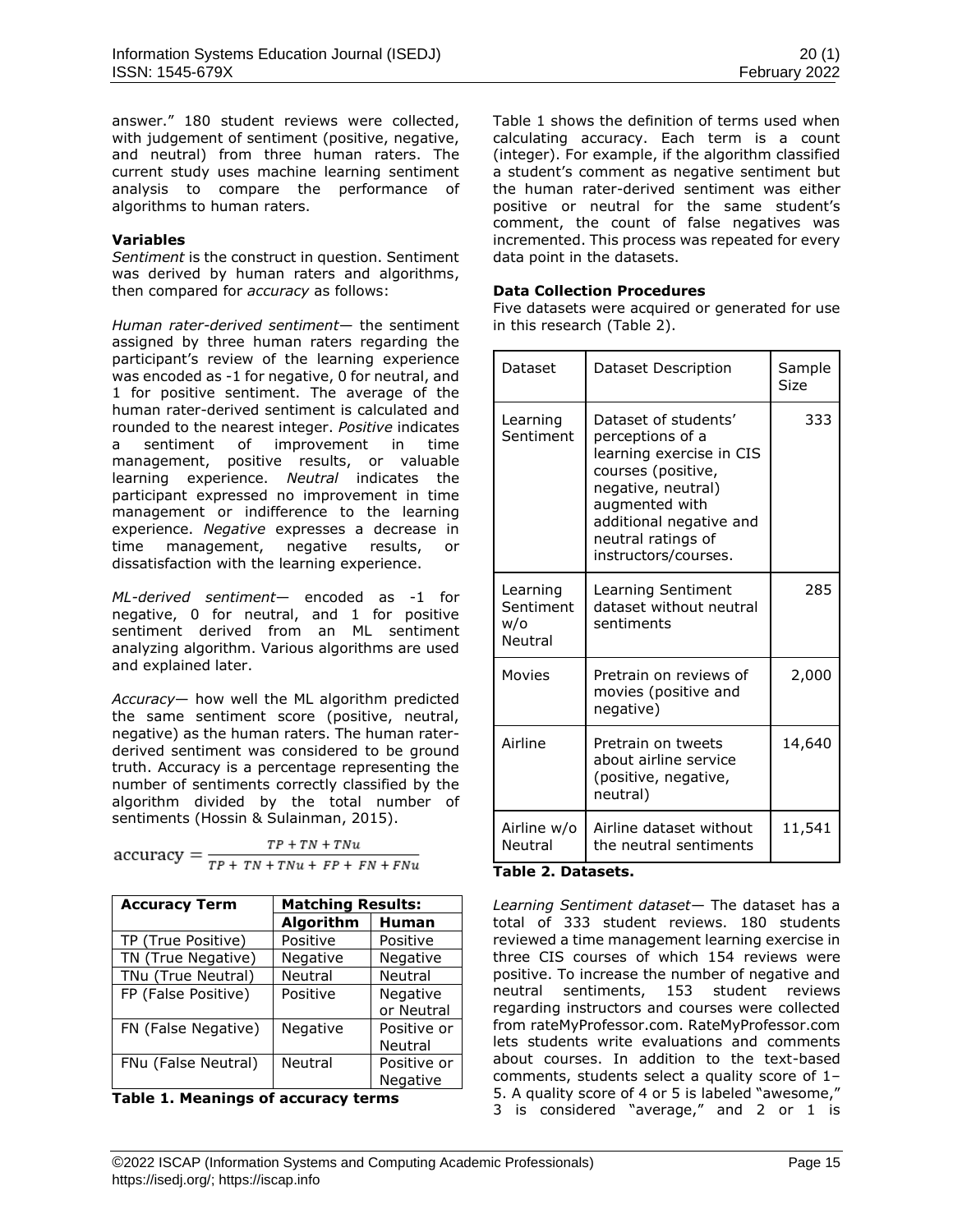considered "awful." Furthermore, green, yellow, and red icons are associated with the respective quality scores/labels, which can be equated to positive, neutral, or negative sentiment respectively.

First, the ratings were filtered with the name of the university to match the original data's student population. Next, a random course was selected, but not one of the three CIS courses in the original 180 student review dataset. "Awesome" quality scores (4 and 5) were ignored, given the desire to collect more neutral and negatives comments. If the quality score was a 1, 2, or 3, a human rater read the student's comment. If the human rater agreed that the student's comment was classifiable as a quality score of 1, 2, or 3, the comment and quality score were included in the Learning Sentiment dataset. The quality score was recoded to match the sentiment score in the original dataset. A 1 or 2 quality score was recoded as negative sentiment (i.e., a -1 value in the Learning Sentiment dataset). If the quality score was 3, the sentiment was recoded as neutral (0 value).

These extra reviews were collected to more closely balance the positive and negative reviews and increase the neutral reviews in the dataset. The limitation of the extra review data is that the learning experience reviewed by the students was not just the time management exercise, as originally planned. But since the research questions are about the accuracy of the sentiment algorithms, not about the learning exercise, this limitation should not impact the validity of the sentiment accuracy results. In addition, the threat to validity by an unbalanced dataset where the ML algorithm learns to predict all data as positive sentiments is a greater threat than the limitation of adding extra reviews from different courses. The final sentiment counts in the Learning Sentiment dataset were 154 positive, 48 neutral, and 131 negative. An IRB review process authorized the analysis but did not explicitly permit the dataset to be made public.

*Learning Sentiment without Neutral dataset*— Neutral sentiments were removed from the Learning Sentiment dataset to compare with publicly available datasets that do not include neutral sentiment and because in past research, neutral sentiments have demonstrated difficulty to evaluate. This resulted in 154 positive and 131 negative data points. The accuracy calculation therefore removed TNu and FNu as terms.

*Movie Review dataset*— The Movie Review dataset is included in the Natural Language Toolkit (NLTK) package publicly available at https://github.com/nltk/nltk. The dataset was originally collected by Pang and Lee (2004) and has 2,000 reviews with 50% negative sentiment, 50% positive, and no neutral. The movie reviews were written before 2002 on [www.rottentomatoes.com](http://www.rottentomatoes.com/) by 312 authors with a maximum of 20 reviews per author.

*Airline Review dataset*— The Airline Review dataset contains 14,640 tweets made about a US Airline in February 2015 with 2,363 classified as positive, 9,178 as negative, and 3,099 as neutral (Crowdflower, 2019). The dataset is publicly available at https://www.kaggle.com /crowdflower/twitter-airline-sentiment.

*Airline Review without Neutral dataset*— Neutral sentiments were removed from the Airline Review dataset to pretrain some ML models for transfer learning.

*Data preprocessing*— The preprocessing stage prepares the five datasets for sentiment analysis by cleaning and vectorizing the data. Cleaning the data pertains to removing irrelevant terms, names, and symbols (# and @), and converting all words into lowercase to simplify word matching procedure. In addition, some high frequency words are filtered out, such as stopwords.

A stopword is a commonly used word (such as "the", "a", "an", "in") that adds little value to classification. The NLTK corpus package used has a predefined list of stopwords stored in many different languages, and we used the English stopwords from that list.

*Vectorization*— We converted the cleaned text into numerical vectors to be used as features in the algorithm. A tokenizer split the text into words, or tokens (known as bag-of-words), then converted them into a feature vector based on word count or term frequency-inverse document frequency (TF-IDF), which is a statistical measure that evaluates how relevant a word is to a document in a collection of documents.

# **Experimental Configurations**

To answer the research questions, we ran seven sets of experiments. In experiments 1–5, we used the NLTK for natural language processing and we used the scikit-learn library in Python (https://scikit-learn.org/) for the machine learning algorithms. *Local-training* means we used the Learning Sentiment data for training and testing the algorithms. Local-training gives a baseline to compare against transfer learning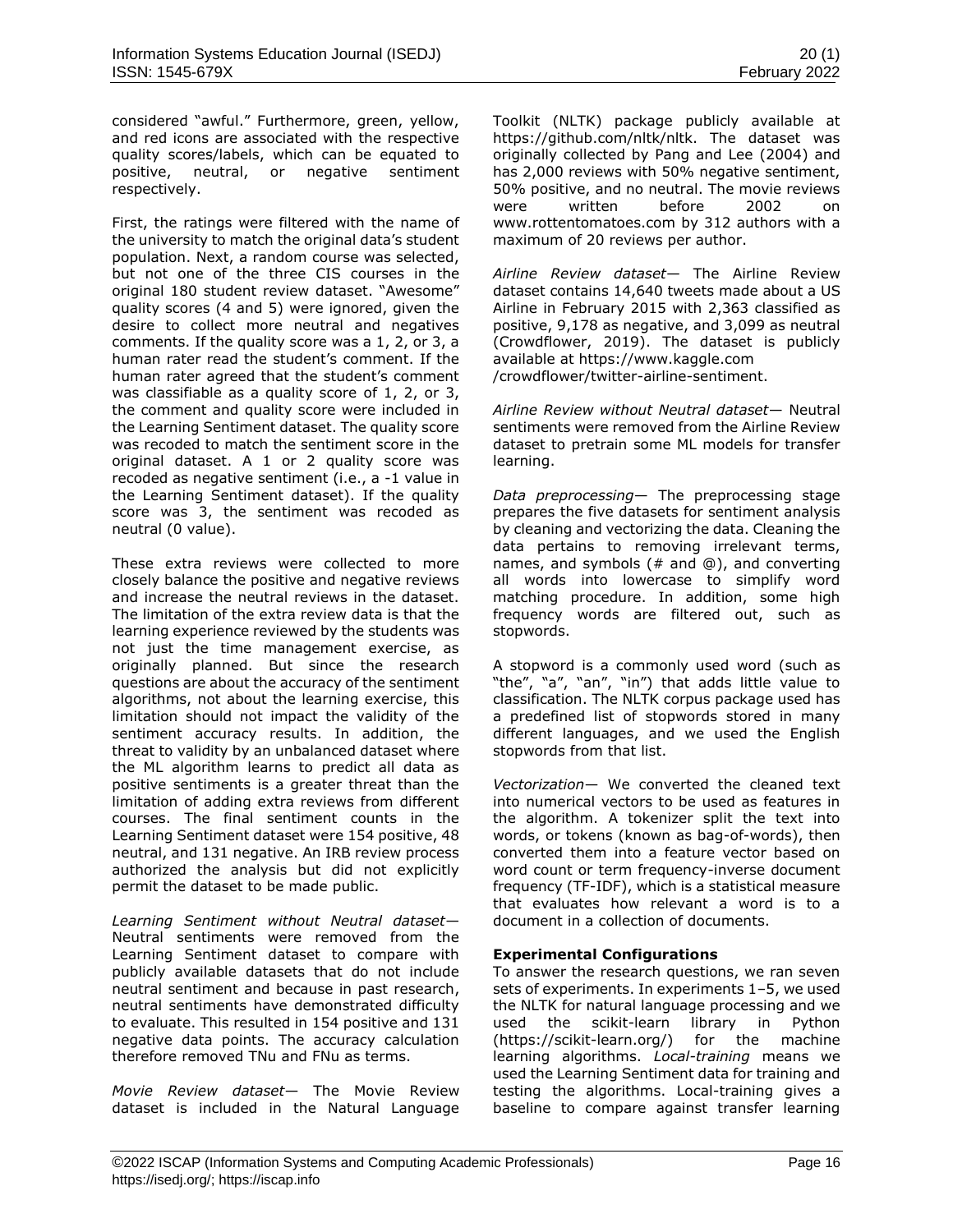using external-training models. *External-training* means the ML models are pretrained (transfer learning) using the Airline Review dataset or Movie Reviews dataset. Then, the model is tested for accuracy with the entire Learning Sentiment dataset. It is anticipated that external-training can overcome the relatively small sample size of the Learning Sentiment dataset and simulate the desired outcome of being able to replace human raters in educational research.

Experiment #1 used the Learning Sentiment dataset for both training and testing. Nine classification algorithms were used (see Appendix A). We employed a 10-fold cross-validation method to calculate the average accuracy: In each fold, the dataset was randomly shuffled and divided into training and testing subsets with the ratio 80:20, then the 10 accuracies were averaged. This process was repeated for each of the nine classification algorithms. Cross-fold validation reduces overfitting and increases generalizability.

Experiment #2 used the Learning Sentiment without Neutral dataset and repeated the procedures of Experiment #1. Since most of the false positives and false negatives in Experiment #1 were due to the misclassification of the neutral sentiments, we decided to investigate the accuracies without neutral reviews. Even human raters can display low inter-rater consistency when classifying neutral sentiments.

Experiment #3 used the Movie Review dataset to pretrain the ML model. All 285 records in the Learning Sentiment without Neutral dataset were used for testing the accuracy of the ML model, since the Movie Review dataset does not have neutral sentiments.

Experiment #4 used the Airline Review dataset for pretraining the ML model. All 333 records in the Learning Sentiment dataset were used for testing accuracy as the Airline Review dataset includes neutral sentiments.

Experiment #5 used the Airline Review without Neutral dataset for pretraining the ML model. All 285 records in the Learning Sentiment without Neutral dataset were used for testing the accuracy of the ML model. This allows for comparison to Experiment #3 regarding transfer learning.

We included two more experiments (Exp#6 and Exp#7) that used rule-based modeling rather than ML, namely VADER and EmoLex. VADER returns a composite real score value ranging between -1 and 1 for the sentiment of a given text with -1 for most negative, +1 for most positive, and around zero for neutral. We set a threshold for the neutral sentiments to be between -0.05 to +0.05. The EmoLex algorithm returned integer scores for positive and negative words in the text. We compared the two scores to determine the overall sentiment of the text. If the positive score is greater than the negative, then the final sentiment will be positive and vice versa. If both are similar or both are zero, the sentiment will be neutral.

Experiment #6 used the rule-based VADER and EmoLex models to test the accuracy of sentiment detection on the Learning Sentiment dataset. Experiment #7 used the rule-based VADER and EmoLex models to test the accuracy of sentiment detection on the Learning Sentiment without Neutral dataset.

The link to the code used in this study is available using the following link:

[https://github.com/iLazrig/Sentiment-Analysis-](https://github.com/iLazrig/Sentiment-Analysis-Experiment.git)[Experiment.git](https://github.com/iLazrig/Sentiment-Analysis-Experiment.git)

| Experiment<br>#                          | Highest<br>Accuracy<br>$\%$ | Highest Performing<br>Algorithm                       |
|------------------------------------------|-----------------------------|-------------------------------------------------------|
| #1 Learning<br>Sentiment                 | 85.1                        | Naive Bayes,<br>Random Forest,<br>Logistic Regression |
| #2 Learning<br>Sentiment<br>w/o Neutral  | 98.3                        | Naive Bayes                                           |
| #3 Movies<br>pretraining                 | 77.2                        | Naive Bayes &<br>AdaBoost                             |
| #4 Airline<br>pretraining                | 55.6                        | Naive Bayes                                           |
| #5 Airline<br>pretraining<br>w/o Neutral | 61.4                        | Naive Bayes                                           |
| #6 Learning<br>Sentiment                 | 72.3                        | <b>VADER</b>                                          |
| #7 Learning<br>Sentiment<br>w/o Neutral  | 86.7                        | <b>VADER</b><br>. .<br>.                              |

# **4. RESULTS**

**Table 3. Highest accuracies and algorithms**

Table 3 summarizes the highest accuracies of sentiment classification achieved in each experiment (#1–7) and the algorithm that performed the best.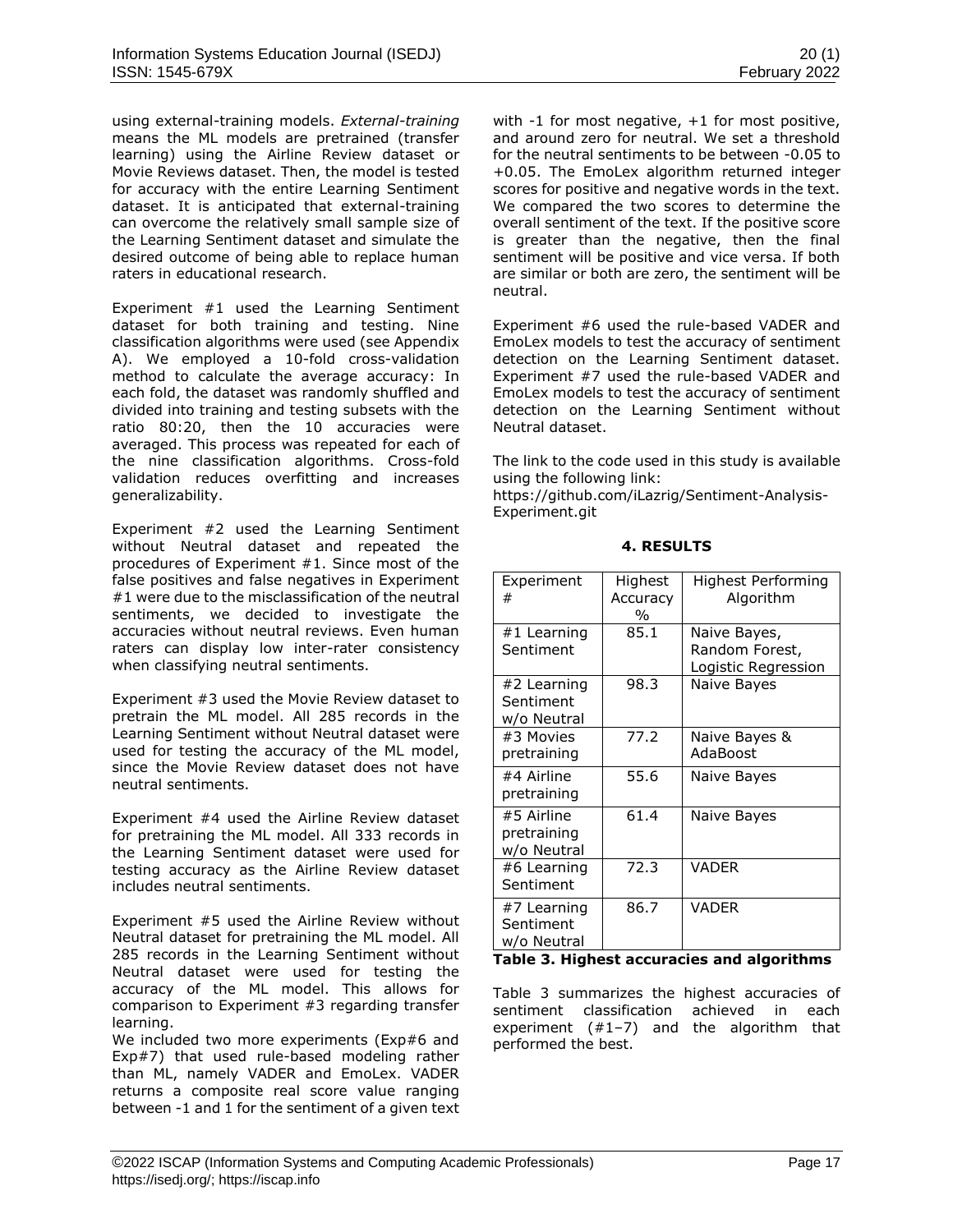| Algorithm             | Accuracy %                                                                   |                |                          |                  |                                 |
|-----------------------|------------------------------------------------------------------------------|----------------|--------------------------|------------------|---------------------------------|
|                       |                                                                              | Local Training | <b>External Training</b> |                  |                                 |
|                       | Exp#1<br>Exp#2 Learning<br>Sentiment w/o<br>Learning<br>Sentiment<br>Neutral |                | Exp#3<br>Movies          | Exp#4<br>Airline | Exp#5<br>Airline w/o<br>Neutral |
| Bernoulli-NB          | 85.1                                                                         | 94.0           | 54.4                     | 55.6             | 57.9                            |
| Complement NB         | 85.1                                                                         | 98.3           | 77.2                     | 52.9             | 57.9                            |
| <b>Multinomial NB</b> | 82.1                                                                         | 98.3           | 77.2                     | 54.7             | 61.4                            |
| K-Neighbors           | 47.8                                                                         | 57.4           | 43.9                     | 48.7             | 61.4                            |
| <b>Decision Tree</b>  | 71.6                                                                         | 89.2           | 68.4                     | 52.9             | 50.9                            |
| Random Forest         | 85.1                                                                         | 96.3           | 61.4                     | 52.0             | 54.4                            |
| Logistic Regression   | 85.1                                                                         | 94.3           | 63.2                     | 40.8             | 52.6                            |
| <b>MLP</b>            | 82.1                                                                         | 96.0           | 73.7                     | 40.8             | 54.4                            |
| AdaBoost              | 73.1                                                                         | 93.7           | 77.2                     | 42.3             | 56.1                            |

**Table 4. Accuracies from experiments #1–5 using sentiment ML algorithms.**

The nine ML algorithms and their classification accuracies from experiments #1–5 are shown in Table 4. The highest accuracies in experiments #1–5 are as follows: The naive Bayes, random forest, and logistic regression ML algorithms had accuracies of 85% in experiment #1 and up to 98% when neutral sentiments were removed in experiment #2.

Pretraining the ML model from the Movie Review dataset and validating the accuracy on the Learning Sentiment without Neutral dataset (experiment #3) saw classification accuracies up to 77%. Pretraining the ML model using the Airline Review dataset (with and without neutrals) performed worse. External training did not improve classification algorithms over the local training.

Experiments #6 and #7 used rule-based modeling, specifically VADER and EmoLex (see Table 5). VADER achieved 72.3% accuracy in experiment #6 and 86.7% in experiment #7. EmoLex achieved 55.0% accuracy in experiment #6 and 73.8% in experiment #7. Experiment #6 used the full Learning Sentiment dataset while experiment #7 used the Learning Sentiment without Neutral dataset.

| Algorithm    | Accuracy % in<br>Exp#6 Learning<br>Sentiment | Accuracy %<br>Exp#7 Learning<br>Sentiment w/o<br>Neutral |
|--------------|----------------------------------------------|----------------------------------------------------------|
| <b>VADER</b> | 72.3                                         | 86.7                                                     |
| EmoLex       | 55.0                                         | 73.8                                                     |

**Table 5. Accuracy of the rule-based models for sentiment**

### **5. DISCUSSION**

Sentiment can be positive, negative, or neutral. Sentiment analysis has largely been used in product/service reviews, movie reviews, and politics. This study proposes using sentiment analyzing algorithms to evaluate sentiment in an educational context. Teachers could use sentiment analysis to quickly evaluate sentiment from student reviews after administering a learning exercise or from course evaluations. Researchers could save time and resources when evaluating an educational treatment for sentiment by replacing multiple human raters with a sentiment analyzing algorithm.

Can sentiment analysis perform accurately in an educational context? The experiment with the highest sentiment classification accuracy was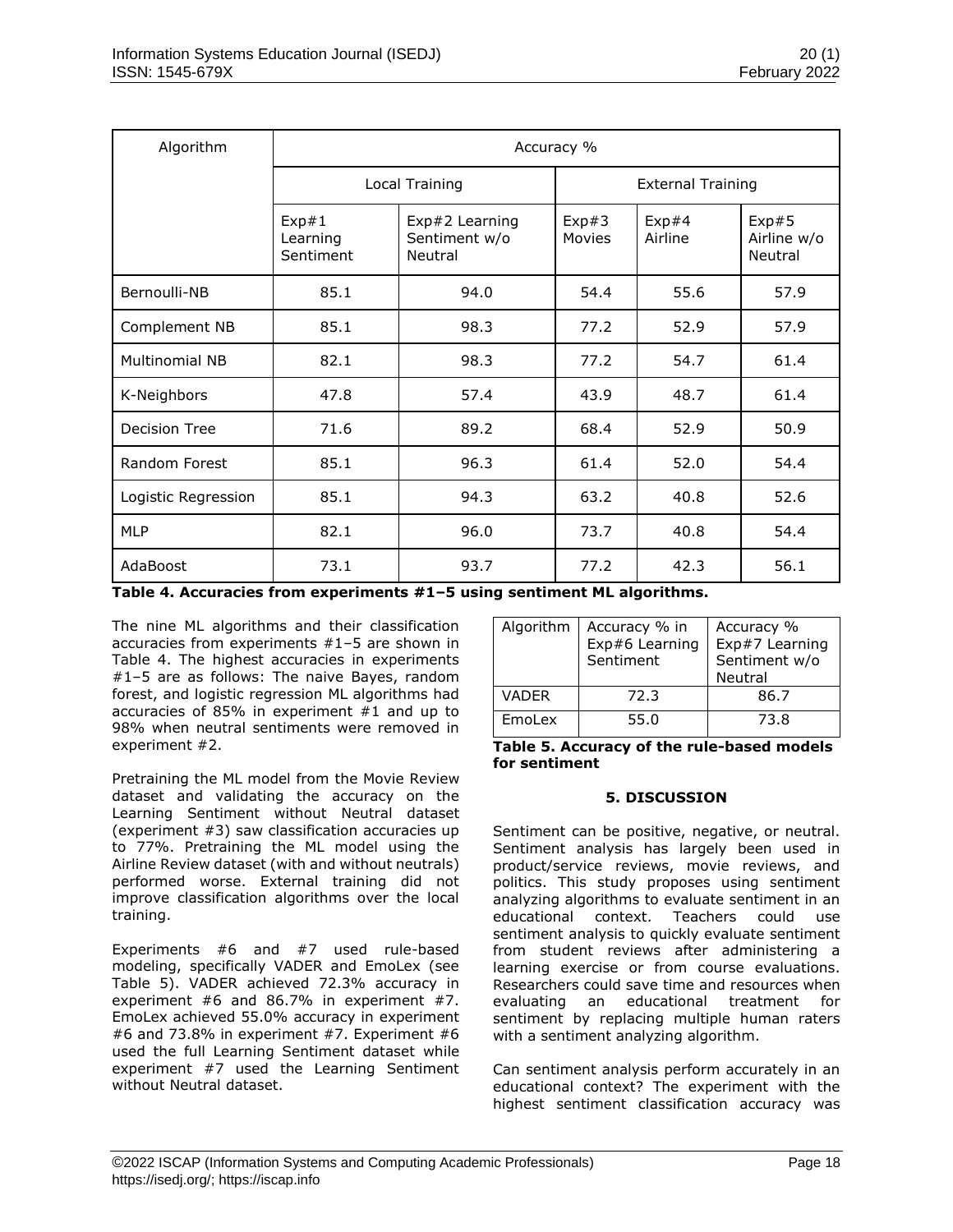Experiment #2, which used the Learning Sentiment without Neutral dataset for both training and testing. Accuracy of predicting positive and negative sentiment reached 98% using naive Bayes. For predicting positive, negative, and neutral, the highest performing algorithms were in Experiment #1, which used the Learning Sentiment dataset for both training and testing. In Experiment #1, naive Bayes, random forest, and logistic regression produced accuracies of 85%. These results show the potential of using sentiment analysis in education.

From these results we deduce that neutral sentiment is hard to detect. The observed lower accuracies in some experimental configurations was due to misclassification of the neutral sentiments. Our recommendation is that if a teacher or researcher wishes to apply sentiment analysis to an educational context, they are currently limited to only positive and negative sentiment, not neutral, at least until the neutraldetecting algorithms improve.

Another research question is whether or not sentiment analyzing algorithms perform accurately enough to replace human raters. Here, the scenario is a researcher evaluating an educational treatment regarding the sentiment of the learner. The Learner Sentiment dataset originally used three human raters to assess sentiment. Can an algorithm be used to replace the human raters? The requirement for this proposal to succeed is that the researcher should not have to use the target dataset to train the ML model, as in Experiments #1 and #2, since doing so would defeat the purpose of performing a sentiment analysis on unlabeled data and without human involvement. Experiments #3 through #7 tested this scenario. Experiments #3, #4, and #5 used ML models pretrained from movie reviews and airline reviews. Pretraining with those datasets offered tens of thousands of records to refine a sentiment model before applying the model to a target educational dataset. However, accuracy rates were only 77%. The sentiment models trained on the Movie Review dataset and tested on the Learning Sentiment without Neutral dataset (Experiment #3) performed better than the models trained on the Airline Review dataset (Experiment #4 and #5).

We conclude that the Movie Review data is possibly closer in characteristics to the educational dataset than the Airline Review dataset. The pretrained models became domaindependent. The Airline Review dataset entries are short tweets while the Movie Review dataset entries were longer reviews. The vocabulary distribution across the opinions is different between the two datasets. Neither dataset is sufficient to offer a viable replacement to human raters. Data domain is very important for supervised ML sentiment analysis. Because sentiment domain-specific datasets are sparse in educational research, we opine that if ML algorithms are to be improved, more educational datasets need to be collected and made publicly available, following ethical guidelines for privacy. When a model was trained on educational data, the ML algorithms performed as well as human raters in identifying positive and negative sentiment with the advantage of speed and automation.

Unsupervised algorithms, like VADER, are promising. In Experiments #6 and #7, pretraining the sentiment model was not required. One could take the VADER rule-based algorithm as is and evaluate a target dataset for sentiment. The VADER algorithm performed better than many of the supervised ML algorithms with 72% accuracy for the Learning Sentiment dataset with neutral sentiments included and 87% with neutral sentiments removed. Arguably, 87% approaches an adequate level of accuracy to be useful in an educational context. The VADER algorithm is useful for getting a quick and general (summarized) view or trend of students' opinions about a topic without the need for human intervention, which could save resources and the instructors' time. One application of using VADER in the classroom is to have students digitally text opinions about a lecture topic, e.g., business case, scenario, or argument position, and the VADER algorithm can instantly quantify how many students expressed a positive or negative opinion about it. The summary can be presented back to the students as part of the same lecture. Sentiment analysis can also be applied to short essay assignments or to analyze exam responses. Another application can be for administrators to identify struggling teachers and offer assistance after using an automated sentiment analysis for course reviews. With thousands of students' comments, reading all the comments may be fatiguing and ineffective, but an algorithm can identify positive and negative comments to better focus an administrator's care and attention.

In conclusion, instructors desire to evaluate if learning activities (e.g., individual project, group project, service-learning activity, presentation, student research, etc.) have positive impacts on students. Grades are only one measure of learning impact. The sentiment of the student is another measure. After conducting a learning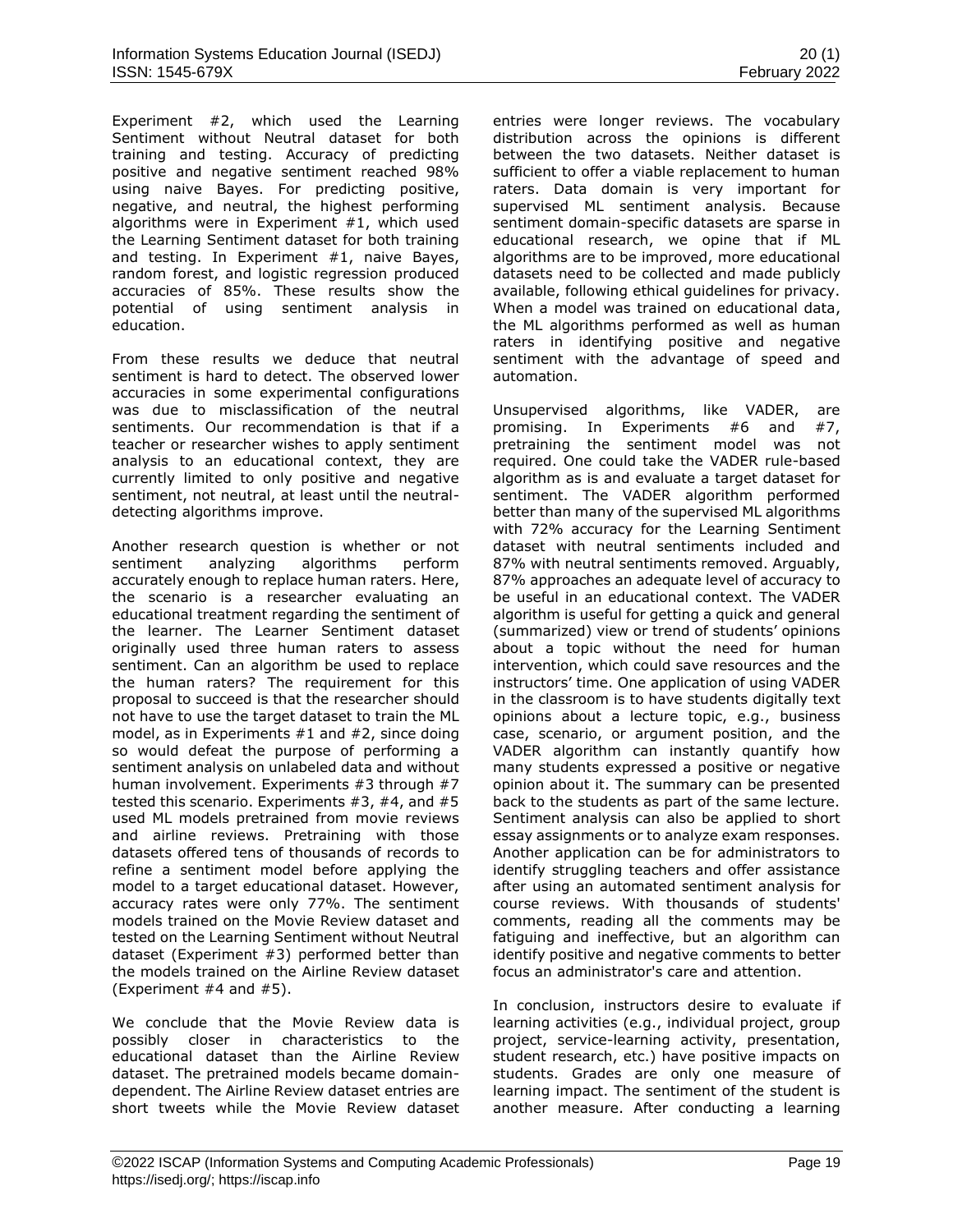activity, instructors can collect reflective experiences via a short essay or open-ended response from the students. Sentiment analysis can then be used to categorize the students' reflections as positive or negative. Having a count of how many students had a positive or negative experience may guide the instructor in making adjustments to future learning activities and can quantitatively track the impact of adjustments over time. Educational researchers have similar opportunities using sentiment analysis.

Based on the results of this study, we have two recommendations. If the instructor has enough data or prior data from an educational context, they can vectorize the words and train a naive Bayes to detect positive and negative sentiment. Then, they can use that model on the remaining student reflection data. We do not recommend detecting neutral sentiment at this time because the current algorithms and datasets are not sufficiently accurate for neutral sentiment analysis. Future research is needed to accurately identify neutral sentiments. Nor do we recommend augmenting the machine learning training process with data from publicly available sentiment datasets that are outside the educational context (e.g., movie reviews, airline reviews, product reviews, etc.). If the instructor does not have enough student data to pretrain a model, we recommend using the VADER algorithm as is. VADER achieved 87% accuracy in this study and may be sufficient for the instructor's analytical needs. VADER has the advantage of speed and ease as it does not require pretraining a model.

Positive and negative sentiment labels derived from VADER or a naive Bayes algorithm could also be used as input, along with student demographic variables, for clustering algorithms. The clustering algorithm may categorize which subgroups of students had positive or negative experiences from a learning activity. This insight may inform the instructor if certain student populations are disproportionately impacted so that corrective action can be taken. More educational datasets with sentiment are needed to improve future sentiment analysis algorithms.

# **6. REFERENCES**

- Cambria, E., Poria, S., Gelbukh, A., & Thelwall, M. (2017). Sentiment analysis is a big suitcase. *IEEE Intelligent Systems*, *32*(6), 74–80. https://doi.org/10.1109/MIS.2017.4531228
- Crowdflower. (2019, October 15). *Twitter US Airline Sentiment: Analyze How Travelers in*

*February 2015 Expressed Their Feelings on Twitter*. Twitter US Airline Sentiment. https://www.kaggle.com/crowdflower/twitter -airline-sentiment

- Grosan, C., & Abraham, A. (2011). Rule-Based Expert Systems. In C. Grosan & A. Abraham (Eds.), *Intelligent Systems: A Modern Approach* (pp. 149–185). Springer. https://doi.org/10.1007/978-3-642-21004- 4\_7
- Hossin, M., & Sulainman, M. N. (2015). A Review on Evaluation Metrics for Data Classification Evaluations. *International Journal of Data Mining & Knowledge Management Process*, *5*(2). https://doi.org/: 10.5121/ijdkp.2015.5201
- Humpherys, S. L., & Lazrig, I. (2021). Effects of Teaching and Practice of Time Management Skills on Academic Performance in Computer Information Systems Courses. *Information Systems Education Journal*, *19*(2), 45–51.
- Munezero, M., Montero, C. S., Mozgovoy, M., & Sutinen, E. (2013). Exploiting sentiment analysis to track emotions in students' learning diaries. *Proceedings of the 13th Koli Calling International Conference on Computing Education Research*, 145–152. https://doi.org/10.1145/2526968.2526984
- Pang, B., & Lee, L. (2004). A sentimental education: Sentiment analysis using subjectivity summarization based on minimum cuts. *Proceedings of the 42nd Annual Meeting on Association for Computational Linguistics*, 271-es. https://doi.org/10.3115/1218955.1218990
- Rani, S., & Kumar, P. (2017). A Sentiment Analysis System to Improve Teaching and Learning. *Computer*, *50*(5), 36–43. https://doi.org/10.1109/MC.2017.133
- Saif, M. (2021). *NRC Word-Emotion Association Lexicon*. http://saifmohammad.com/WebPages/NRC-Emotion-Lexicon.htm
- Tang, D., Qin, B., & Liu, T. (2015). Deep learning for sentiment analysis: Successful approaches and future challenges. *WIREs Data Mining and Knowledge Discovery*, *5*(6), 292–303. https://doi.org/10.1002/widm.1171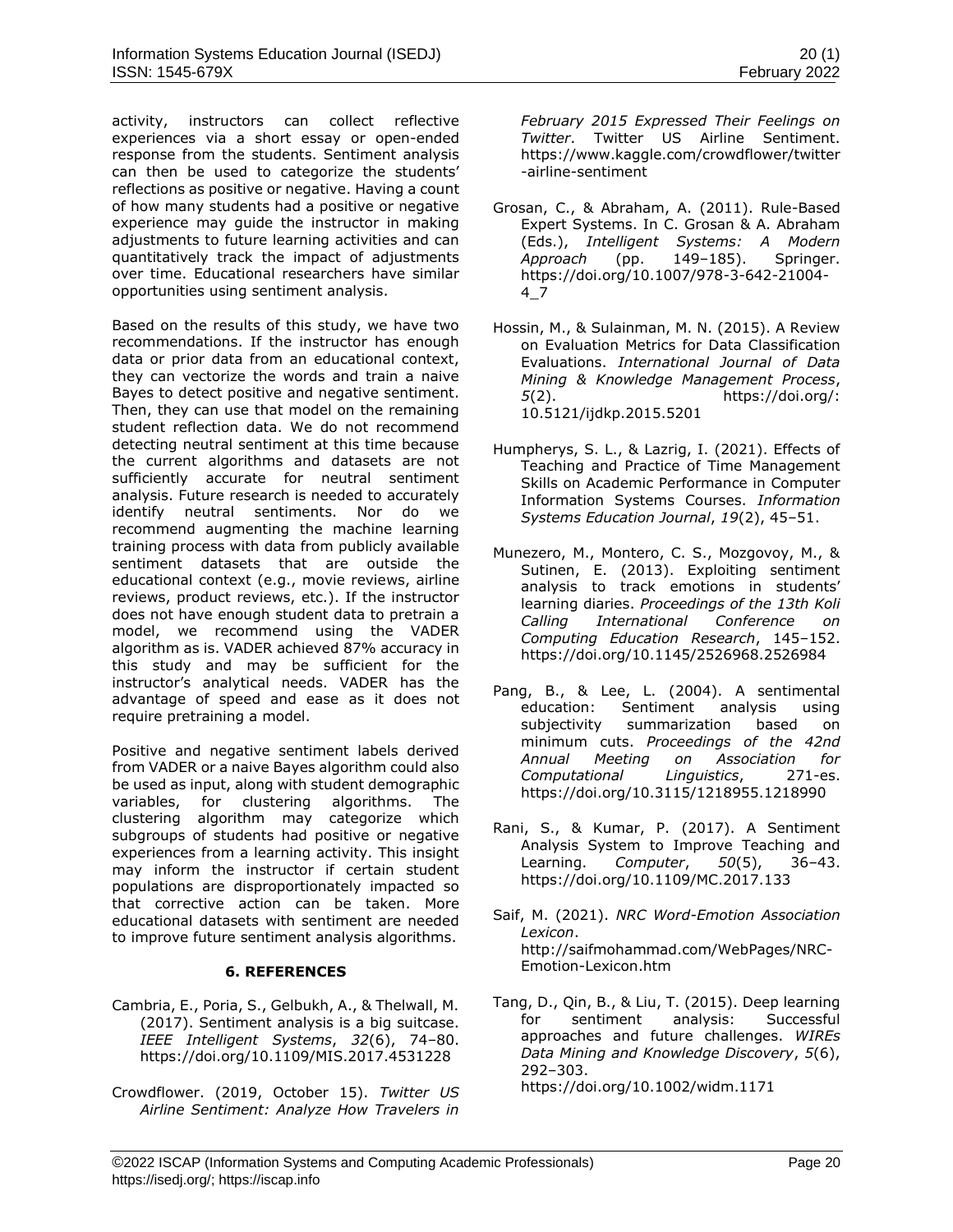- Yang, Q., Zhang, Y., Dai, W., & Pan, S. J. (2020). *Transfer Learning*. Cambridge University Press. 978-1-108-86008-6
- Yue, L., Chen, W., Li, X., Zuo, W., & Yin, M. (2019). A Survey of Sentiment Analysis in Social Media. *Knowledge and Information Systems*, *60*(2), 617–663. https://doi.org/10.1007/s10115-018-1236-4
- Zhang, L., Wang, S., & Liu, B. (2018). Deep learning for sentiment analysis: A survey. *WIREs Data Mining and Knowledge Discovery*, *8*(4), e1253. https://doi.org/10.1002/widm.1253
- Zhuang, F., Qi, Z., Duan, K., Xi, D., Zhu, Y., Zhu, H., Xiong, H., & He, Q. (2021). A Comprehensive Survey on Transfer Learning. *Proceedings of the IEEE*, *109*(1), 43–76. https://doi.org/10.1109/JPROC.2020.30045 55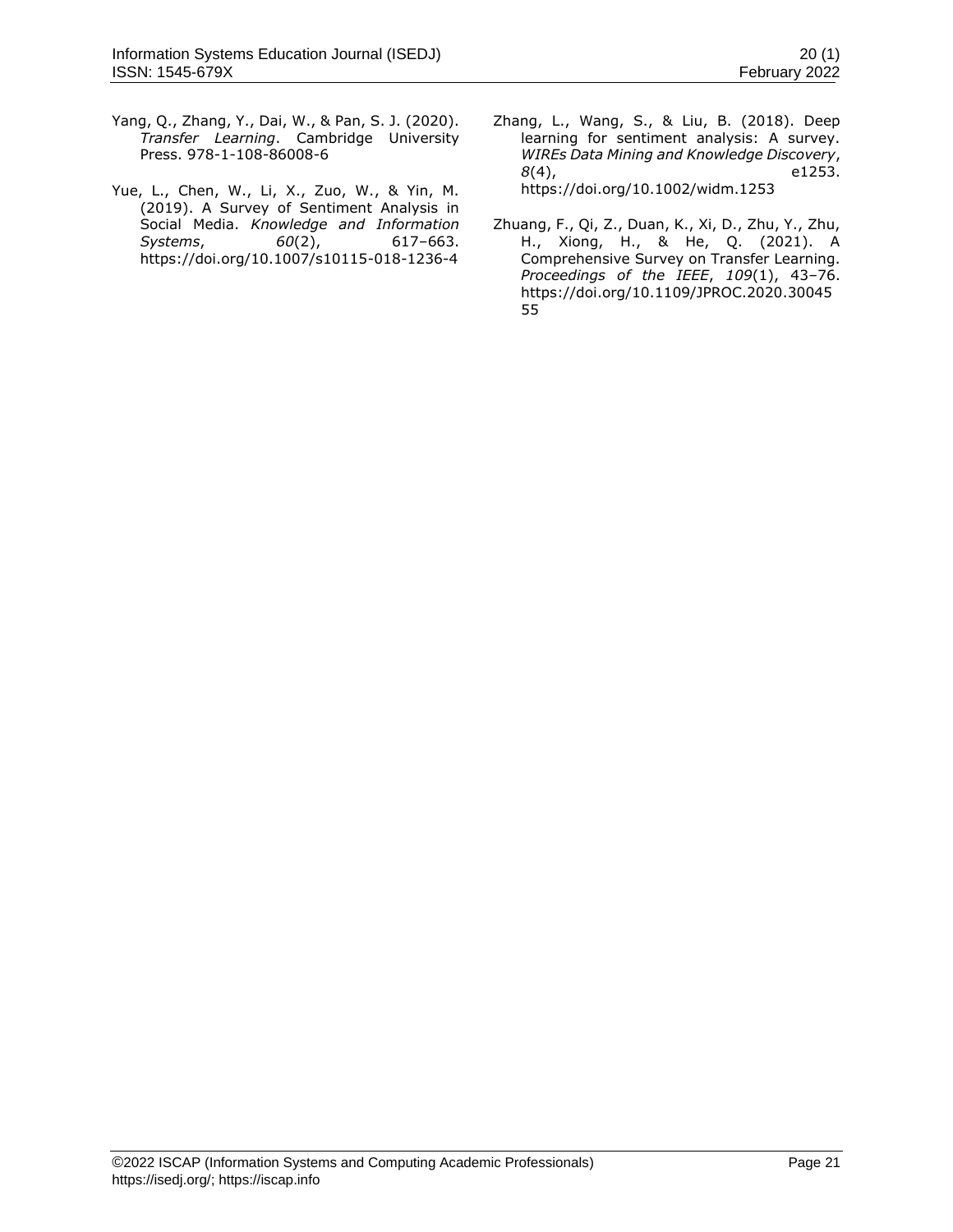# Reflections on the Creation of a Business Analytics Minor

Timothy Burns [tburns1@ramapo.edu](mailto:tburns1@ramapo.edu)

Cherie Sherman [csherman@ramapo.edu](mailto:csherman@ramapo.edu)

Anisfield School of Business Ramapo College of New Jersey Mahwah, NJ 07430 USA

# **Abstract**

This article presents the details of a business analytics minor that we created at our institution in the fall of 2019. In the two years since, our program has successfully met our enrollment goals. Out of over 50 minors offered at our institution, our business analytics minor is currently ranked fourth in enrollment. In this article we will present the process that we followed to create our minor, cover our curriculum (including course descriptions), the staffing of the courses, program enrollment, enrollment by course/semester, and enrollment by major/semester. Finally, we will conclude with some reflections on our experience. The hope is that this paper can help others who are contemplating, or in the process of, introducing a business analytics minor.

**Keywords:** Business Analytics Minor, Business Analytics Minor Curriculum, Education in Data Analytics

# **1. INTRODUCTION**

This article is a follow-up to an article written by the authors in 2019 (Burns, T. J., Sherman, C. (2019)**.** In that previous article our research was focused on determining the optimum curriculum for a minor in business analytics. In order to determine that curriculum, we gathered data from sixty business analytics minor programs. Later in this paper we include a synopsis of the results of that original paper. In the years since that paper was published, we have successfully created a business analytics minor at our institution with a curriculum based on the results.

The purpose of this article is to present the details of the minor that we created. We introduced our business analytics minor in the fall of 2019. In the two years since, our program has successfully met our enrollment goal. Out of over 50 minors offered at our institution, our business analytics minor is currently ranked fourth in enrollment. In this article we will present the process we followed to create our minor, our curriculum (including course descriptions), the staffing of the courses, program enrollment, enrollment by course/semester, and enrollment by major/semester. Finally, we will conclude with some reflections on our experience. The hope is that this paper can help others who are contemplating, or in the process of, introducing a business analytics minor.

In recent years, there has been an explosion in the demand for personnel in the field of analytics. An understanding of analytics has the potential to add value to almost any career path as analytics spans across all disciplines and industry sectors. Students with these skills are in high demand in a variety of industries and sectors. Ranked second in a *Computerworld* survey on the most difficult skills to find, analytics expertise is scarce (Computerworld, 2018). McKinsey Global Institute reports that the United States could face a shortage of between 140,000 and 190,000 individuals who possess business analytics skills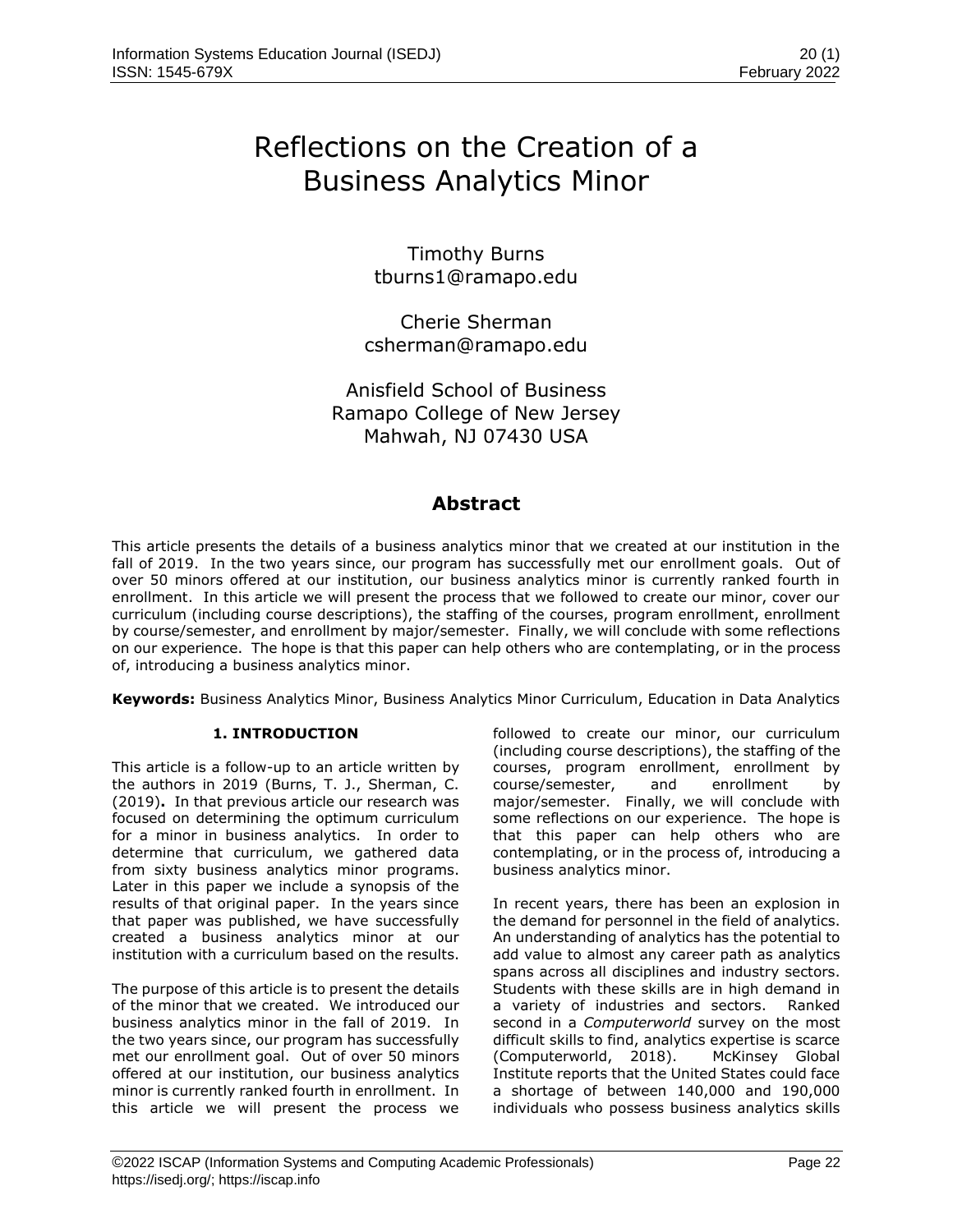and an additional 1.5 million managers with the skills to implement the results (McKinsey Global Institute, 2018).

Given that the demand for this skill set cuts across so many disciplines, it is a useful addition to any major and an ideal candidate for an academic minor. In fact, 16% of job offers for those with bachelor's degrees in information technology are in data analytics and the average salary is approximately \$63,000. For graduates with master's degrees, data analytics job offers constitute 42% and the average salary is approximately \$20,000 more (AIS and Temple University, 2019).

Furthermore, as the underlying analytics tools and techniques emerge from disciplines such as management science, operations research, statistics, business intelligence, information systems, and traditional business fields, the school of business makes an ideal place to house an analytics minor.

A proposed undergraduate information systems curriculum, under development by the IS Task Force of the AACSB MaCuDe project, may offer more guidance as to the components of the minor (Lyytinen, K, Topi, H. & Tang, J., 2020).

# **2. LITERATURE REVIEW**

The starting point for creating a business analytics minor was to research existing curricula models and programs. However, this proved somewhat problematic. The literature related to data analytics education is not abundant and it remains scattered and difficult to retrieve by a keyword search. This is in part due to an imprecision in nomenclature which is a natural outgrowth of an evolving discipline. For example, terms such as "business analytics," "data analytics," or "decision science" are often used as substitute terms (Zheng, 2018). To add to the confusion, a business analytics program can be offered through a computer science department or be interdisciplinary, making it difficult to identify programs which could be used as models (Phelps & Szabat, 2015).

Also, according to a survey by Phelps and Szabat (2015), most schools were not yet even offering an undergraduate major in business analytics or decision sciences and 59% did not offer a minor. However, 30% of the respondents were considering creating such a major and 26% were considering a minor, a strong demonstration of interest and of future direction for the field.

Wymbs (2016) echoed the findings of Phelps and Szabat (2015) noting that as of 2016, there were 517 data science/data analytics programs of which 374 were Master's programs, 88 Certificate programs, 36 Bachelor's programs, and 10 PhD programs. A query of the AACSB database of 1,500 institutions indicated only 11 undergraduate programs in data analytics and data science but 56 programs in business analytics.

Utilizing an outcomes-based approach to curriculum development, Wymbs (2016) discussed insights provided by the 2015 Business Higher Education Forum Conference which was attended by organizations in a number of business and public sectors including investment banks, accounting firms, tech companies, and the Federal Reserve. Attendees identified "R" and Python as programming languages of choice and also made specific reference to the needs of the accounting profession. They indicated new accounting graduates would need to demonstrate data analytics proficiency in order to be hired. In fact, this recent focus on business analytics in the accountancy field is reflected in upcoming changes to the CPA exam (Dorata, 2021). And, given that accounting is a robust major at most business schools, a new emphasis on data analytics within accountancy should affect every aspect of a business analytics minor, including enrollment, staffing, double-counting of courses, resource sharing, and the like.

As with many new undertakings, it can prove difficult to find the correct focus for a program. Wilder and Ozgur (2015) provided a model for addressing this conundrum by identifying the "output of business analytics programs," i.e. industry needs for personnel in the field. They identified the data scientist, the data specialist, and the data-savvy manager as potential graduates of business analytics programs. While a data scientist requires a foundation in mathematics and computer science, a data specialist functions more as a traditional information technology (IT) worker and a datasavvy manager must know how to identify suitable questions to be answered through data analysis and how to frame these questions.

To connect their observations to curricula development, Wilder and Ozgur (2015) identified 49 pertinent graduate programs and suggested using their curricula as a starting point. Based on this research, they proposed six required courses: Data Management (tools such as SQL), Descriptive Analysis (statistics), Data Visualization (key indicators, scorecards,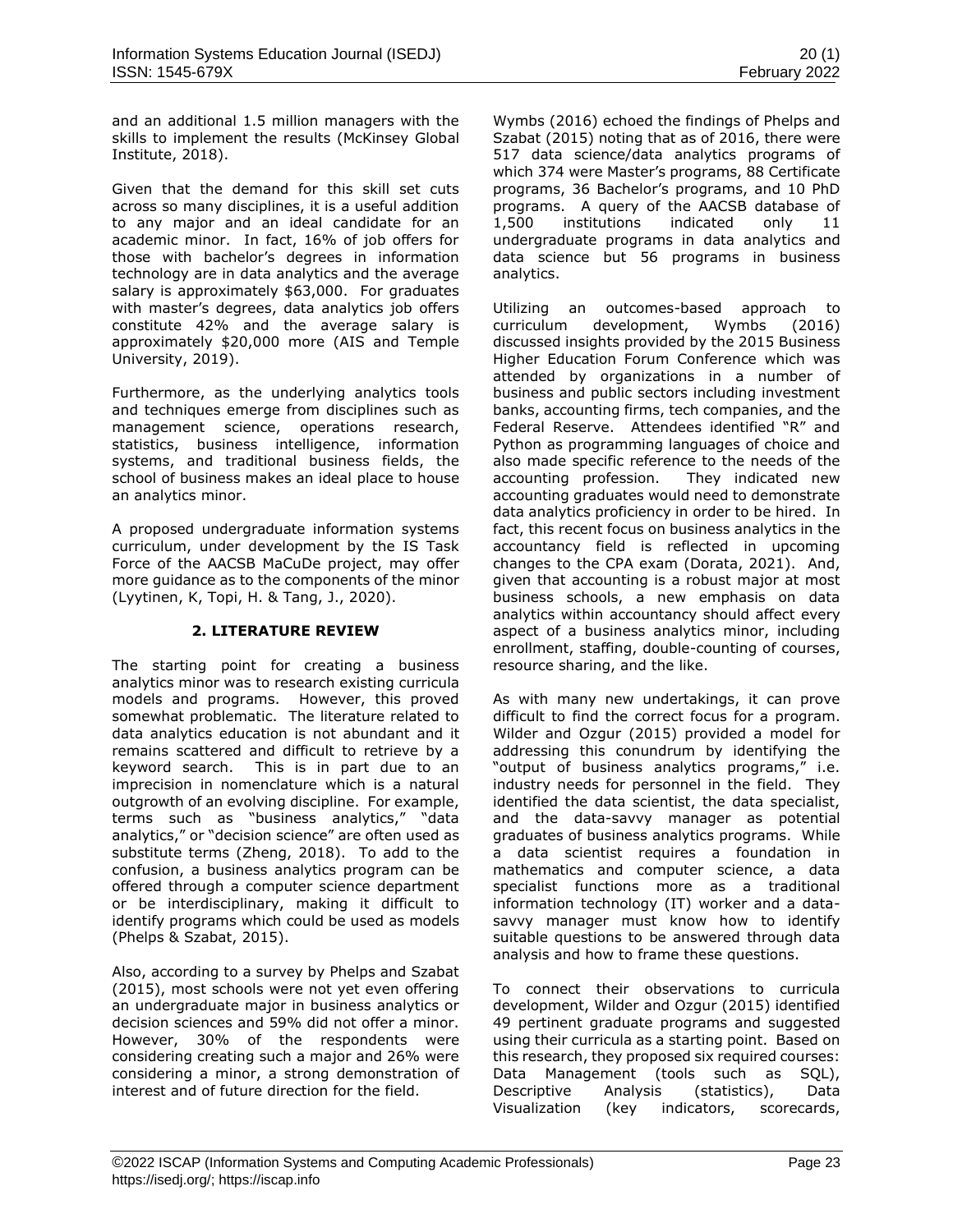dashboards), Predictive Analytics (advanced statistics), Prescriptive Analytics (Spreadsheet Models), and Data Mining (CRISP-DM).

The market demand for students with an analytics skill set was also a driving force behind the Business Intelligence Congress sponsored by the AIS Special Interest Group on Decision Support, Knowledge and Data Management Systems (SIGDSS) and the Teradata University Network (TUN) (Wixom (2014). Utilizing surveys and insights from industry representatives, they investigated academia's response to this demand and noted the dramatic increase in Business Analytics and Business Intelligence programs and the increased access to teaching resources. They also noted the continuing need for students to have foundations skills and practical experience and that demand for analytics graduates was continuing to outpace supply. While communications skills remained a top demand of employers, SQL and basic analytics, such as descriptive statistics, regression and ANOVA were in second and third place.

They also noted that major questions about curricula remained unanswered and that there was very little in the way of guidelines or model curricula. Decisions about the number and type of courses, prerequisites, and integration with other majors were yet to be answered in a systematic manner. However, one survey revealed that 296 out of 313 professors were participating in business analytics academic alliance programs to offer software to students. Interestingly, another survey revealed that students were now taking analytics courses because they wanted to do so, rather than because it was a requirement for a degree.

Conceptually, there is therefore some agreement as to what a business analytics minor might include but on a more granular basis there continues to be disagreement. Meyer (2015) stated that there was no defined curriculum for data analytics. He described the subject as multidisciplinary and developed a cross-college program with the potential to earn a degree in either the College of Arts and Sciences or the College of Business.

Meyer concluded that the elements of data analytics are: data/database, statistics, operations research, computer science, and managerial strategy. Because these courses already exist, it is only necessary to add courses such as Data Visualization, Programming in R, or Customer Sentiment Analysis to initiate a program in data analytics.

In fact, the Association for Computing Machinery (ACM) and the Association for Information Systems (AIS) have recognized the aforementioned diversity of curricula in the IT field. Rather than specifying courses, they articulated the competencies that graduates should attain upon completing a graduate program in information systems (Topi, 2016). They describe a telescoping model which consists of competency areas that contain competency categories with individual foundational competencies.

In keeping with the discovery that more research was needed before developing a business analytics minor, the authors (Burns & Sherman, 2019) reviewed the curricula of sixty colleges and universities, in the United States, offering a business analytics minor. Most commonly, the subject universities required courses in statistics and IT. Accordingly, Management Statistics and Principles of Information Technology became the prerequisites for our minor. Principles of Information Technology covers, at least cursorily, traditional IT subjects such as database, spreadsheets, programming, and networking. The required courses of our minor, Business Analytics I and II cover the basic statistical, analytical, and visualization tools comprising business analytics as well as the role of business analytics in an organization. Two electives, selected from a list of eight, encourage specialization in functional business areas or deeper study of specific mathematical and software tools. Our minor is open to students of any major, which reflects the interdisciplinary nature of the college.

# **3. THE PROCESS TO CREATE THE MINOR**

In this section we will explain the process that we went through to introduce the new business analytics minor at our institution. Listed below are the general steps that we followed. As each institution is unique, this process is not intended to be a "cookie cutter" approach, but rather a general guide that can be used by other institutions that are interested in developing a business analytics minor program.

We included the following steps in developing our business analytics minor:

- 1. Reviewed business analytics minors offered at other institutions.
- 2. Defined the curriculum for the minor.
- 3. Developed the program description, mission, learning goals/outcomes, and assessment process.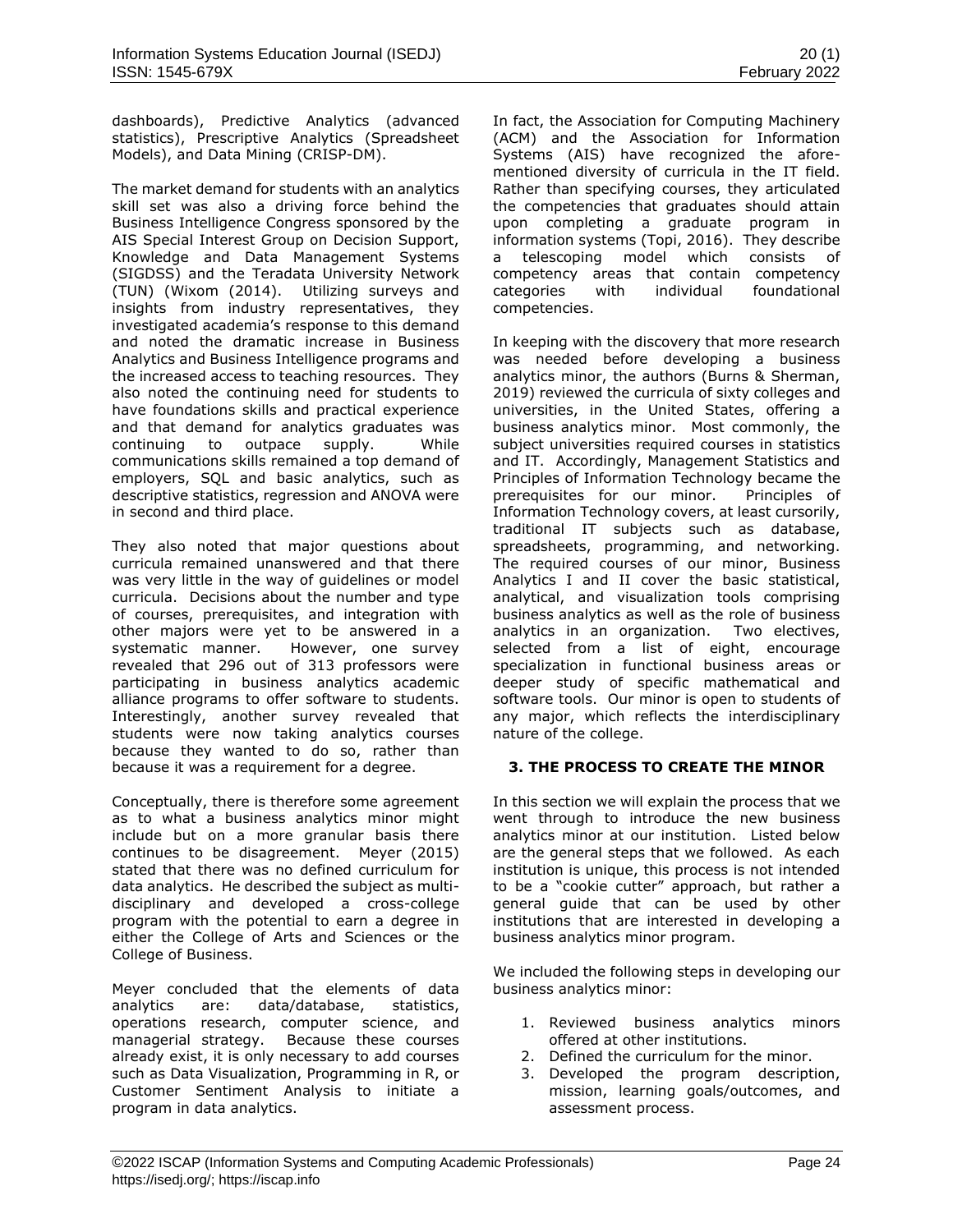- 4. Developed new courses needed including course description, materials, and syllabus.
- 5. Followed the institution's administrative process to introduce a new minor.
- 6. Scheduled new courses.
- 7. Hired needed faculty.
- 8. Marketed the new program

# **Review of business analytics minors offered at other institutions.**

For this first step, sixty colleges/universities that offer a business analytics minor were randomly selected (see Burns & Sherman 2019 for an indepth discussion of this process). The curriculum for each of the programs was then reviewed, analyzed, and tabulated. For each program, it was determined the number and nature of the prerequisite courses, required courses, and elective courses. A list of the courses was then recorded. Once the courses were identified, the researchers then reviewed the catalog descriptions of the courses. Based on the catalog descriptions a list of the topics covered was compiled. The end result was three lists; 1) a list of the most common prerequisite topics, 2) a list of the most common required topics, and 3) a list of the most common elective topics offered. The analysis of the sixty programs showed that, on average, business analytics minor programs have two prerequisite courses, three required courses, and two electives.

# **Definition of the Curriculum.**

Table 1 lists the curriculum of the minor that was developed based on the results of the review of other programs. The course descriptions from our college catalog are shown in Appendix A.

Our curriculum has two required prerequisites, (Management Statistics and Principles of IT). The role of the prerequisite courses is to prepare the student for the material covered in the minor (particularly students from non-technical majors) The Management Statistics course covers statistical theories and techniques commonly used in the analysis of business data. Emphasis is on descriptive measures, probability theory, estimation techniques and forecasting methods, hypothesis testing, and time series analysis. The Principles of IT course topics include the following: computer hardware and software architecture, organizing data, telecommunications and networks, types of systems and their development, and the role of information technology in business and society.

The prerequisite courses listed in table one are those offered in our school of business (which is the home school for our minor). We designed our minor so that it could be added to any major in the college. Minors are open to students regardless of school affiliation. Therefore, nonbusiness students enrolled in the minor are able to fulfill the prerequisite courses with similar courses offered in their home school (or with courses taken at other institutions).

Prerequisites: Management Statistics Principles Of Information Technology Required:

Business Analytics I

Business Analytics Ii

Electives: Select Two

**Econometrics** 

Introduction To Programming

Introduction To SAS

Database Management Systems

Data Visualization

Decision Support Systems

Management Science

Marketing Research

### **Table 1 Business Analytics Minor Curriculum (See Appendix A for course descriptions)**

Our curriculum has two required courses: Business Analytics I and Business Analytics II. The Business Analytics I course provides students with the fundamental concepts and tools needed to understand the emerging role of business analytics in organizations. The course covers managerial statistical tools in descriptive analytics and predictive analytics, including probability distributions, sampling and estimation, statistical inference, and regression analysis. Students develop an understanding of basic visualization techniques and how to apply them which enables them to effectively communicate with analytics professionals and make better business decisions.

The second required course, Business Analytics II, provides students with advanced concepts and tools needed to understand the role of data analytics in organizations. Topics include forecasting, risk analysis, simulation, data mining, and decision analysis. Emphasis is on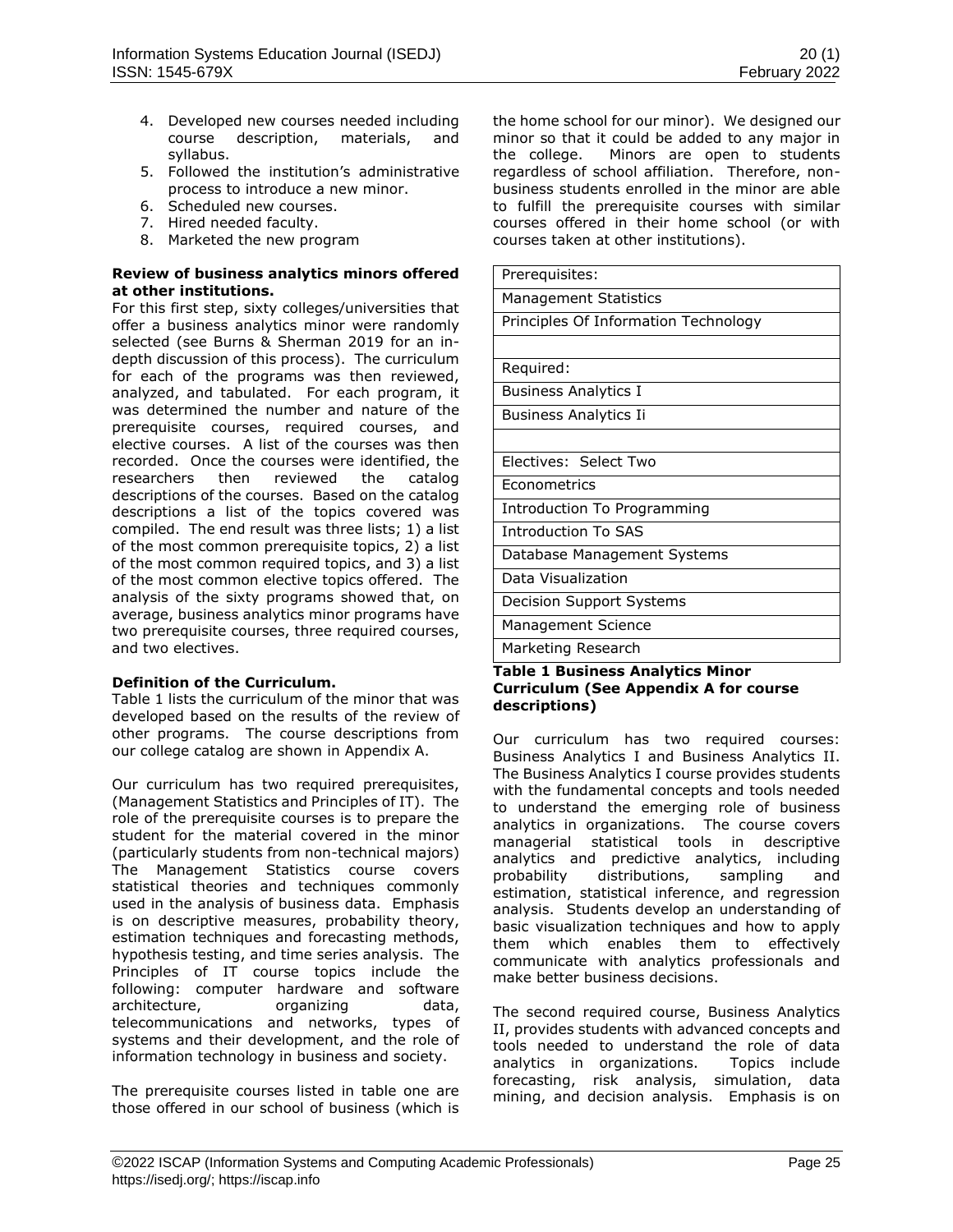applications, concepts and interpretation of results, as well as conducting statistical analyses.

The elective courses in the curriculum help the students develop skills that increase their knowledge of a specialized area within their field. Our curriculum requires two electives. The electives offered are shaped by the goals of the program and, at least to start, the available course offerings at our institution.

#### **Developed the program description, mission, learning goals/outcomes, and assessment process.**

Once we had defined the curriculum for the program we moved on to the overall definition of the program. This included developing a program description, mission, learning goals/outcomes, and an assessment process.

Our program description is:

"Business Analytics studies data in order to identify patterns or trends that can then be used to predict future patterns or trends, allowing businesses to make better decisions. We live in a time when large amounts of data are being collected, in almost every aspect of society—and there is a tremendous demand for people with analytics skills. The U.S. Bureau of Labor Statistics predicts a strong demand for people with business analytics skills well into the next decade. The Business Analytics minor is available to students in any major to add to their marketable skills and knowledge."

Our mission statement is:

"The Business Analytics Minor prepares students to have the knowledge, skills, tools, and competencies required for the methodical exploration and investigation of data. Using descriptive, predictive, and prescriptive statistical tools, students will support decision-making and gain insight into business performance."

Our program has two learning goals and outcomes:

Goal 1: Foundation - Our students will have a broad-based knowledge in the functional areas of business analytics.

Outcome 1: Students will comprehend principles and practices in key business analytics disciplines.

Goal 2: Communication - Our students will demonstrate effective visualization of data skills.

Outcome 2: Students will effectively present the results of business analytics cases visually using graphics.

| Learning Goal<br>and Related<br>Outcomes:                                                                                                                                                                                                                                     | Direct<br>Measure(s)                                                                                                                                                                                                                                    | Indirect<br>Measure(s)                                                  |
|-------------------------------------------------------------------------------------------------------------------------------------------------------------------------------------------------------------------------------------------------------------------------------|---------------------------------------------------------------------------------------------------------------------------------------------------------------------------------------------------------------------------------------------------------|-------------------------------------------------------------------------|
| Goal 1:<br>Foundation:<br>Students will<br>have a broad-<br>based<br>knowledge in<br>the functional<br>areas of<br>business<br>analytics.<br><u>Outcome 1</u> :<br>Students will<br>comprehend<br>principles and<br>practices in key<br>business<br>analytics<br>disciplines. | Rubric-based<br>evaluation of<br>students'<br>analysis of<br>business<br>cases. The<br>rubric will<br>evaluate how<br>well students<br>comprehend<br>principles<br>and practices<br>in key<br>business<br>analytics<br>disciplines.                     | Syllabi<br>Review and<br>Student<br>Perception<br>of Learning<br>Survey |
| Goal 2:<br>Communication:<br>Students will<br>demonstrate<br>effective<br>visualization of<br>data skills.<br><u>Outcome 2</u> :<br>Students will<br>effectively<br>present the<br>results of<br>business<br>analytics<br>visually using<br>graphics.                         | Rubric-based<br>evaluation of<br>the<br>presentation<br>of business<br>analysis<br>results. The<br>rubric will<br>evaluate the<br>visualization<br>skills of the<br>students.<br>Evaluation<br>will take<br>place in<br><b>Business</b><br>Analytics II | Syllabi<br>Review and<br>Student<br>Perception<br>of Learning<br>Survey |

### **Table 2 Direct/Indirect Measures of Assessment**

Our initial assessment measures and process:

"The assessment process will take place over a five-year cycle with the Business Analytics faculty assessing the program bi-annually, evaluating each outcome twice in five years. The outcomes will be assessed in courses taken in the final semester of the program utilizing both direct and indirect measures. The BA faculty in conjunction with the School Assessment Committee will develop rubrics. The ITM faculty will discuss results and closing the loop suggestions will be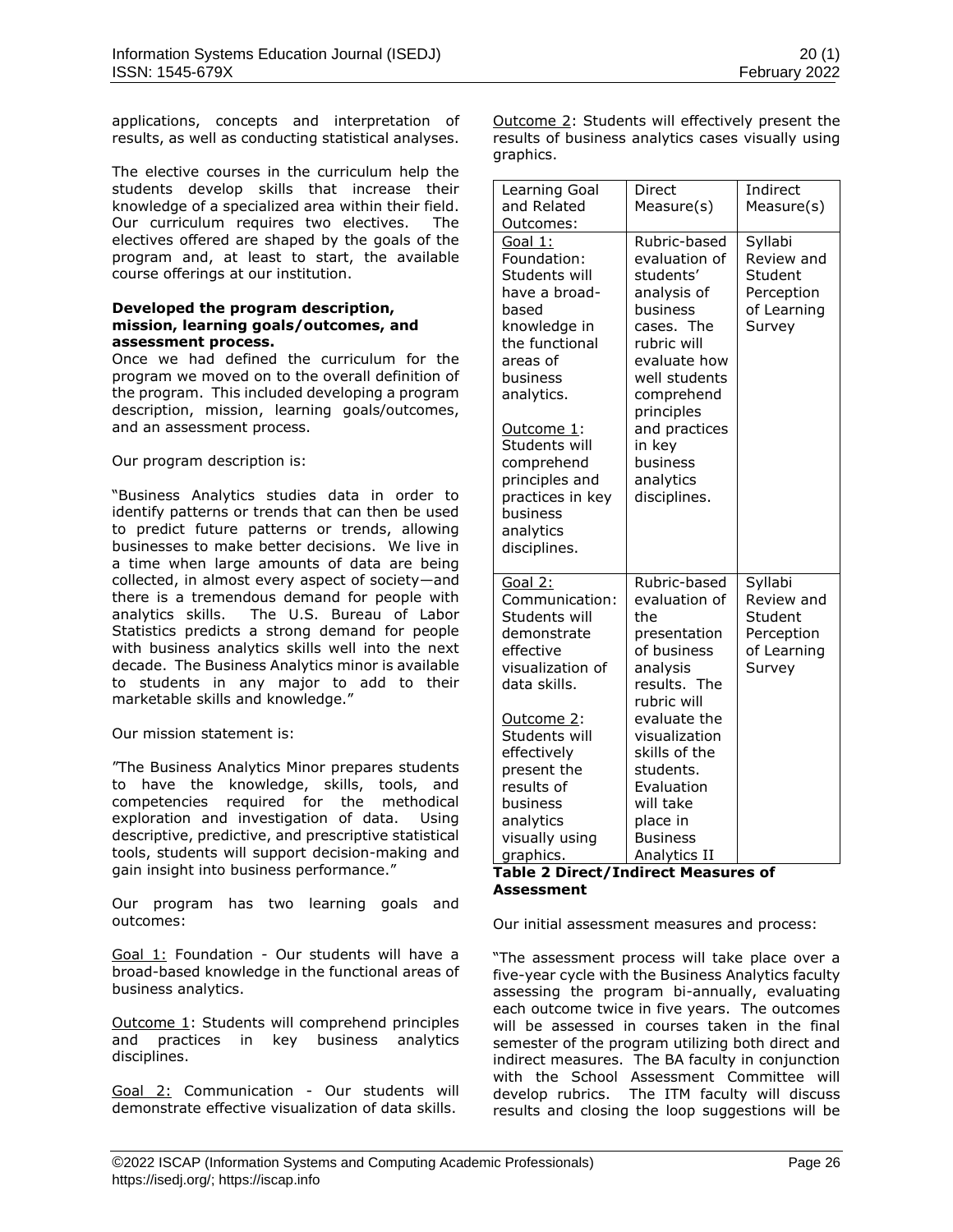implemented as needed to close identified gaps in achievement of learning outcomes."

Table 2 lists the direct and indirect measures of assessment that were developed.

### **Developed new courses needed including course description, materials, schedule, and syllabus.**

The prerequisite courses and most of the electives already existed in our college catalog. So, for the new program, we were required to create four new courses. Those courses included the two required courses (Business Analytics I and Business Analytics II) and two new electives (Data Visualization and Introduction to SAS).

The two required courses were developed based on a graduate introductory analytics course that was already being offered in the MBA program. We were able to identify a textbook (*Business Analytics* by James Evans) that covered the topics we had identified through our prior research and based on the coverage of the MBA course. Given the broad spectrum of topics covered by the textbook we were able to use the same book for both courses. Also, using the textbook we were able to develop a schedule of topics covered.

For the elective, Data Visualization, we relied on the expertise of a current faculty member. He had previously developed a similar course and had extensive experience in the subject matter. He was able to draw upon his expertise to develop the course. The elective "Introduction to SAS" was developed by a new faculty member who had certification and expertise in the topic. Both faculty selected the textbook and materials for their respective courses.

### **Followed the institution's administrative process to introduce a new minor.**

The process to introduce a new program at our institution took about a year. After preliminary approval by the convening group (department) and Dean of the school, a new program proposal was prepared for the Provost. This proposal included a feasibility study that summarized the program, the program's impact on the college and other programs within the college, the need for the program, a comparison to other programs in our state, and the program's anticipated enrollment from launch to optimal level. In addition, the proposal included a curriculum section that listed the program's mission and learning goals, the program assessment measures, the program's relationship to the college mission and strategic plan, degree requirements, and details of the curriculum.

Once the Provost approved the program proposal, a series of documents were prepared for the college's Academic Review Committee (ARC). These documents included a form that described the new program and a form for each new course in the minor. Each of these forms had to be approved by the convener (department chair), the chair of the school curriculum committee, and the Dean before they were sent to ARC. ARC then reviewed the documents, provided feedback, and then eventually approved the program.

The ARC documents were then sent to the Provost for approval. Once the Provost approved the program it was presented to the entire college faculty for approval. The program then went to the college's board of trustees and ultimately to the state for final approval.

## **Scheduled new courses.**

We decided to offer the Business Analytics I course in the fall and winter semesters and Business Analytics II in the spring semester. The prerequisites are offered every semester (they were already required courses for the business students) and the electives are offered in different combinations every semester. By offering Business Analytics I in the winter semester it allowed students who wanted to start the program in the spring to complete Business Analytics I before the spring semester (as Business Analytics I is a prerequisite to Business Analytics II).

### **Hired needed faculty.**

As most of the courses were already part of the business curriculum and currently staffed by existing faculty, our need for new faculty was limited. An existing faculty member was able to develop and teach the new course, Data Visualization. We ended up needing one new faculty member to teach three courses (Business Analytics I, Business Analytics II, and Introduction to SAS). We convened a search committee (consisting of IT management faculty and faculty with analytics experience) and conducted a search in academic year 2018/2019. We had over 100 applicants for the position. Eventually we were able to narrow the list to three candidates, and after visits to campus, we were able to make an offer to our top candidate (who accepted the position). The ideal candidate had the experience and education to teach the new analytics courses as well as other courses in the IT Management curriculum.

### **Marketed the new program.**

Once all the pieces were in place, we were ready to launch our program in the fall semester of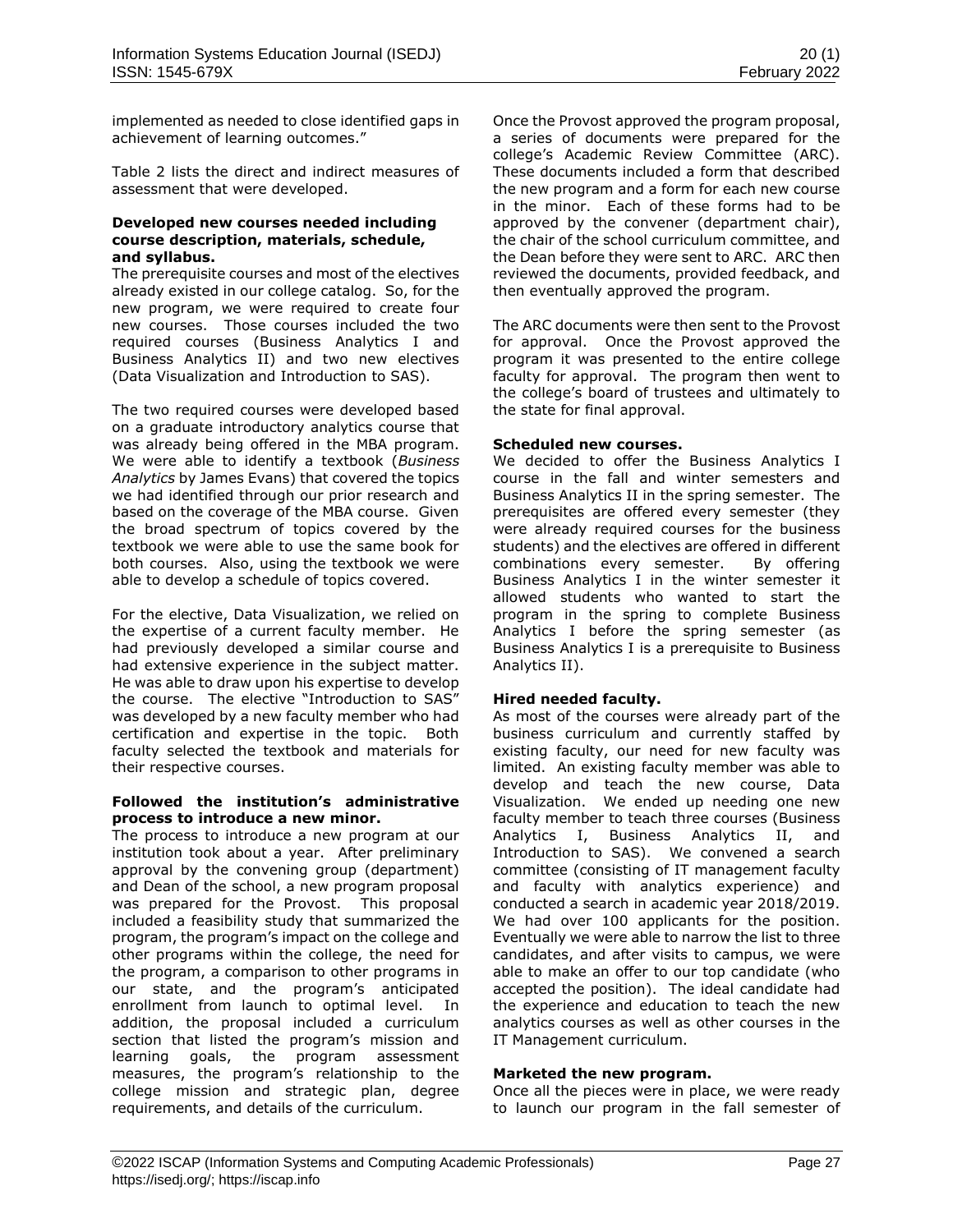2019. We were able to market the program to the college community through several vehicles. First, we added a blurb about the new program to the college's "Daily Digest" email that is delivered daily to the entire college community. We ran the blurb for a week or two. We then sent a specific targeted email to all students in the school of business. This email introduced and explained the new minor to the students. We also added a slide about the new minor that became part of the display on hall monitors that are posted throughout the school of business building. Finally, we asked all business faculty to announce the new minor in their classes.

# **4. ENROLLMENT**

This section will discuss the enrollment numbers in our program. Table 3 shows the total enrollment in our minor by semester. Our original projected goal was to have 20 students in the program. As Table 3 shows we were able to surpass that goal in the spring 2021 semester and attain a total of 34 students by the fall 2021 semester. Table 3 also shows how the program has grown over the last two years. It should be noted that the total undergraduate enrollment at our institution is 4,981 students.

| Fall 2021   | 34 |
|-------------|----|
| Spring 2021 | 27 |
| Fall 2020   | 15 |
| Spring 2020 | 19 |
| Fall 2019   |    |

### **Table 3 Business Analytics Minor Enrollment by Semester**

The largest major is biology with 435 students. The Information Technology major has 86 students enrolled.

| Psychology                | 79 |
|---------------------------|----|
| Crime and Justice         | 51 |
| Marketing                 | 39 |
| <b>Business Analytics</b> | 34 |
| Spanish                   | 27 |

### **Table 4 Enrollment by Minor Fall 2021**

Table 4 is included to show where the business analytics minor ranks in enrollment in comparison to other minors at our institution. There are approximately 50 minors offered at our institution and business analytics ranks fourth with a total of 34 students. This is especially notable, *and highly significant*, given that the business analytics minor is only two years old and psychology (the most popular minor) and the other popular minors have been established for many years.

Table 5 shows, by semester, which major programs our students are pairing with the business analytics minor. These numbers vary by semester, but it appears that most students minoring in business analytics, major in marketing, finance, or international business.

| Enrollment By<br>Major           | F19 | S20            | F <sub>20</sub> | S21 | F21          |
|----------------------------------|-----|----------------|-----------------|-----|--------------|
|                                  |     |                |                 |     |              |
| Accounting                       |     | 1              | 1               | 2   | 3            |
| <b>Business Admin</b>            | 1   | 5              | 4               | 4   |              |
| Communication<br>Arts            |     |                | $\mathbf{1}$    | 1   |              |
| Economics                        |     | 1              |                 |     | 2            |
| Finance                          |     | 3              | 2               | 3   | 7            |
| <b>ITM</b>                       | 1   | 5              | 1               | 4   | 3            |
| International<br><b>Business</b> |     |                |                 | 1   | 4            |
| Management                       |     | $\overline{2}$ | $\overline{2}$  | 2   | 3            |
| <b>Mathematics</b>               |     |                |                 | 1   | $\mathbf{1}$ |
| Marketing                        |     | $\mathbf{1}$   | 3               | 8   | 10           |
| Theater                          |     | 1              | 1               | 1   | $\mathbf{1}$ |
|                                  |     |                |                 |     |              |
| Total                            | 2   | 19             | 15              | 27  | 34           |

#### **Table 5 Business Analytics Minor Enrollment by Major/Semester**

Tables 6, 7, 8, and 9 are included to show the enrollment in the new courses that were created for the new business analytics minor. It should be noted that the new courses offered also were added to the pool of elective courses available to students majoring in IT management and that's why the numbers don't coincide exactly with the minor enrollment numbers.

| <b>Fall 2021</b> | 20 |
|------------------|----|
| Winter 2021      | 6  |
| <b>Fall 2020</b> | 22 |
| Winter 2020      | 10 |
| <b>Fall 2019</b> | 15 |

**Table 6 Enrollment in Business Analytics I Course by Semester**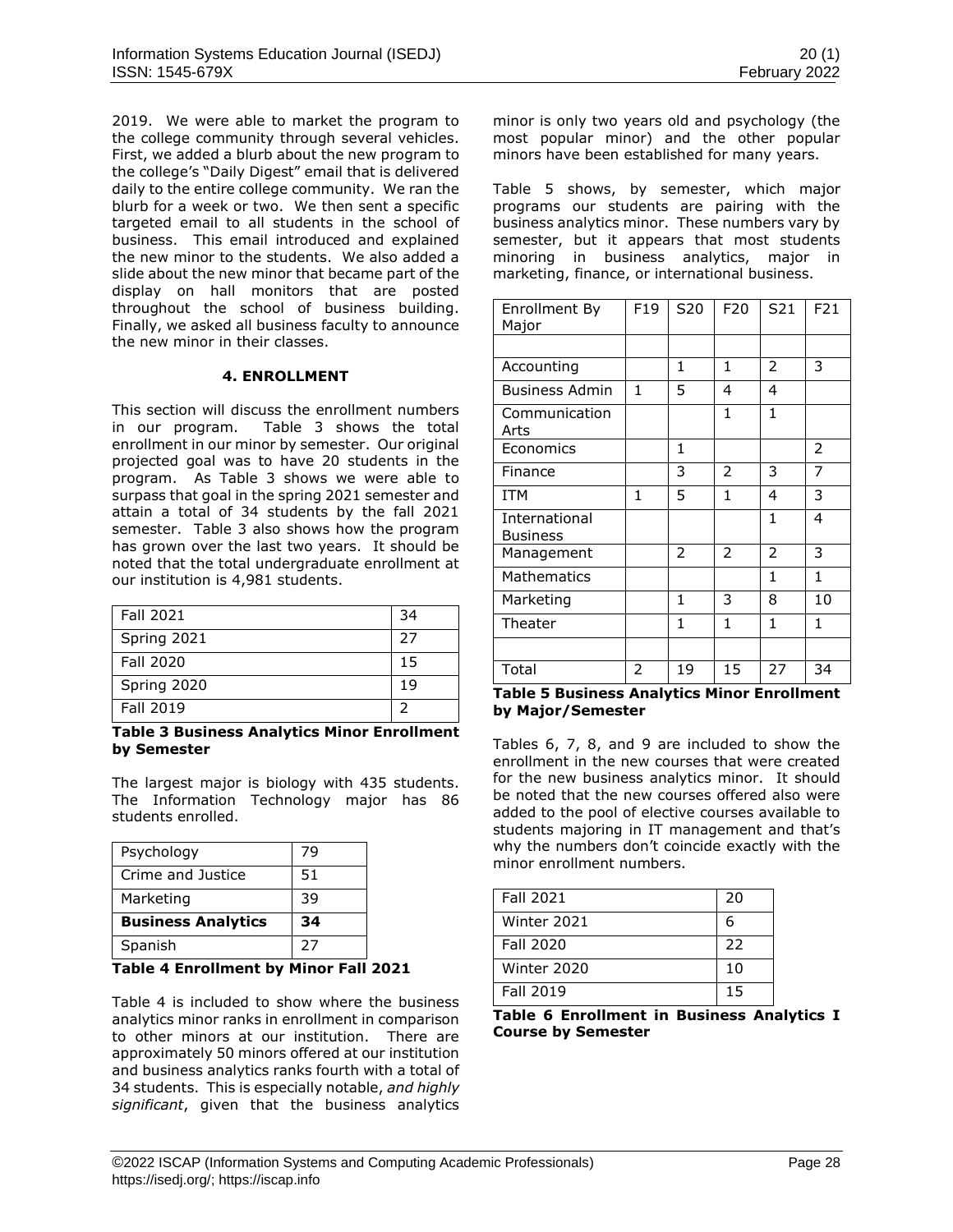| Spring 2021 | - 22 |  |
|-------------|------|--|
| Spring 2020 | U    |  |

**Table 7 Enrollment in Business Analytics II Course by Semester**

| Spring 2021 | -24 |
|-------------|-----|
| Spring 2020 | 14  |

**Table 8 Enrollment in Data Visualization Course by Semester**

| Fall 2021 | 6 |
|-----------|---|
| Fall 2020 |   |

**Table 9 Enrollment in Introduction to SAS Course by Semester**

## **5. Other Measures of Success**

|                 | 1 | $\overline{\mathbf{c}}$ | 3              | 4          | 5              | Mean |
|-----------------|---|-------------------------|----------------|------------|----------------|------|
| BA1             |   |                         |                |            |                |      |
| F <sub>19</sub> |   | 4                       | $\overline{2}$ | 5          | $\overline{2}$ | 3.38 |
| W20             |   |                         |                | 3          | 4              | 4.57 |
| F20             |   |                         | 4              | 3          | 12             | 4.42 |
| W21             |   |                         | 1              | 0          | 5              | 4.67 |
| F21             | 1 | 0                       | 6              | 0          | 7              | 4.15 |
| W22             |   | 1                       | 1              |            | 6              | 4.38 |
|                 |   |                         |                |            |                |      |
| BA <sub>2</sub> |   |                         |                |            |                |      |
| S21             |   | $\mathbf{1}$            | 5              | 1          | 13             | 4.30 |
|                 |   |                         |                |            |                |      |
| DV              |   |                         |                |            |                |      |
| S21             |   |                         | 3              | 1          | 15             | 4.63 |
|                 |   |                         |                |            |                |      |
| SAS             |   |                         |                |            |                |      |
| F21             |   |                         |                |            | 6              | 5.00 |
|                 |   |                         |                |            |                |      |
| <b>Total</b>    | 2 |                         |                | 8 25 17 75 |                | 4.29 |

# **Table 10 Student Rating of Learning**

Even though the enrollment numbers are excellent, enrollment alone may not be sufficient to show the success or failure of the curriculum design. Tables 10 and 11 show data from student opinion surveys collected from several of the courses. The left column lists the course and the semester. Table 10 shows student responses when asked to rank how well they learned the subject on a scale from 1 to 5. Table 11 shows student responses when asked to rank how excellent the course was on a scale from 1 to 5.

Both tables show an overall mean greater than 4.2 which indicates that students rate both measures very high.

|                 | 1 | 2 | 3 | 4 | 5          | Mean |
|-----------------|---|---|---|---|------------|------|
| BA1             |   |   |   |   |            |      |
| F19             | 1 | 4 | 4 | 2 | 2          | 3.25 |
| W20             |   |   | 2 | 1 | 4          | 4.29 |
| F20             |   |   | 4 | 2 | 13         | 4.47 |
| W21             |   |   |   | 2 | 4          | 4.67 |
| F21             | 1 | 0 | 4 | 3 | 7          | 4.29 |
| W22             |   |   | 2 | 1 | 5          | 4.38 |
|                 |   |   |   |   |            |      |
| BA <sub>2</sub> |   |   |   |   |            |      |
| S21             | 2 |   | 4 | 4 | 10         | 4.44 |
|                 |   |   |   |   |            |      |
| DV              |   |   |   |   |            |      |
| S21             |   | 2 | 4 | 1 | 12         | 4.21 |
| SAS             |   |   |   |   |            |      |
| F21             |   |   |   |   | 6          | 5.00 |
|                 |   |   |   |   |            |      |
| <b>Total</b>    | 5 |   |   |   | 8 27 20 68 | 4.24 |

# **Student Rating of Excellence**

We also chose our institution's program learning assessment process that is used for accreditation and internal measurement as a metric for the business analytics minor. Our institution implements a bi-annual assessment process with each program (majors, minors, and certificates) being assessed every two years. The results of the assessment of student learning for the business analytics minor will be reported in future research as the first scheduled assessment and subsequent report will be completed at the end of the spring 2022 semester. The assessment process consists of preparing an assessment plan that is approved by committees both within the school of business and college wide, and then implementing the plan and analyzing the assessment results. Appendix B is a copy of the assessment plan that was prepared for the business analytics minor (and will be implemented later year).

The plan details the learning goals and desired outcomes for the program (also shown in table 2). The two goals include foundational business analytics knowledge demonstrated by the comprehension of the principles and practices in key business analytics disciplines and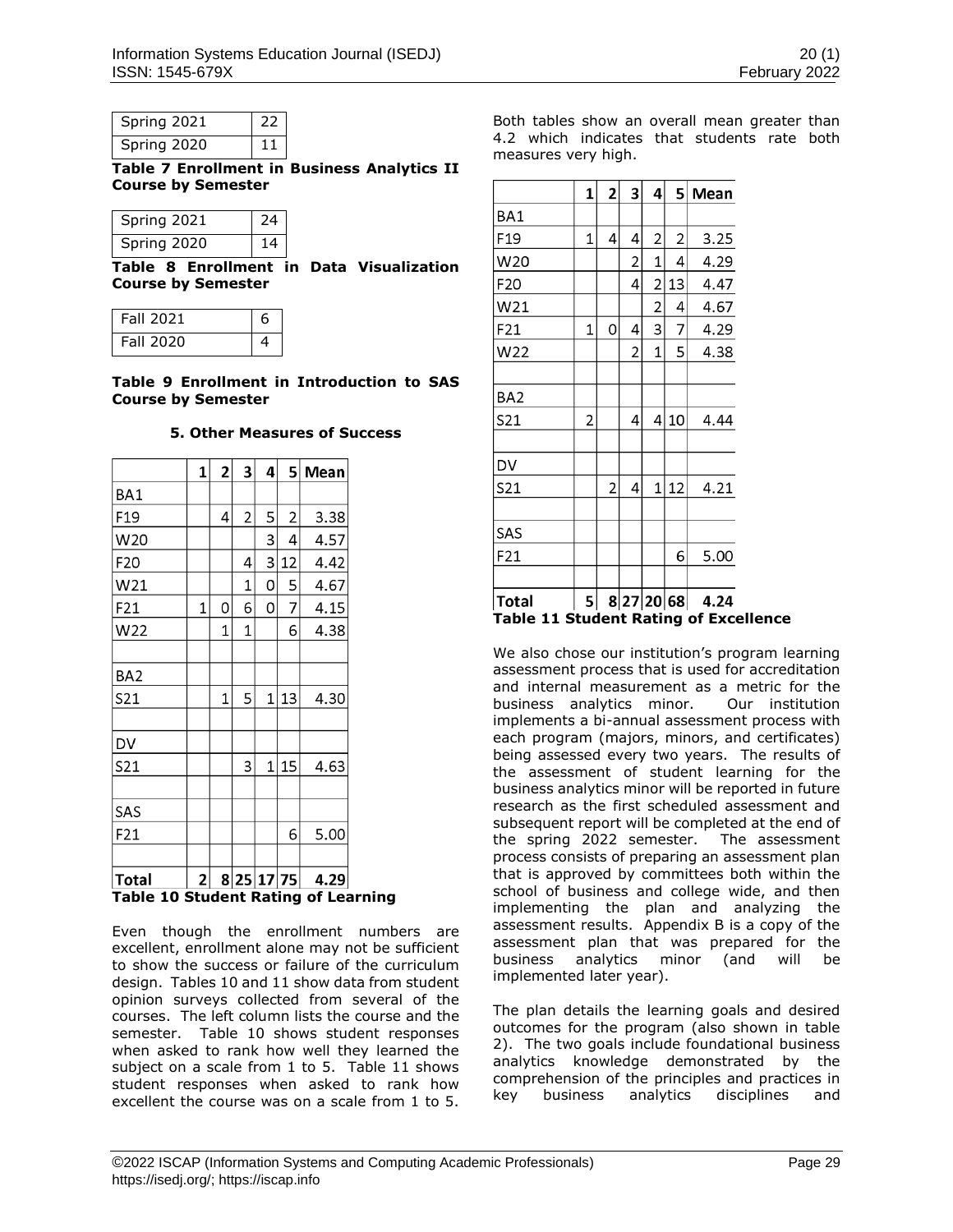communication demonstrated by effectively presenting the results of business analytics cases visually using graphics. The goal will be assessed using a business case involving business analytics completed by the students in a required second level course. The students' responses will be evaluated using a Business Analytics Rubric (shown in appendix C). The outcome will be assessed by business analytics faculty using a blind review after an inter-rater reliability session. The achievement target is that 75% or more of students will be rated "Very Good to Excellent".

# **6. REFLECTIONS/CONCLUSION**

The overall reflection/conclusion of the effort that we undertook to create a business analytics minor is that it was a worthwhile and successful initiative. For us, the most labor-intensive parts of the project were the administrative process to have the minor approved at our institution and the hiring of new faculty. The administrative process involved a lot of "red tape," bureaucratic tasks that slowed the process. Hiring a new faculty member was labor-intensive because at the time there was a lot of competition for candidates with analytics and IS education/experience.

It should be noted that one thing, fortunately, that we had in our favor was that our school, dean, and institution supported the minor. Our institution had recently decided to undertake a major data science effort in conjunction with the computer science and math departments. We were able to introduce the business analytics minor as a program that fit the business niche of the data science program.

The primary limitation of this research is that the program is only two years old and we have not yet had enough time to collect enough data to properly assess the program. Future research on this topic will report on assessment data and results. However the strong initial enrollment in the program serves as a promising indicator of future success.

Our hope is that we can use the same process again to introduce a graduate degree in business analytics. If you are contemplating, or in the process of, introducing a business analytics minor, we hope that the information contained in this article has been helpful.

### **7. REFERENCES**

The Association for Information Systems and Temple University (2019). Information Systems Job Index 2019. [Special Issue] The IBIT Report, 16.

- Burns, T., & Sherman, C. (2019). A Cross Collegiate Analysis of the Curricula of Business Analytics Minors Programs. Information Systems Education Journal, 17 (4), 82-90.
- Computerworld.com (2018). [http://www.computerworld.com](http://www.computerworld.com/) Accessed June 2, 2018
- Dorata, N. Voices What Every Candidate Needs to Know About the Updated CPA Exam. (2021, May 11). Accounting Today. https://www.accountingtoday.com/opinion/ what-every-candidate-needs-to-know-aboutthe-updated-cpa-exam
- Lyytinen, K., Topi, H., Tang, J. (2020). Interim Report of MaCuDE Curriculum Analysis. https://cdn.ymaws.com/aisnet.org/resource/ resmgr/docs/MaCuDE\_PhaseI\_June2020.pdf
- Mckinsey.com (2018). Big data: The next frontier for innovation, competition, and productivity. [https://www.mckinsey.com/business](https://www.mckinsey.com/business-functions/digital-mckinsey/our-insights/big-data-the-next-frontier-for-innovation)[functions/digital-mckinsey/our-insights/big](https://www.mckinsey.com/business-functions/digital-mckinsey/our-insights/big-data-the-next-frontier-for-innovation)[data-the-next-frontier-for-innovation.](https://www.mckinsey.com/business-functions/digital-mckinsey/our-insights/big-data-the-next-frontier-for-innovation) Accessed May 28, 2018
- Meyer, B. (2015). The Age of Data Hits the University Curriculum: The Development of a Cross-College Data Analytics Program in Decision Sciences in the 21st Century: Theoretical Impact and Practical Relevance. Proceedings of the 2015 Annual Meeting of the Decision Sciences Institute, Seattle, Washington, 2015. Available at [https://decisionsciences.org/publications/an](https://decisionsciences.org/publications/annual-meeting-proceedings/2015-annual-meeting-proceedings/) [nual-meeting-proceedings/2015-annual](https://decisionsciences.org/publications/annual-meeting-proceedings/2015-annual-meeting-proceedings/)[meeting-proceedings/](https://decisionsciences.org/publications/annual-meeting-proceedings/2015-annual-meeting-proceedings/)
- Phelps, A. & Szabat, K. (2015). Business Analytics and Data Science at Higher Education Institutions: Who is Teaching What? Joint Statistical Meetings, Seattle, Washington, 2015. Available at [http://www.statlit.org/pdf/2015-Phelps-](http://www.statlit.org/pdf/2015-Phelps-Szabat-ASA-Slides.pdf)[Szabat-ASA-Slides.pdf.](http://www.statlit.org/pdf/2015-Phelps-Szabat-ASA-Slides.pdf)
- Topi, H., Karsten, H., Brown, S. A., Carvalho, J. A., Donnellan, B., Shen, J., Tan, B. C., & Thouin, M. F. (2017). MSIS 2016 Global Competency Model for Graduate Degree Programs in Information Systems. Communications of the Association for Information Systems, 40, pp-pp. https://doi.org/10.17705/1CAIS.04018
- U.S. Bureau of Labor Statistics (2018). [www.bls.gov.](http://www.bls.gov/) Accessed May 15, 2018.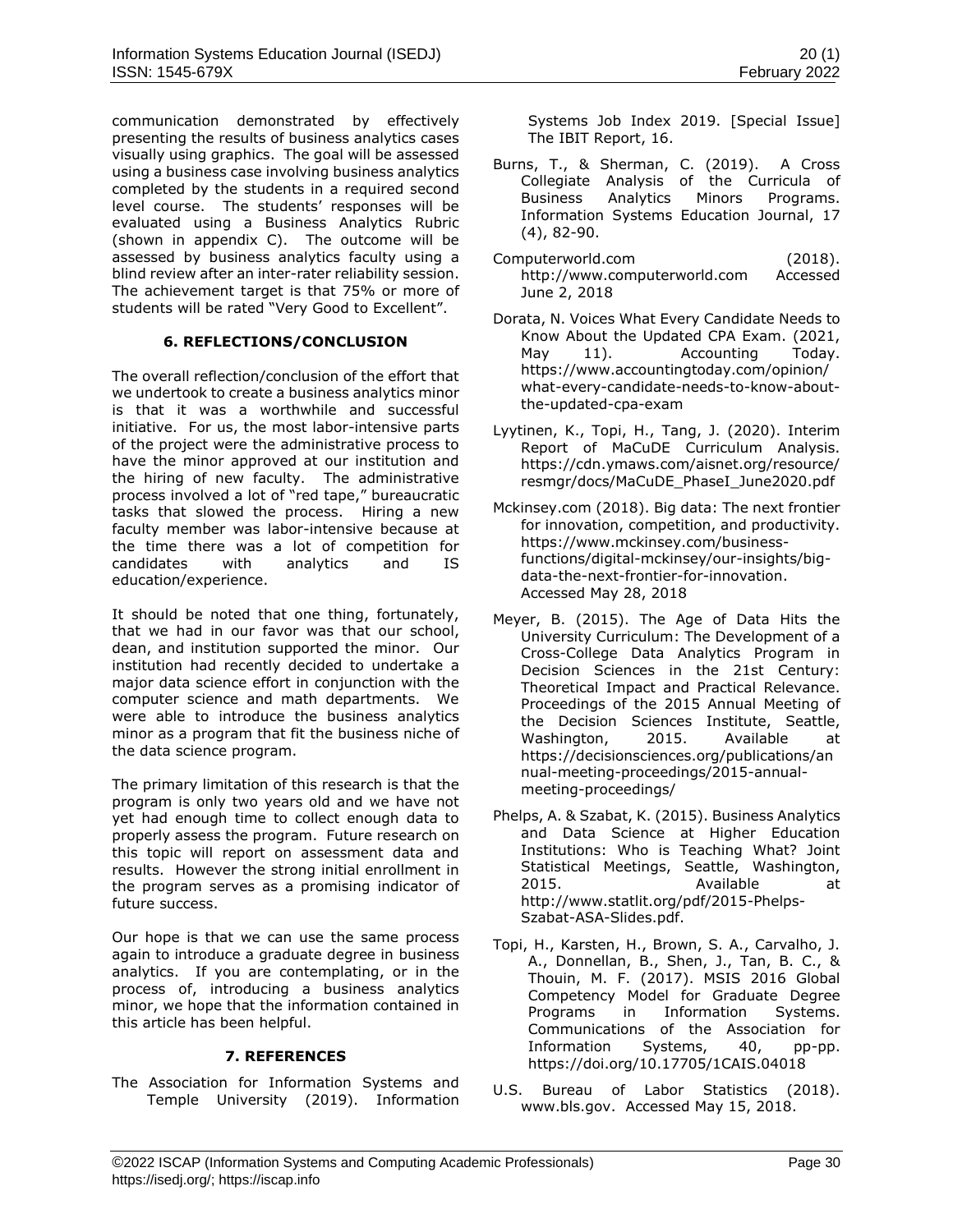- Watson, H. (2013). The business case for analytics. BIZED XII(3), 48-54.
- Wilder, C. & Ozgur, C. (2015). Business Analytics Curriculum for Undergraduate Majors. INFORMS: Transactions on Education, 15(2), 180-187.
- Wixom, B., Ariyachandra, T., Douglas, D., Goul, M., Gupta, B., Iyer, L., Kulkarni, U., Mooney, J. G., Phillips-Wren, G., & Turetken, O. (2014). The Current State of Business Intelligence in Academia: The Arrival of Big Data. Communications of the Association for Information Systems, 34,

pp-pp.

https://doi.org/10.17705/1CAIS.03401

- Wymbs, C. (2016). Managing the Innovation Process: Infusing Data Analytics into the Undergraduate Business Curriculum (Lessons Learned and Next Steps). Journal of Information Systems Education, 27(1), 61-74.
- Zheng, J. (2018). Business Intelligence and Analytics: A Comprehensive Overview. Available at a state at a state at a state and a state at a state and a state at a state and a state at a state and a state at a state and a state at a state and a state and a state and a state and a state and a state and <http://jackzheng.net/teaching/it6713/>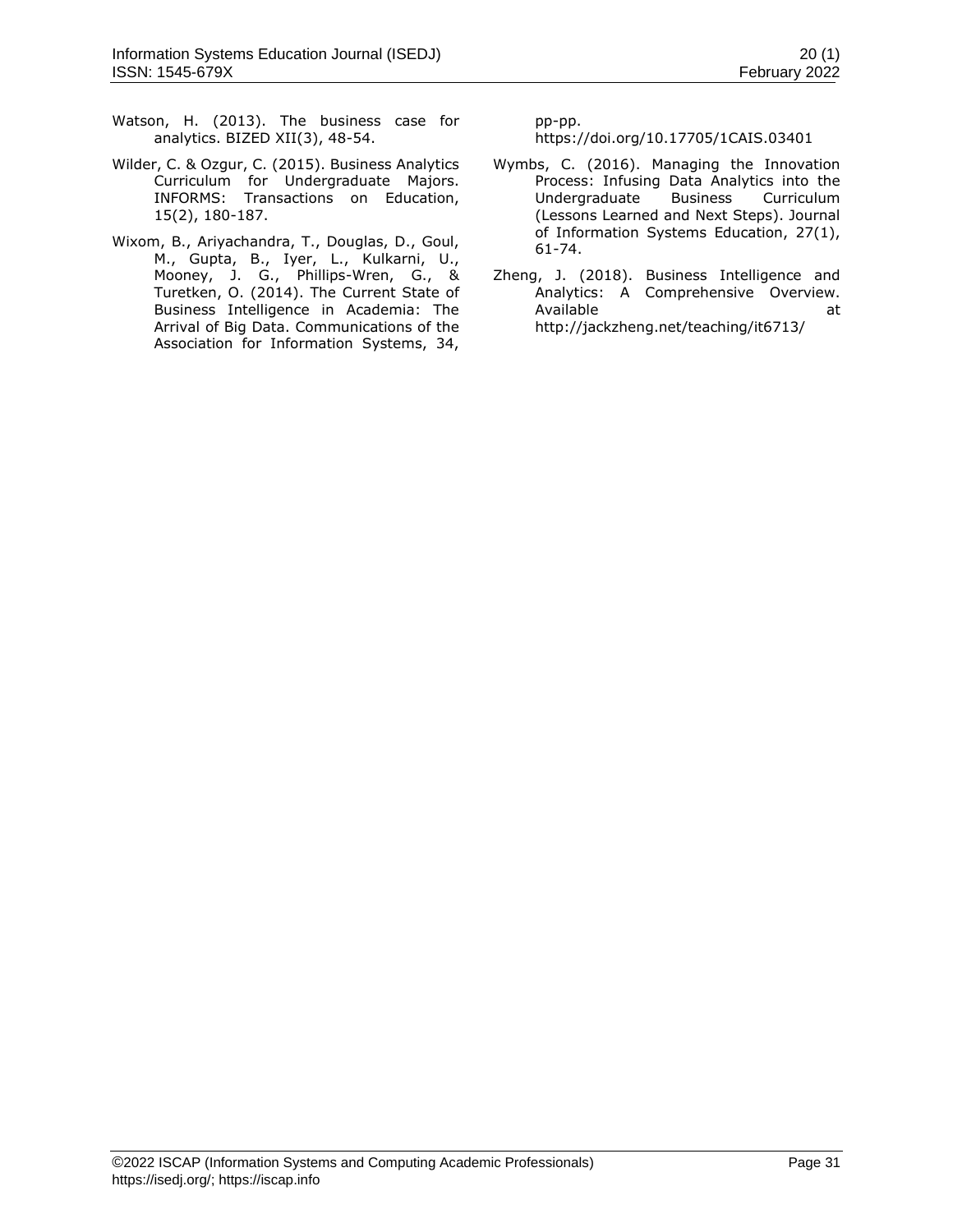# **Appendix A – Course Descriptions**

- MANAGEMENT STATISTICS: A study of statistical theories and techniques commonly used in the analysis of business data. Special emphasis will be placed on descriptive measures, probability theory, estimation techniques and forecasting methods, hypothesis testing, and time series analysis.
- PRINCIPLES OF INFORMATION TECHNOLOGY: The course focuses on why and how information technology should be used to meet organizational goals. Topics include the following: computer hardware and software architecture; organizing data; telecommunications and networks; types of systems and their development; and the role of information technology in business and society. Students will solve selected business problems using the Microsoft Office Professional for Windows suite of software and acquire the background to serve as internal systems consultants to all the functional areas of an organization. Prerequisite: Knowledge of MS Office and facility with the Internet.
- BUSINESS ANALYTICS I: The course provides students with the fundamental concepts and tools needed to understand the emerging role of business analytics in organizations. Through lectures, hands on analyses, and various assignments, students learn how to apply basic business analytics tools in a spreadsheet environment. Students will become familiar with advanced Microsoft Excel functions and the use of Excel in solving analytical problems. Students also learn how to communicate with analytics professionals to effectively use and interpret analytic models and results for making better business decisions. The course covers managerial statistical tools in descriptive analytics and predictive analytics, including regression. Emphasis is on applications, concepts and interpretation of results as well as conducting statistical analyses. Students form groups to collect and analyze data, and to write and present a final report.
- BUSINESS ANALYTICS II: The course provides students with advanced concepts and tools needed to understand the emerging role of business analytics in organizations. Through lectures, hands on analyses, and various assignments, students learn how to apply business analytics tools in a spreadsheet environment. Students also learn how to communicate with analytics professionals to effectively use and interpret analytic models and results for making better business decisions. The course covers managerial statistical tools in predictive and prescriptive analytics. Topics include forecasting, risk analysis, simulation, data mining, and decision analysis. Emphasis is on applications, concepts and interpretation of results as well as conducting statistical analyses. Students form groups to collect and analyze data, and to write and present a final report.
- ECONOMETRICS: Econometrics is the application of mathematical and statistical methods and techniques in order to: 1) help understand, analyze, and interpret economic and financial data, 2) test economic and financial hypotheses/theories, and 3) generate predictions about particular economic and financial variables. Econometrics is fundamentally a regression-based correlation methodology used to measure the overall strength, direction, and statistical significance between a "dependent" variable - the variable whose movement or change is to be explained - and one or more "independent" variables that will explain the movement or change in the dependent variable. Students are expected to have a solid grounding in algebra and Management Statistics.
- INTRODUCTION TO PROGRAMMING: Introduces students to the basics of computer programming using a modern computer programming language. Emphasis will be on designing structured, event-driven programs to solve business problems. Topics include programming constructs, object-oriented programming, algorithms and problem-solving and event-driven programming.
- INTRODUCTION TO SAS: This course introduces students to the latest SAS platform and basic knowledge in data management and exploratory data analysis using SAS software. Students are provided the opportunity to learn a comprehensive set of SAS data-related techniques through lessons, demonstrations, and ab/homework assignments. Students will learn how to import data, structure data, prepare data for analysis, explore data, and create reports. Students will work in teams and learn how to communicate with analytics professionals by creating and presenting effective data-driven reports. The material covered in this course is designed to prepare students for starting their SAS certification journey.
- DATABASE MANAGEMENT SYSTEMS: A study of theoretical and practical aspects of database management systems, with emphasis on relational systems, the SQL language, and database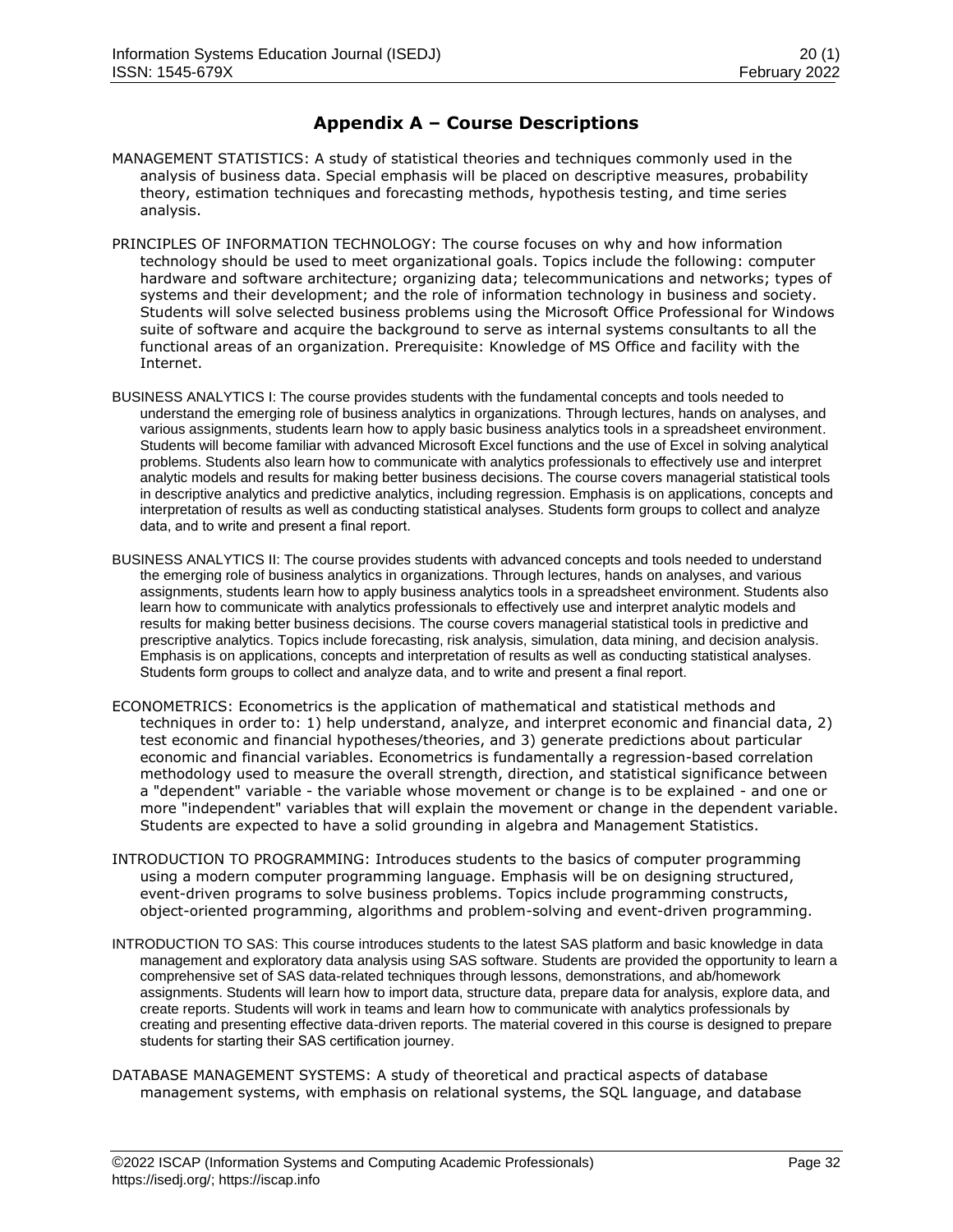design. Applications will be designed using Microsoft Access and/or other relational database software.

- DATA VISUALIZATION: Business processes in the current times are data driven which makes it important for managers to consume the data correctly. Data mining, processing and analysis prepares the data to provide business analytics. However a visual of the analytics is what makes the data consumption process seamless and more impactful. This course is focuses on understanding the underpinnings of data visualization process. The course will leverage the power of visualization tools to facilitate the visualization process.
- DECISION SUPPORT SYSTEMS: A study of ways in which computers can clarify complex data needed for making strategic business decisions. Students will acquire introductory knowledge of decision theory and methods of making best decision in complex situations. Topics will include optimization and linear programming, network modeling, regression analysis, time-series analysis, simulation, and decision analysis. Problems will be analyzed using advanced spreadsheet tools, especially those in the Microsoft Excel software.
- MANAGEMENT SCIENCE: Planning and control are among the essential functions performed by a manager. This involves strategic conceptualization, decision-making and analysis of processes within the business and its environment. This course introduces quantitative and computing techniques that contemporary managers use to create models representing the business problems they need to solve. The emphasis of this course will be on the integration and development of modeling skills including problem recognition, data collection, model formulation, analysis, and communicating the results. Building logical thinking and quantitative skills are among the objectives of this course.
- MARKETING RESEARCH: An examination of the concepts and practical methodology used in market research. Emphasis will be given to research methods and techniques, including market analysis, questionnaire formulation, sampling, interviewing, and panels.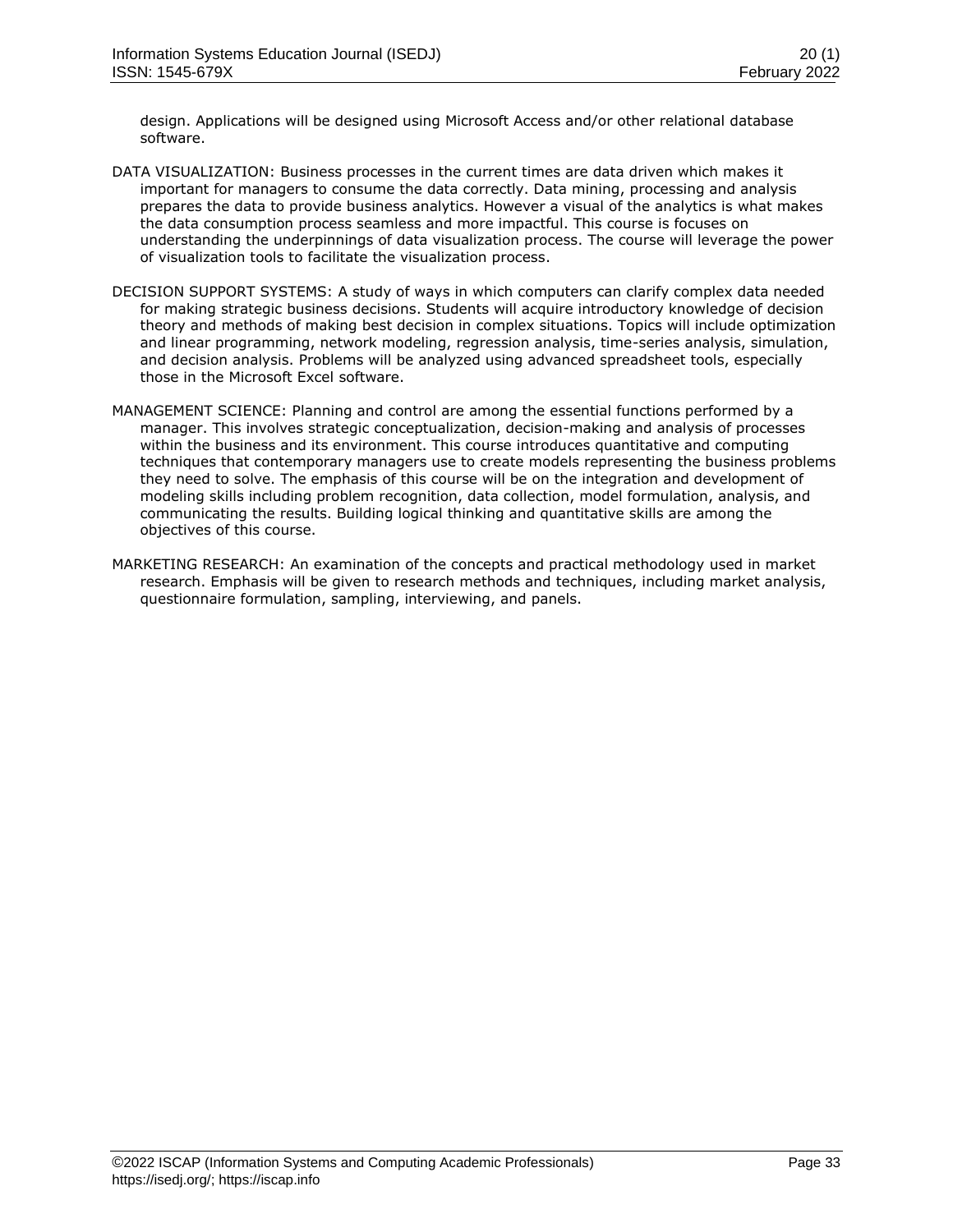# **Appendix B – Assessment Plan**

Program Name: Business Analytics Minor

Discipline Goal:

1. Foundation: Our students will have a broad-based knowledge in the functional areas of business analytics.

Outcome 1: Students will comprehend principles and practices in key business analytics disciplines.

- 2. Communication Our students will demonstrate effective visualization of data skills.
- Outcome 2: Students will effectively present the results of business analytics cases visually using graphics.

Measure:

Who will assess the outcome (e.g., faculty who are not teaching the course? Note: if necessary, faculty can assess their own courses provided there are at least two readers and an interrater reliability session)?

*The students' work will be reviewed by the BA faculty.*

- What is the instrument or method (e.g., rubric, survey, multiple-choice questions…)? Note that rubrics and other instruments can be attached to the template. The students' responses will be evaluated using a Business Analytics Rubric.
- *The Business Analytics Rubric provides five categories or "traits" which are appraised on a scale of 1 to 6 with: 1-2 being "poor / below average," 3-4 being "average / good," and 5-6 being "very good / excellent".*

What is the student product (e.g., paper, final exam question)?

- *The goal will be assessed using a business case involving business analytics. The entire class will be assessed.*
- What is the assessment process (e.g., blind review after an inter-rater reliability session and number of readers)?

*Blind review after an inter-rater reliability session*

When will it be measured (e.g., fall 2018)?

*Spring 2022*

What courses or which student populations will be measured (e.g., CA 456)?

*The assessment will be performed using student work in the course INFO 311 Business Analytics II. INFO 311 is a required course for all Business Analytics students.* 

How many student products will the program assess (e.g., 25% of the total)?

*100%*

Achievement Target

*75% or more of students will be rated "Very Good to Excellent".*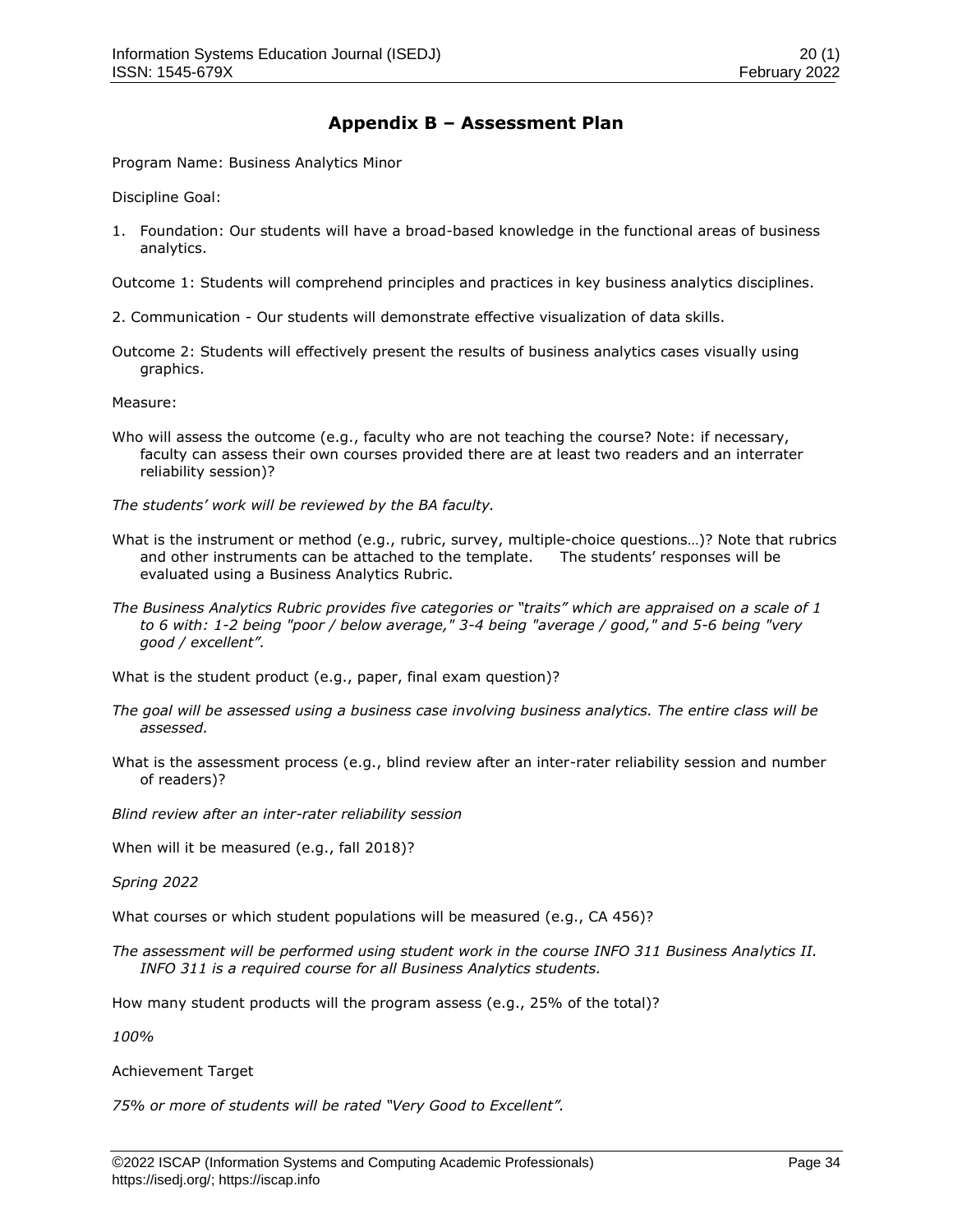| <b>TRAIT</b>               | Unacceptable (0-1)                                                                                                                       | Acceptable (2-3)                                                                                                                                       | Excellent (4-5)                                                                                                   | <b>Score</b> |
|----------------------------|------------------------------------------------------------------------------------------------------------------------------------------|--------------------------------------------------------------------------------------------------------------------------------------------------------|-------------------------------------------------------------------------------------------------------------------|--------------|
| Problem<br>Definition      | Does not identify and<br>summarize the<br>problem, is confused<br>or identifies a different<br>or inappropriate<br>problem.              | Identifies the main<br>problem and<br>subsidiary, embedded,<br>or implicit aspects of<br>the problem.                                                  | Identifies not only the<br>basics of the issue,<br>but recognizes<br>constraints and<br>nuances of the issue.     |              |
| Data<br>Collection         | Did not collect<br>meaningful data.                                                                                                      | Collected most of the<br>needed data, but data<br>cleaning and<br>prepration was not<br>done.                                                          | Collected the<br>appropriate data and<br>the data was properly<br>cleaned and prepared.                           |              |
| Methods                    | Statistical methods<br>were completely<br>misapplied, were<br>applied but with<br>significant errors or<br>omissions, or were<br>absent. | One or two statistical<br>methods were<br>correctly applied, but<br>the it was not justified<br>why it is a proper<br>method to answer the<br>problem. | At least two statistical<br>methods were fully<br>and correctly applied.<br>Use of the methods<br>were justified. |              |
| Presentation<br>of Results | Results presented in<br>an unclear manner.<br>Little use of charts or<br>tables.                                                         | Approriate tables and<br>charts used to clearly<br>convey the results.                                                                                 | Advanced charts and<br>tables used to present<br>the results in an<br>aesthetically pleasing<br>manner.           |              |
| Discussion                 | Entirely missed the<br>point of the<br>experiment.                                                                                       | Analyzed only the<br>most basic points.                                                                                                                | Results and<br>discussion well<br>focused and included<br>all important points.                                   |              |

# **Appendix C – Assessment Rubric**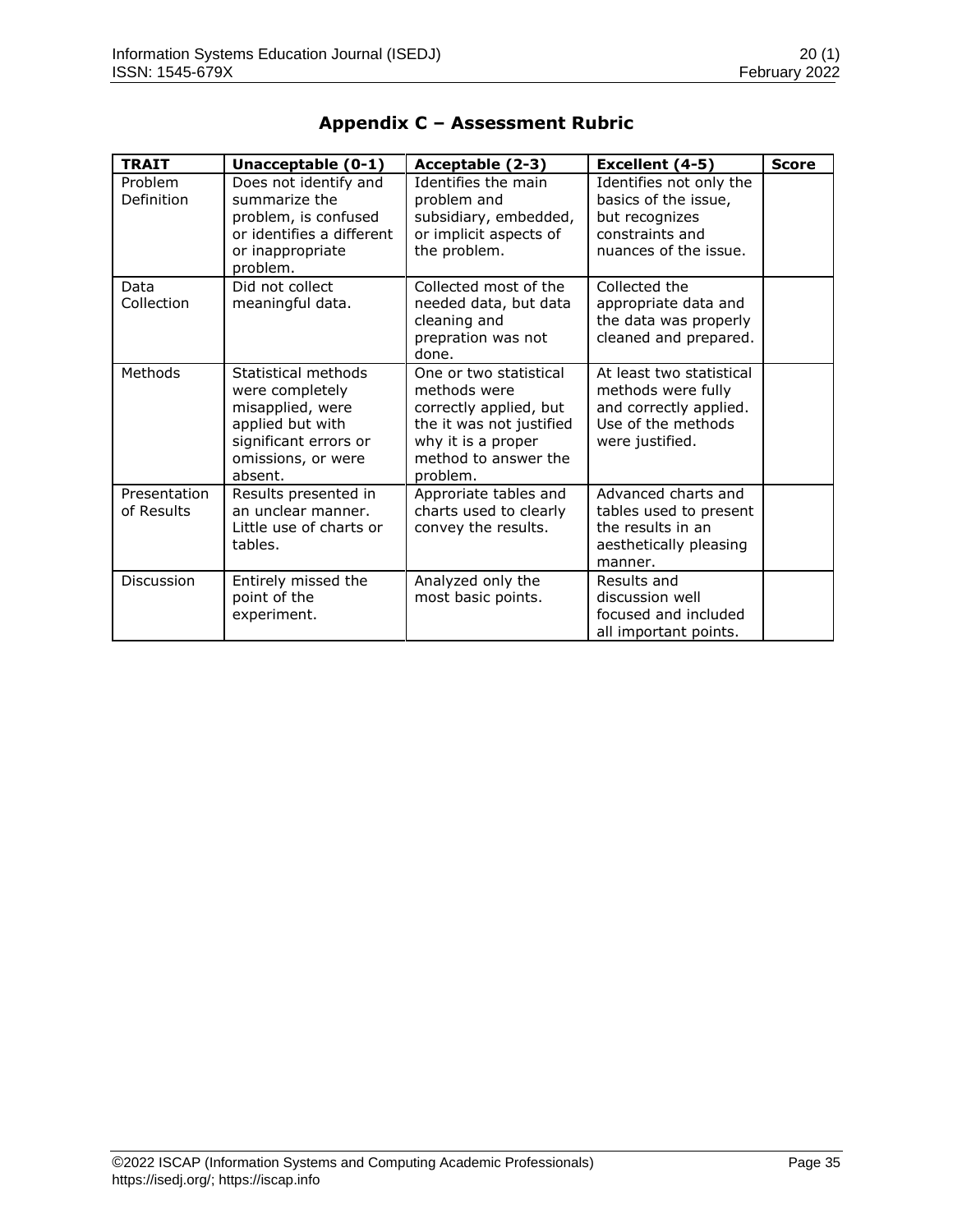# A Framework to Implement Academic Digital Badges when Reskilling the IT Workforce

Natalia Bell [nbell@marymount.edu](mailto:nbell@marymount.edu)

Michelle (Xiang) Liu [xliu@marymount.edu](about:blank)

Diane Murphy [dmurphy@marymount.edu](about:blank)

School of Technology and Innovation Marymount University Arlington, Virginia 22207, USA

# **Abstract**

Information technology (IT) plays an increasingly significant role in today's world. The COVID-19 pandemic has increased that reliance. Employers in all industries are struggling with considerable shortages of skilled IT workers and are seeking innovative alternatives to meet these needs. Digital badging and micro-credentials have emerged as an alternative system to validate skills. The issuing of digital badges has spanned across a wide spectrum of settings and purposes. However, there is currently less application of digital badges in graduate-level programs to link to important academic or subjectmatter related achievements and higher-level competencies. Reskilling and upskilling existing employees need a more practical and sustainable approach and often do not require completion of an entire IT master's degree. To align with such demand, this study aims to demonstrate how a digital badging system can be used to validate stackable certificates for micro-credentials in a graduate-level program. The paper starts with a background introduction of the current IT employment landscape. The next two sections provide an overview of micro-credentials in workforce development and higher education today. This is followed by a section on our conceptual framework used to determine the potential value of digital badging to our graduate programs. The next section focuses on the case study. The last sections conclude with the lessons learned and the future research directions.

**Keywords:** Digital badge, Micro-credential, IT Workforce, Reskill, Upskill, Graduate program

# **1. INTRODUCTION**

Today's competitive and volatile employment environment poses significant challenges to both employers and educators in higher education institutions, a situation exacerbated by the COVID-19 pandemic. While underemployment has prevailed for many college majors, employers from industries such as healthcare and information technology (IT) are struggling with considerable shortages of appropriately skilled employees (Restuccia, Taska, & Bittle, 2018). The annual Cybersecurity Workforce Study suggests that employment in the cybersecurity field, for example, needs to grow by approximately 41% in the U.S. and 89% worldwide in order to fill the talent gap  $((ISC)^2, 2020)$ . Increasingly, talent gap  $((ISC)^2)$ , , 2020). Increasingly, organizations that have primarily relied upon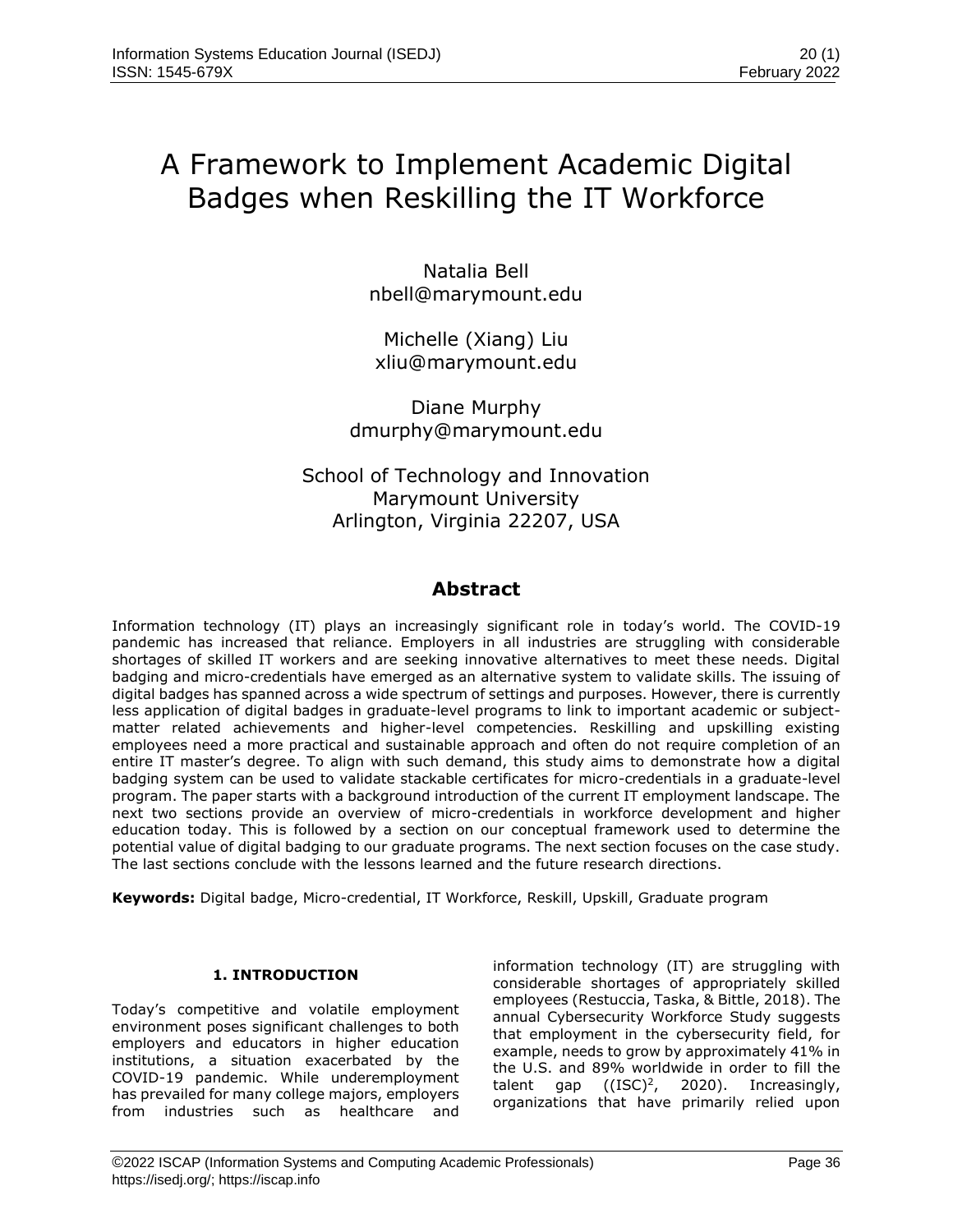colleges and universities to supply job-ready graduates are looking at other sources to find employees with the skills that they seek (Welch, 2021). To stay relevant, educational institutions preparing students for the ever-changing technology world need to keep updating their programs and curricular to address the discrepancies between employer expectations and perceived students' employability. Both the supply and demand sides of the employment landscape are seeking innovative alternatives to close these gaps. Digital badging and microcredentials have emerged as alternative credentialing systems to validate skills and competencies with the ultimate goal being to build a highly-skilled and constantly reskilled and upskilled workforce (Erickson, 2015).

Micro-credentials are certifications that demonstrate competency in a particular skill, verified by a central authority, such as an academic institution (Fanfarelli & McDaniel, 2019). For micro-credentialing, digital badges are more than just an image showing a skill, they should also be verifiable through a set of metadata (Gibson et al., 2015). Clicking on the badge should enable any employer to independently verify, in more detail, the individual's skills.

Digital badges now serve as a part of an individual's branding when displayed on social media outlets like LinkedIn, Facebook, and Twitter. To-date most of the digital badges have come from non-traditional training providers such as Coursera (www.coursera.com), credentialing organizations such as CompTIA (www.comptia.org) or professional organizations such as the Greater Washington Partnership Capital CoLAB (capitalcolab.com). An example of a digital badge issued by Coursera and authorized by IBM is shown in Figure 1.

Several factors are, however, now suggesting the need for more higher education institutions to consider the implementation and adoption of their own digital badging in traditional education settings. Employer hiring practices are increasingly dependent on digital searches, including an applicant's social media presence. Accrediting agencies and governments are focusing more on program outcomes and what students are able to achieve after graduation. Young adults are demanding shorter and more workplace relevant learning. A large number of non-traditional training providers are issuing digital credentials (International Council for Open and Distance Education, 2019). In addition, employers are saying that they cannot simply hire a brand-new workforce because of the cost and the perceived deficit of qualified recruits (Marion, Fixson, & Brown, 2020).



## **Figure 1: Example of digital badge issued by Coursera**

The issuing of digital badges has spanned across a wide spectrum of settings and purposes. They can be used in informal learning setting as well as government settings, and in all levels of education from K-12 to higher education (Stefaniak & Carey, 2019). However, in graduatelevel programs there is currently less use of digital badges to link to academic or subjectmatter related achievements and higher-level competencies. The main purpose of this paper is to conduct a case study to explore and gain a better understanding of digital badging systems and how they can be integrated with stackable certificates in a graduate-level program. The intent being to better position our graduating students in the cybersecurity and technology job marketplace given the increasing trend by employers towards skill-based hiring practices (Ark, 2021)

# **2. MICRO-CREDENTIALS IN WORKFORCE DEVELOPMENT**

A micro-credential is defined as a certification that attests proven competency in a particular skill (Ryerse, 2017). Micro-credentials are also described as "on-demand, shareable, and personalized" and are have traditionally been used to update existing skills or provide alternatives for people that do not hold traditional degrees (Jones-Schenk, 2018). According to Lemoine & Richardson (2015), micro-credentials are associated with competency-based learning and acknowledge proficiency in particular skills. A 2018 study surveyed 750 Human Resource (HR) leaders at U.S. organizations on their best practices in hiring appropriately skilled employees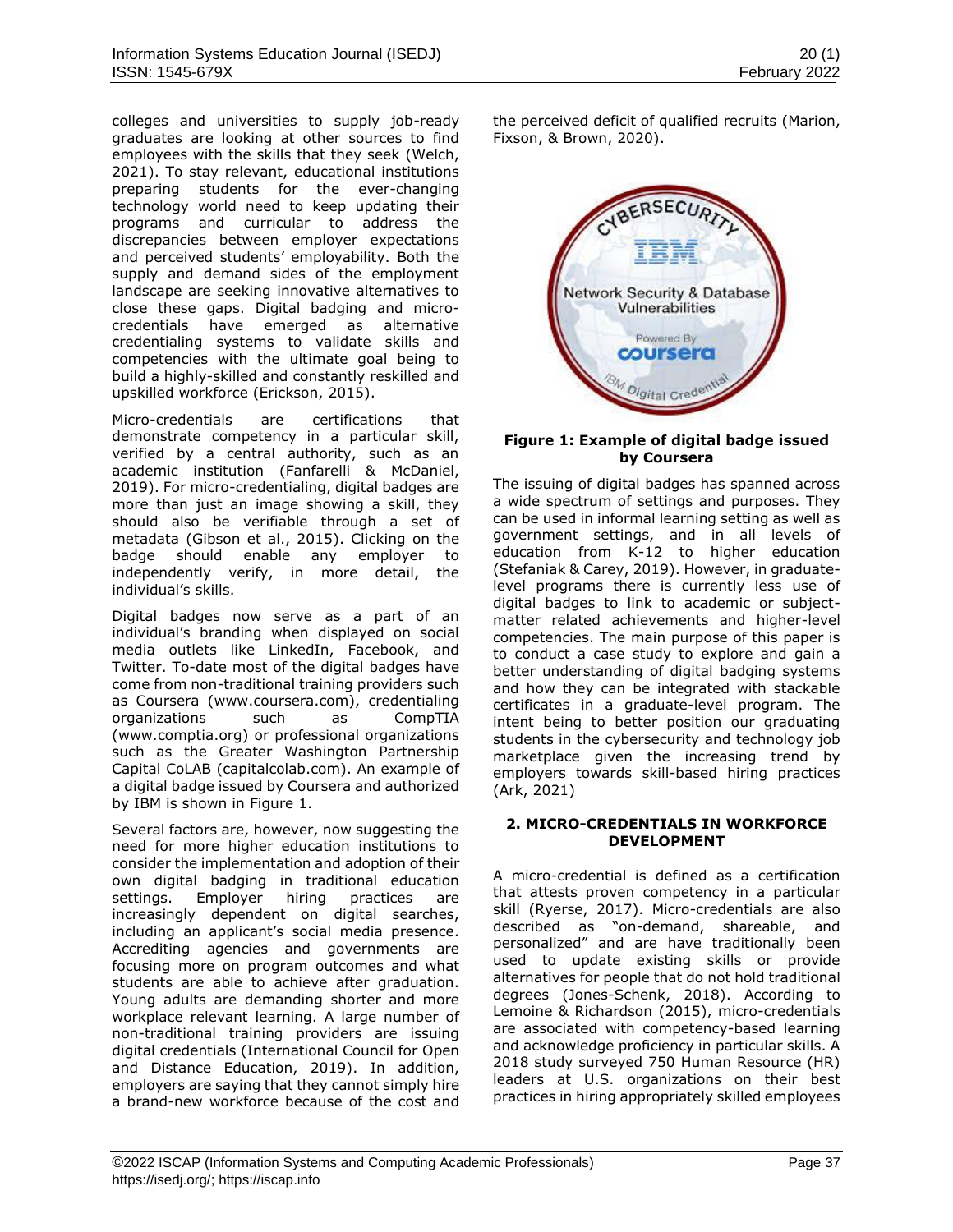(Resei et al., 2019). The survey results highlighted that hiring managers often referenced micro-credentials for job applicants' skills and competencies instead of only relying on applicants' academic transcripts and on-site interview performance. Further evidence shows that micro-credentials are an excellent tool for employers to identify a candidate's "authentic skills" and clearly evaluate and align the candidate's skill level in relationship to the position skills (Gauthier, 2020). The evolution of micro-credentials awareness has influenced hiring in the IT industry in which more and more emphasis is directed on verifiable skills (Welch, 2021). Skills-based hiring has become an increasing trend during the COVID-19 pandemic (Roslansky, June 08, 2021).

As micro-credentials that reflect specific skill attainment have gradually gained significance in<br>workforce development, competency-based workforce development, competency-based hiring is becoming widespread. Employers demand an articulate and verifiable understanding of a candidate's capabilities prior to extending a job offer. Consequently, the microcredentialing system can be perceived as a double directional mechanism: (1) for the employers to easily match the required skills for the position with the candidate's abilities, and (2) for the applicant to highlight and verify their competency, proving their adequacy for the job (Gauthier, 2020).

There is also another trend where some large employers are developing in-house microcredential programs for current and future employees. In-house micro-credentials are used to train new employees and to re-train the current employees. In addition, such micro-credential programs may also be offered to the employees of other organizations. For example, Google created a group of private companies including Bank of America, Walmart, Sprint, GE Digital and PNC Bank who are willing to hire candidates who complete Google certificates (Oliver, 2019). Another example is the Greater Washington Partnership CoLAB, a consortium of major employers and academic institutions in the region between Baltimore, Washington DC, and Richmond. CoLab has created digital badging in data science and cybersecurity based on the needs of these employers and undergraduate courses in these fields taught at member universities (Blumenstyk, 2019).

Along with this trend in industry, more and more higher education institutions are beginning to offer micro-credentials to allow their graduates to be better identified by potential employers for their specific employable skills (Oliver, 2019). The next section provides a brief overview of microcredentialing in higher education realm, from community colleges to graduate schools.

# **3. MICRO-CREDENTIALS IN HIGHER EDUCATION**

There is an increased demand for traditional degree programs to also create programs that are aligned with industry needs and that can be validated by employers (Resei et al., 2019). Micro-credentials are not intended to replace traditional degrees, but to supplement the knowledge and skills acquired through traditional learning or to better identify knowledge, skills and abilities at a more granular level. In higher IT education, micro-credentialing can have several advantages as students look to incrementally deepen their knowledge and skills either through updating their current knowledge (upskilling) or re-training and gaining new abilities (reskilling). They do not want to wait two or four years until they graduate to get the recognition for those new skills.

College students are showing a distinct preference towards work-integrated learning and curriculum that incorporates these industry requirements, hoping to obtain a better employment opportunity (Oliver, 2019). Additionally, students are looking for institutions that are providing micro-credentials that hold "value" when presented in the industry (Gauthier, 2020). Therefore, institutions are expected to develop micro-credentials that are "endorsed by leading employers" (Resei et al., 2019) and prepare candidates for industry requirements.

According to Fond et al. (2016), three in every four higher education institutions regard microcredentials as important to their future. Hanafy (2020) suggests that higher education institutions consider transforming their curriculum systems to include micro-credentials as stackable certificates. Such practice allows potential employers to have direct access to candidates' specific skills. The importance of the micro-credential implementations in educational institutions has been widely explored both in academia and in the industry. Moreover, the micro-credentials system has been adopted at various formal education levels – from community colleges all the way up to some graduate levels.

Community colleges are an important part of the U.S. educational profile and the National Student Clearinghouse for Education Statistics (NCES) estimates that at least 38% of undergraduate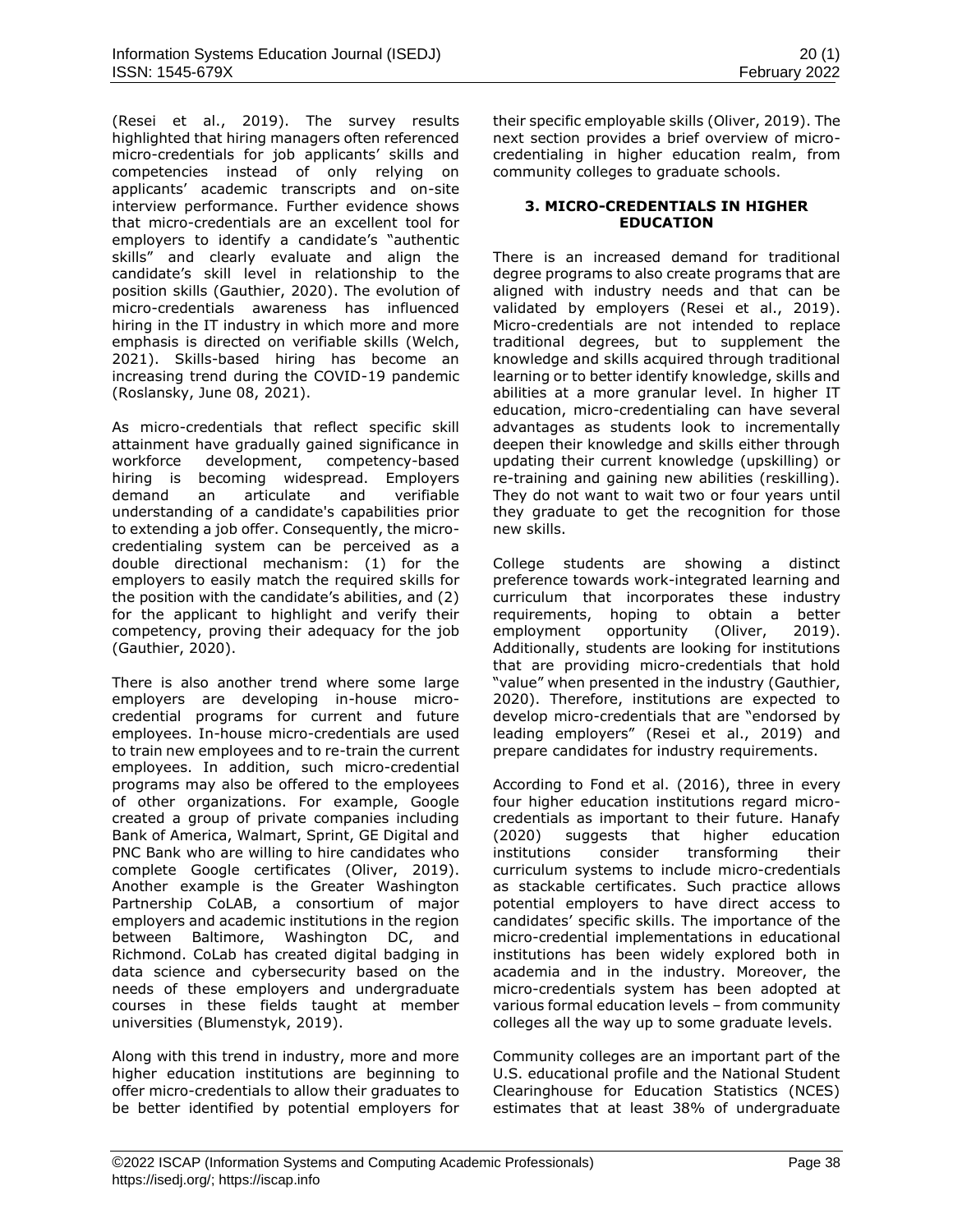students in 2018-19 attended community college. These institutions are well positioned to become leaders in providing digital badging as they offer many shorter programs as micro-credentials that focus on developing the competencies sought by employers (Gallagher & Maxwell, 2019). Using digital badging for these micro-credentials allows a visual indicator of the skill developed to be displayed, accessed, and verified online. An example institution that has successfully developed digital badges in technical areas is the Colorado Community College System (Perea, Chieppo, & Woodmanee, 2018).

Several higher education institutions have also implemented digital badging, mainly in undergraduate programs. In addition to helping improve workforce readiness, the microcredentials have been shown to increase student engagement. Moreover, the implementation of digital badging has demonstrated a positive impact on student retention in their first-year experience (Mah, 2016). Digital badges have also been adopted by a number of colleges and universities to reward students for accomplishments such as achieving undergraduate academic milestones in the Illinois State University Honors Program, co-curricular activities including projects and workshops at the University of California, Davis, and competencies in support disciplinary work at Portland State University (Wienhausen & Elias, 2017). Rimland & Raish (2019) explained that Penn State uses digital badges within undergraduate general education courses to recognize information literacy skills. Additionally, other universities use badging programs to track student progress.

Implementation of digital badging at the graduate level is not as common but some higher education institutions have embraced the concept, mainly in professional development programs. For example, Stony Brook University School of Professional Development uses digital badges to denote skills and knowledge mastered in graduate coursework (Wienhausen & Elias, 2017).

Digital badging provides the verifiable evidence of achieving a micro-credential, in much the same way that universities use the transcript for validated evidence of a degree. These digital badges can be used to denote particular technical skills or for other workplace skills such as teamwork, critical thinking or entrepreneurship. For students, they can denote skills acquired to meet specific workplace needs, in demand by potential employers, and they may earn badges as they incrementally work towards a degree. Students can display these digital badges on their social media throughout their university program, illustrating their growing skills. Social media has increased the focus on digital-badging as an appealing image of the individual's credentials such as a certificate or certification. It enables the individual to update their profile and increase their likelihood of being identified when employers search sites such as LinkedIn for potential candidates for specific positions with defined skill requirements.

Another benefit of a digital badging system is that it offers a clear understanding of the learning outcomes to both the student earning the badge and any potential employer (Pangaribuan & Febriyanto, 2019). Additionally, the system can contribute to a higher engagement level of the badge earners. A survey that evaluated the IBM Digital Badge Program found out that 87% of the employees that received IBM badges stated that "were more engaged" because of the badging system (IBM, 2019). The same survey showed that the digital badging programs are helping leaders and managers to reward and recognize employees' efforts. This is also an important concept and mechanism for academic degree programs to reward the students' efforts incrementally, which potentially increase the student retention rate.

In summary, digital badges are used by companies and higher education institutions in two main ways:

- Looking for new talents: while microcredentials refer to the acquired skills, the digital badges are perceived as "a visual representation and evidence" as well as an "icon" that can specify a candidate's abilities (Bowen & Thomas, 2014). The badging system can be seen as a bridge between formal education and employment readiness.
- The re-training of existing employees: employers offer digital badges as a proof of completion of continuing learning requirements and as evidence of the updated skills (Hurst, 2015). The implementation of digital badging at the organization level illustrates employers' commitment in employees' professional development (Pakstis, 2019).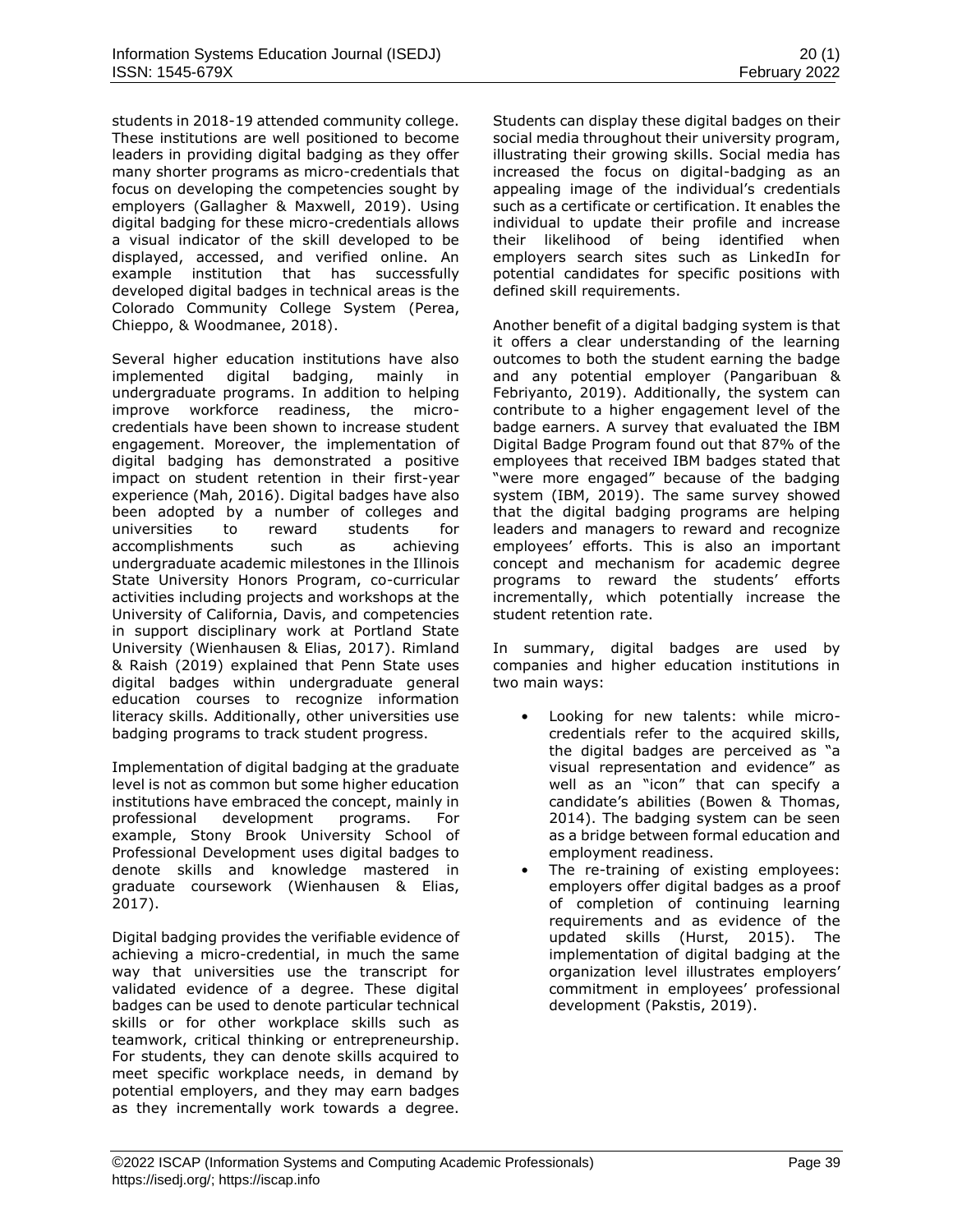## **4. CONCEPTUAL FRAMEWORK FOR IMPLEMENTING DIGITAL BADGES**

When faced with implementing micro-credentials and digital badges in their graduate programs, the authors visited a strategic model for when to incorporate new materials into the IT curriculum (Liu & Murphy, 2012) and adapted it to the task at hand.

Liu and Murphy (2012) depicted an educator's dilemma as a challenge to find the balance between accommodating new materials emerging from the discipline and maintaining a viable curriculum without overload. The model provides a conceptual framework to help dissect the challenge discussed in the previous sections. We adapted six forces from the original framework to help us make a valid "when and if to implement digital badge" decision, as illustrated in the figure below.



# **Figure 2: Conceptual Framework of Six Forces (see appendix)**

The first force driving our decision is based on the widely recognized "*Diffusion of Innovation*" theory which asserts that the adoption of technological innovation usually follows an Sshaped curve (Rogers, 1983). Five categories of adopters are involved in this curve over periods of time. It starts with a small group of "innovators", gradually leveled up by the "early adopters" and "early majority", and lastly followed (saturated) by the "late majority" and "laggards". This theory provides a macroscopic angle to examine how digital badging is growing to address the gap between education achievement and employment preparedness (Welch, 2021). Even though digital badging credential initiatives have been implemented and

promoted by some employers, some nontraditional training organizations, and some education institutions, more opportunities are yet to be created in universities, particularly at the graduate level, to connect students' skills and capabilities with workforce needs (International Council for Open and Distance Education, 2019). In reviewing digital badges in the higher education space, little focus seems to center on graduate students including adult learners and career changers during the movement to digital badging. Following the process outlined in The Innovator's Solution (Christensen & Raynor, 2003), we felt the need to start early and assume the role of an early adopter of digital badge programs targeting graduate-level or postbachelor students.

The second force in the framework is *the current status of digital badging in industry*. More and more industry leaders have launched their own digital credential programs or have partnered with educational institutions to offer job-oriented courses coming with digital badges. For example, IBM's digital badge program had garnered more than an estimated 200 million social media impressions through early 2018 (Credly, 2020).

The third force in the decision-making process is *the impetus for digital badges*. Both faculty and student interest are important. Faculty members wanted to develop a digital badge program to provide stackable credentials in a modular manner and respond to workplace needs. On the other hand, students are more likely to obtain micro-credentials that they believe would add value to their employability, including employer acceptance and recognition. One study showed that when transcripts were juxtaposed with digital badges, 86 percent of knowledgeable employers preferred a digital badge over an academic transcript when verifying a student's specific skills (Finkelstein et al., 2018). Most of these skills are included in the curriculum but may not be readily discernable by a potential employer when looking at transcripts. Course names and their content vary across institutions. Digital badging will make actual content more obvious.

The fourth force factor is *the adoption status of digital badges in other institutions*. Adoption by another institution is often a consideration in university approval processes and needed to be thoroughly investigated. As discussed above, several higher education institutions are now offering digital badges and many of these are appearing on social media.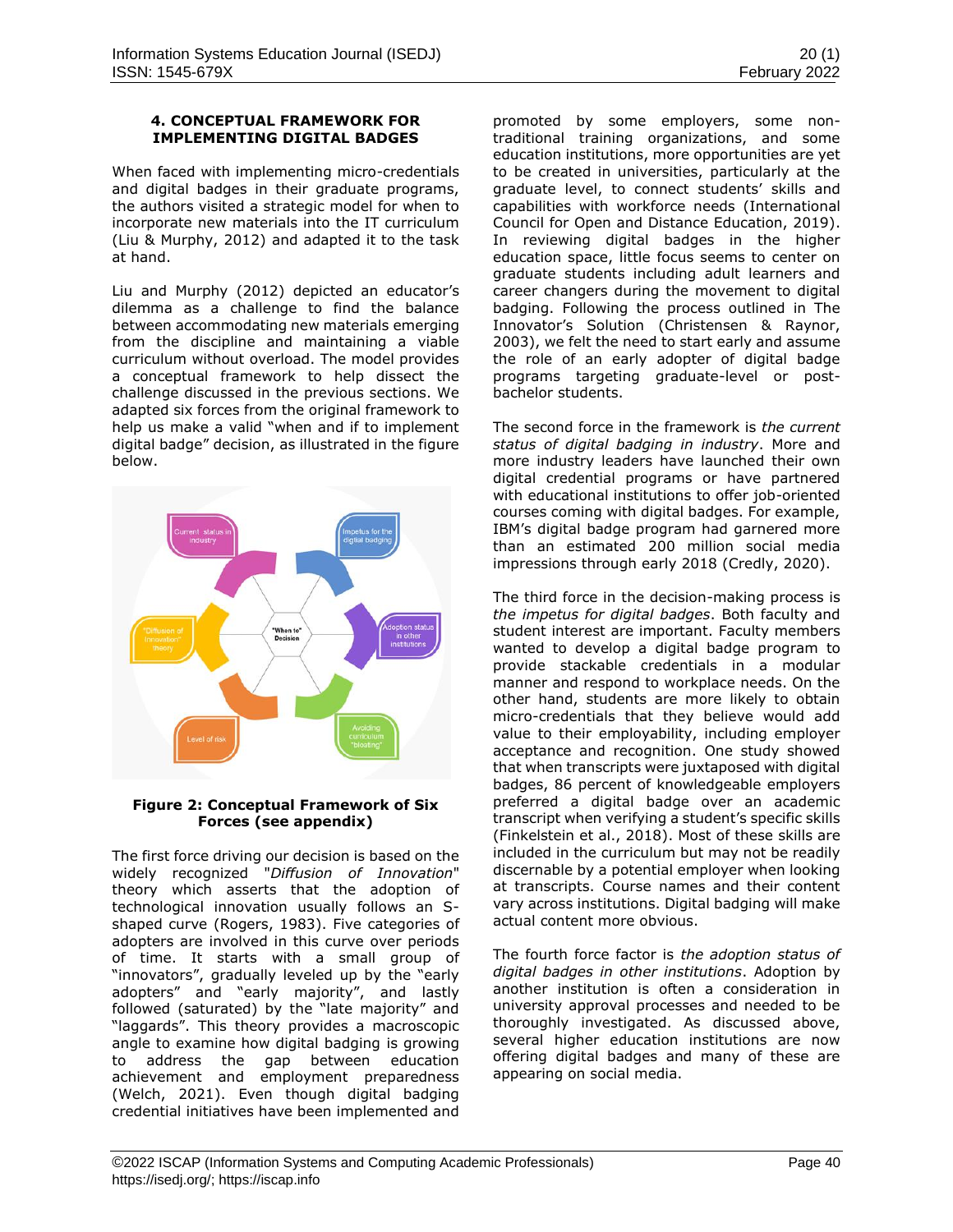The fifth factor in the model is a consideration of *avoiding curriculum "bloating".* Due to its modular and stackable nature, digital badging should not cause curriculum bloating. Students can achieve a badge after competing smaller units of an existing degree program, for example Python Coding included in a computer science program. Students can have some freedom to select different digital badges offering them a degree of personalization.

The sixth factor is *the level of risk*. Risks for adding a new alternative pathway program vary from one institution to another and often relate to its risk posture. Due to the intensively competitive and dynamic higher education environment today, time is of the essence to prepare students for the workplace. Hence, the agility of converting or mapping existing curriculum to suitable skill-based and workforcerelated micro-credentials turns out to be a significant critical success factor. Another risk factor is the additional costs for awarding digital badges and ensuring their verification when clicked. This has been made much easier now that several vendors provide badging service. There is also the concept of open badging which allows verifiable badges to be shared across organizations. The Open Badges organization reports that 475,000 open badges were issued in 2020, and over 43 million open badges have been issued in total (IMS Global Learning Consortium and Credential Engine, 2020).

#### **5. CASE STUDY: MICRO-CREDENTIALS AND DIGITAL BADGING AT THE GRADUATE LEVEL**

Our analysis based on the above conceptual framework led us to decide that now was the time to implement a digital badging program at the graduate level provided that we did not incur any major costs, given current budget limitations.

The faculty in our school ascertained two years ago that our existing approach of master's degrees in IT and Cybersecurity, with specialties offered, worked well for new entrants in the field, but not for existing workers looking for a quick sprint of additional knowledge and skills for the "new" economy (Liu & Murphy, 2021). At that time, we examined our existing master's level curriculum in IT and cybersecurity and recognized that our existing 12-credit specialties covered most of the content needed for some of these quick sprints. We decided, therefore, to separate them out into new certificates, including:

- Cybersecurity
- Data Science
- Digital Health
- Digital Transformation
- Project Management

Each of the certificates was created from courses in the specialty tracks of the master's level programs which were already approved by the university. Under the micro-credential approach, students can enroll in the certificates individually and get the master's level certificate in as little as two semesters. Due to many recent revisions in the university's curriculum process to maintain the university's agility in today's environment, the certificate program was created and approved in less than one year and began in Fall 2020.

We believe we now have the curriculum structure for our micro-credentials. Our next step is to add digital badging to indicate the significant achievement of each of these certificates and to tie them to employer stated skill requirements.

We gained some experience over the last six months at the undergraduate level as a result of being added as a higher education institution to the area's Capital CoLAB initiative. To meet the stringent requirements for their existing five digital badges in cybersecurity and data science, we had to map our undergraduate courses against their major employer-generated knowledge, skills, and abilities (KSA) list. This provided us with valuable insights into the employer-requirements and the perceived relevance on what we were teaching.

Based on this background, we mapped our graduate cybersecurity and data science certificates to similar, but higher level, KSAs to determine the first two graduate badges in our university.

Having established the KSAs for the graduate certificates, our next step was to invest in a badging system. Through the Capital CoLAB, we have been working with Credly and decided to continue with them, so that we used the same platform for undergraduate and graduate badging programs. We felt this would minimize the training requirements of our faculty and staff. As the badging costs are primarily based on the number of badges issued, we were able to start small given the size of our program. Credly staff were also helpful in the design of our badges, both in terms of visuals and in terms of metadata for verification purposes.

Having designed and developed the first two badges, we then turned to developing the KSAs for the other three existing certificates. We first looked at industry certifications in the fields. This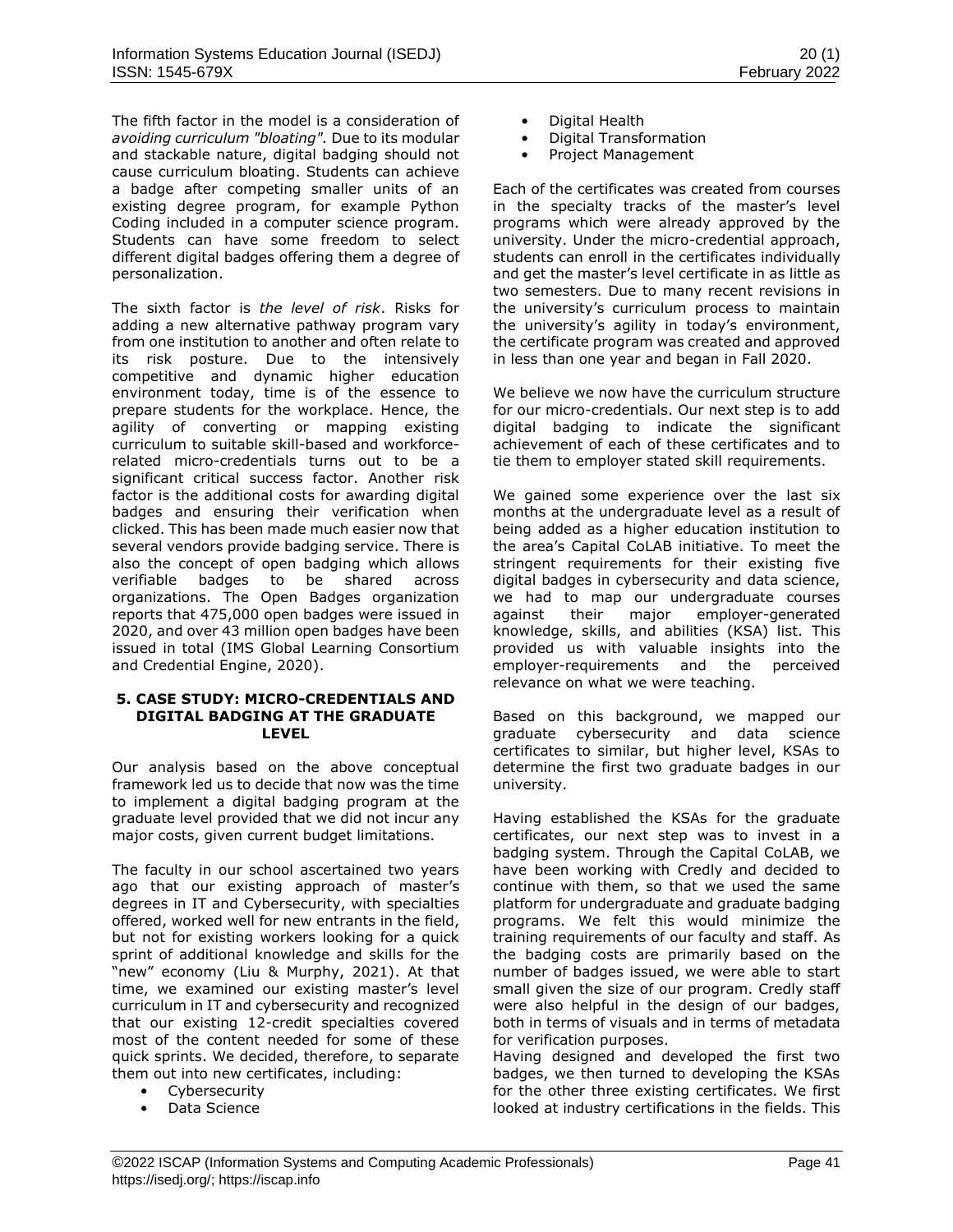was easier for Project Management but Digital Health and Digital Transformation were a little harder as they are newer entrants in the field. For these, we used the learning outcomes from each of the courses in the program as the major drivers for the KSAs, taking advantage of the research we had conducted in the industry when developing these courses. This is still a work in progress and we expect badging for all the certificates to be in place in a 90-day timeframe.

While researching the value of micro-credentials, we also identified the need for early recognition of skills in the program for career-changers in our M.S. in IT program. We began by creating a new certificate, Business Information Technology, which covered the first four courses in the M.S. in IT program with a focus on skills such as requirements analysis, computer infrastructure, cybersecurity, and data management. Following the university's approval for the new certificate, we also developed the accompanying badge, both to be introduced in the fall of 2021. We believe this will facilitate early recognition for career changers as they further pursue their master's program and look for entry-level jobs.

### **6. LESSONS LEARNED AND FUTURE RESEARCH**

As higher education institutions, large and small, we need to remain agile in today's fast changing world. We are, in part, being increasingly measured by our ability to place our graduates in excellent jobs in the workforce. Therefore, we must listen to the expressed needs of the employers who are recruiting our IT students, both undergraduate and graduate. One of these requirements is more detailed documentation of the skills of our graduates' technical skills and soft skills. A transcript is no longer enough. Badging provides this visibility into the knowledge, skills, and abilities that we are teaching, and enables our students to take it to the social media realm where more and more hiring professionals are looking for IT talent.

Micro-credentialing is the precursor to badging and this allows us to re-evaluate our curriculum to ensure we are meeting both employer and student needs for incremental learning. Making education available in smaller units does not distract us from our overall educational mission and instead, is largely a repackaging of content we already deliver. Badging these microcredentials allows students to display their increasing skill level to their peers and to potential employers. Micro-credentials also provide vehicles for students to personalize their education.

The infrastructure for badging can be obtained through the Open Badge initiative under which many of the traditional problems of vendorspecific approaches can be easily avoided. Mapping the curriculum to an external badge can be time consuming but if approved, will provide for additional status for the badge. Internally developed badges can be mapped against course and program outcomes and require less effort.

As we begin to award badges for our undergraduate (through the Capital COLAB project) and for our graduate students (through the university), we will launch the assessment process of the effectiveness of the alternate credentialling systems. We will follow students who are awarded badges in both programs, assess their social media presence based on their demographics, examine the effect the badges have on their job acquisition process, and determine their retention and completion rate in the degree program. This further research should inform us, and others, of the value of external and internal digital badging for graduate-level educational programs.

The authors acknowledge that the current study provides limited empirical evidence on the effectiveness for digital badging due to the early stage of implementation in the program. The research next in line will provide further insights on how the digital badges impact the student retention rate in the degree program and change the visibility of graduates in the job market.

# **7. CONCLUSION**

In summary, the present paper contributes to a relevant and recent topic on the emerging, alternative systems of digital-badging and microcredentials. A case study is carried out to demonstrate how a digital badging system can be used to validate stackable certificates for microcredentials in a graduate-level program. The paper provides new findings on how to implement digital badging systems and how to tackle some problems and challenges.

Digital badging based on micro-credentials are becoming an increasingly disruptive part of education and job acquisition, particularly in the social-media world of the day. They document and allow for verification of specific skills and professional development. They also increase transparency into the quality of our educational programs, better communicating what has been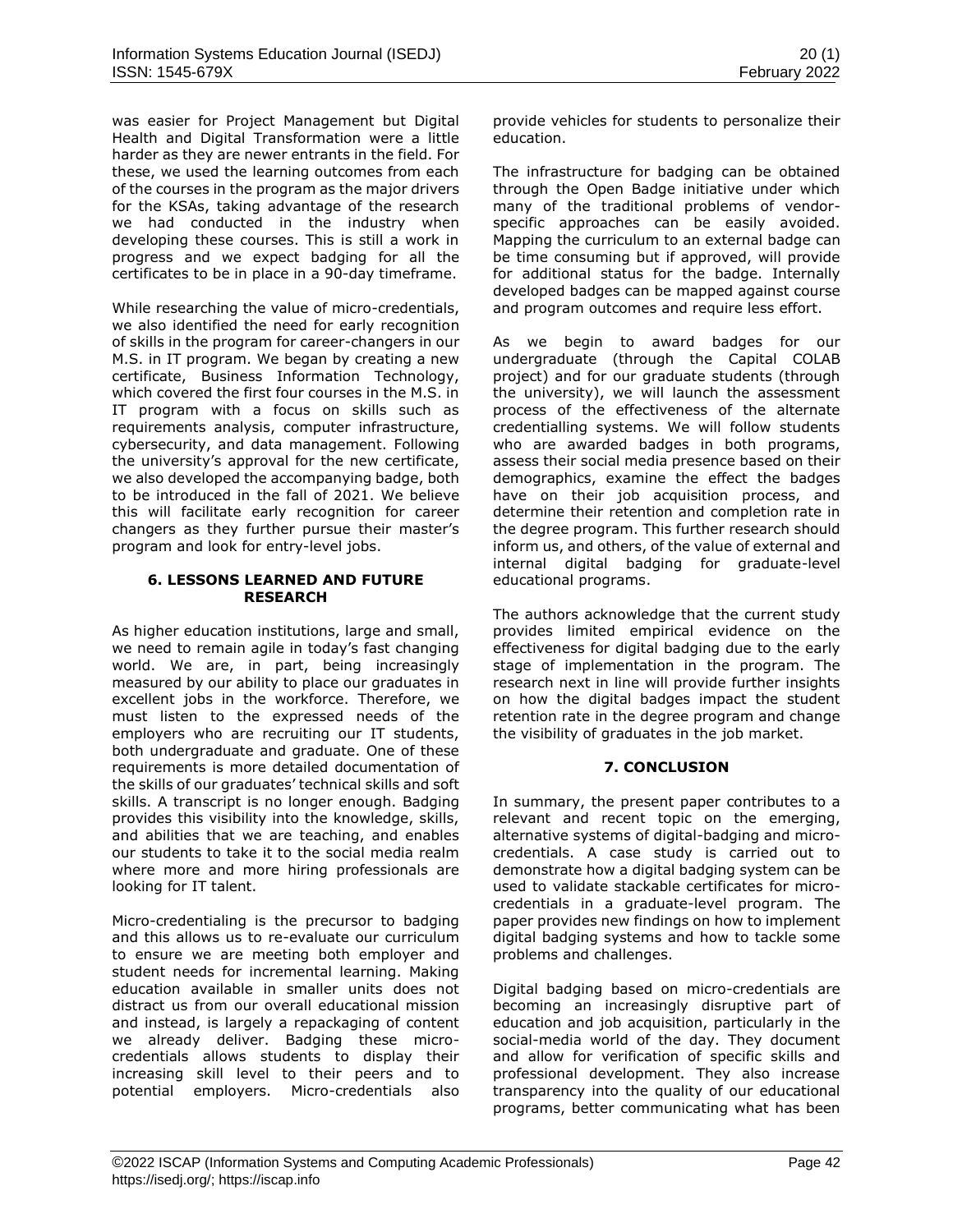learned than is commonly available on a university transcript. Given the need for reskilling and upskilling in the fast-moving IT field, digital badging of micro-credentials in the academic community is a must.

To end with a quote:

 *"While the traditional college degree will hold sway in 2026, more employers may accept alternate credentialing systems as self-directed learning options and their measures evolve" (Pew Research Center, 2017).*

### **8. REFERENCES**

- Ark, T. V. (2021). The Rise Of Skills-Based Hiring And What It Means For Education. *Forbes*. [https://www.forbes.com/sites/tomvanderark](about:blank) [/2021/06/29/the-rise-of-skills-based-hiring](about:blank)[and-what-it-means-for](about:blank)[education/?sh=6c80b1c84fa7](about:blank)
- Blumenstyk, G. (2019). The Edge. *The Chronicle of Higher Education*. [https://www.chronicle.com/newsletter/the](about:blank)[edge/2019-05-24](about:blank)
- Bowen, K., & Thomas, A. (2014). Badges: A common currency for learning. *Change: The Magazine of Higher Learning*, *46*(1), 21-25.
- Christensen, C. M., & Raynor, M. E. (2003). *The innovator's Solution: Creating and Sustaining Successful Growth*. Harvard Business School Press.
- Credly. (2020). Shifting The Up-Skilling Paradigm: Digital badges help IBM create a diverse, inclusive workforce. [https://cdn2.hubspot.net/hubfs/2629051/IB](about:blank) [M%20Case%20Study.pdf](about:blank)
- Erickson, C. (2015). Digital Badge Credentialing Value: From An Employer Perspective. *Minnesota Summit On Learning & Technology*. [https://pubs.lib.umn.edu/index.php/mslt/art](about:blank) [icle/view/66](about:blank)
- Fanfarelli, J., & McDaniel, R. (2019). *Designing Effective Digital Badges: Applications for Learning* (1st ed.). Routledge. [https://doi.org/10.4324/9780203728550](about:blank)
- Finkelstein, J., Perea, B., Tyszko, Y., & Jona, K. (2018). Aligning employers and institutions with digital credentials. [https://www.slideshare.net/PatriciaDiaz80/cr](about:blank) [edly-ihe-webinar](about:blank)
- Fond, J., Janzow, P., & Peck, K. (2016). Demographic Shifts in Educational Demand and the Rise of Alternative Credentialing. *Pearson and UPCEA*. [https://www.oerknowledgecloud.org/record1](about:blank) [930](about:blank)
- Gallagher, S., & Maxwell, N. L. (2019). Community Colleges and the New Era of Work and Learning. Working Paper 66. *Mathematica Policy Research, Inc.* [https://files.eric.ed.gov/fulltext/ED594041.p](about:blank) [df](about:blank)
- Gauthier, T. (2020). The value of microcredentials: The employer's perspective. *The Journal of Competency-Based Education*, *5*(2), e01209. [https://doi.org/https://doi.org/10.1002/cbe](about:blank) [2.1209](about:blank)
- Gibson, D., Ostashewski, N., Flintoff, K., & Grant, S. (2015). Digital Badges in Education. *Education and Information Technologies*, *20*(2), 403-410.
- Hanafy, A. (2020). *Features and Affordances of Micro-Credential Platforms in Higher Education* Tampere University. [https://trepo.tuni.fi/bitstream/handle/10024](about:blank) [/124188/HanafyAhmed.pdf?sequence=2](about:blank)
- Hurst, E. J. (2015). Digital badges: Beyond learning incentives. *Journal of Electronic Resources in Medical Libraries*, *12*(3), 182- 189.
- IBM. (2019). Do digital badges really provide value to businesses? [https://www.ibm.com/blogs/ibm](about:blank)[training/do-digital-badges-really-provide](about:blank)[value-to-businesses/](about:blank)
- IMS Global Learning Consortium and Credential Engine. (2020). Badge Count 2020 Report. [http://content.imsglobal.org/badge-count-](about:blank)[2020/badge-count-2020/](about:blank)
- International Council for Open and Distance Education. (2019). The Present and Future of Alternative Digital Credentials. [https://static1.squarespace.com/static/5b99](about:blank) [664675f9eea7a3ecee82/t/5cc69fb771c10b7](about:blank) [98657bf2f/1556520905468/ICDE-](about:blank)[ADC+report-](about:blank)[January+2019+%28002%29.pdf](about:blank)
- (ISC)<sup>2</sup>. (2020). Cybersecurity Professionals Stand Up to a Pandemic:  $(ISC)^2$  Cybersecurity Workforce Study. [https://www.isc2.org/-](about:blank) [/media/ISC2/Research/2020/Workforce-](about:blank)[Study/ISC2ResearchDrivenWhitepaperFINAL](about:blank)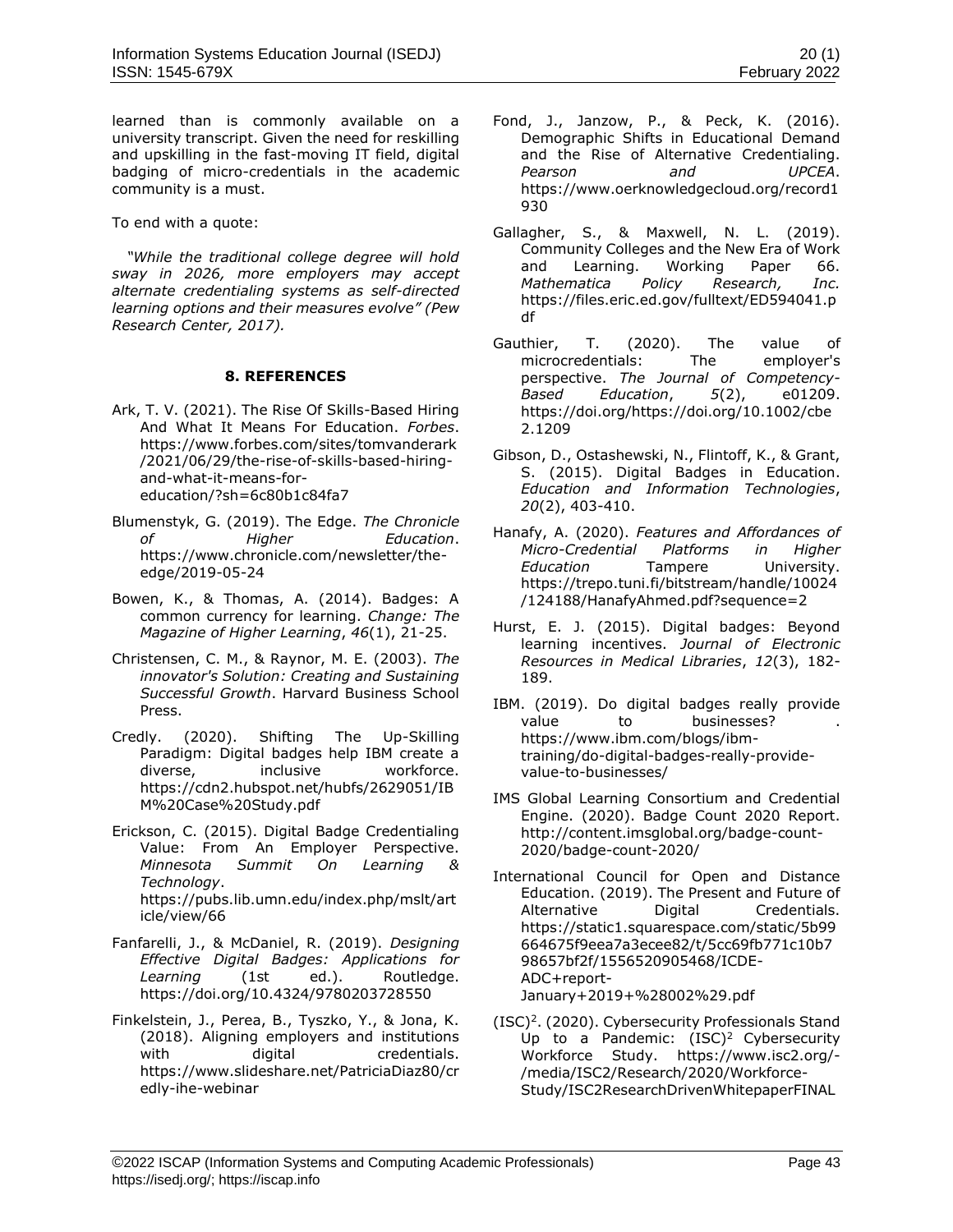[.ashx?la=en&hash=2879EE167ACBA7100C3](about:blank) [30429C7EBC623BAF4E07B](about:blank)

- Jones-Schenk, J. (2018). Alternative Credentials for Workforce Development. *The Journal of Continuing Education in Nursing*, *49*(10), 449-450.
- Lemoine, P. A., & Richardson, M. D. (2015). Micro-credentials, nano degrees, and digital badges: New credentials for global higher education. *International Journal of Technology and Educational Marketing (IJTEM)*, *5*(1), 36-49.
- Liu, X., & Murphy, D. (2012). Tackling an IS Educator's Dilemma: A Holistic Model for "When" And "How" to Incorporate New Technology Courses into the IS/IT Curriculum Proceedings of the Southern Association for Information Systems Conference, March 23rd-24th, 2012, Atlanta, GA.
- Liu, X., & Murphy, D. (2021). "BILT for Success": An Alternative Education Strategy to Reskill the Business and Technology Professional for a Sustainable Future. *Information Systems Education Journal*, *19*(7), 4-14. [http://isedj.org/2021-](about:blank) [19/n2/ISEDJv19n2p4.pdf](about:blank)
- Mah, D. K. (2016). Learning analytics and digital badges: Potential impact on student retention in higher education. *Technology, Knowledge and Learning*, *21*(3), 285-305.
- Marion, T., Fixson, S., & Brown, G. (2020). Four Skills Tomorrow's Innovation Workforce Will Need. *MIT Sloan Management Review*, *61*(2), 1-7.
- Oliver, B. (2019). *Making micro-credentials work for learners, employers, and providers*. [https://dteach.deakin.edu.au/2019/08/02/m](about:blank) [icrocredentials/](about:blank)
- Pakstis, S. (2019). For Organizations and Learners, the Benefits of Badging Are Clear. *Harvard Business Publishing*. [https://www.harvardbusiness.org/for](about:blank)[organizations-and-learners-the-benefits-of](about:blank)[badging-are-clear/](about:blank)
- Pangaribuan, C. H., & Febriyanto, R. A. (2019). Motivational impact and value perception of digital badges towards applying for jobs: Evidence from Indonesian undergraduates. *International Review of Management and Marketing*, *9*(4), 121.
- Perea, B., Chieppo, J., & Woodmanee, K. (2018). Badging at CCCS. [https://internal.cccs.edu/wp-](about:blank)

[content/uploads/documents/badges-at-](about:blank)[CCCS-FINAL.pdf](about:blank)

Pew Research Center. (2017). Five major themes about the future of jobs training in the tech age. [https://www.pewresearch.org/internet/2017](about:blank) [/05/03/the-future-of-jobs-and-jobs-](about:blank)

[training/pi\\_2017-05-03\\_future-of-job](about:blank)[skills\\_0-01/](about:blank)

- Resei, C., Friedl, C., Staubitz, T., & Rohloff, T. (2019). Micro-credentials in EU and global. [https://www.corship.eu/wp](about:blank)[content/uploads/2019/07/Corship-](about:blank)[R1.1c\\_micro-credentials.pdf](about:blank)
- Restuccia, D., Taska, B., & Bittle, S. (2018). Different Skills, Different Gaps: Measuring & Closing The Skills Gap *Burning Class Technologies*. [https://www.burning](about:blank)[glass.com/wp](about:blank)content/uploads/Skills Gap Different Skills [Different\\_Gaps\\_FINAL.pdf](about:blank)
- Rimland, E., & Raish, V. (2019). The badge ecosystem. *Library Technology Reports*, *55*(3), 9-13.
- Rogers, E. M. (1983). *Diffusion of Innovations* (3rd ed.). The Free Press.
- Roslansky, R. (June 08, 2021). You Need a Skills-Based Approach to Hiring and Developing Talent. *Harvard Business Review*. [https://hbr.org/2021/06/you-need-a-skills](about:blank)[based-approach-to-hiring-and-developing](about:blank)[talent](about:blank)
- Ryerse, M. (2017). Competency Based Micro-Credentials are Trasforming Professional Learning. *Getting Smart*. [https://www.gettingsmart.com/2017/11/mic](about:blank) [ro-credentials-transforming-professional](about:blank)[learning/](about:blank)
- Stefaniak, J., & Carey, K. (2019). Instilling purpose and value in the implementation of digital badges in higher education. *International Journal of Educational Technology in Higher Education*, *16*(1), 44. [https://doi.org/10.1186/s41239-019-0175-9](about:blank)
- Welch, A. (2021). Bridging the Skills Gap: Digital Badging Grows to Serve Corporate and Work Force Needs. *Unbound*. [https://unbound.upcea.edu/innovation/alter](about:blank) [native-credentialing/badges/bridging-the](about:blank)[skills-gap-digital-badging-grows-to-serve](about:blank)[corporate-and-work-force-needs/](about:blank)
- Wienhausen, G., & Elias, K. (2017). Beyond the Transcript: The Need to Showcase More.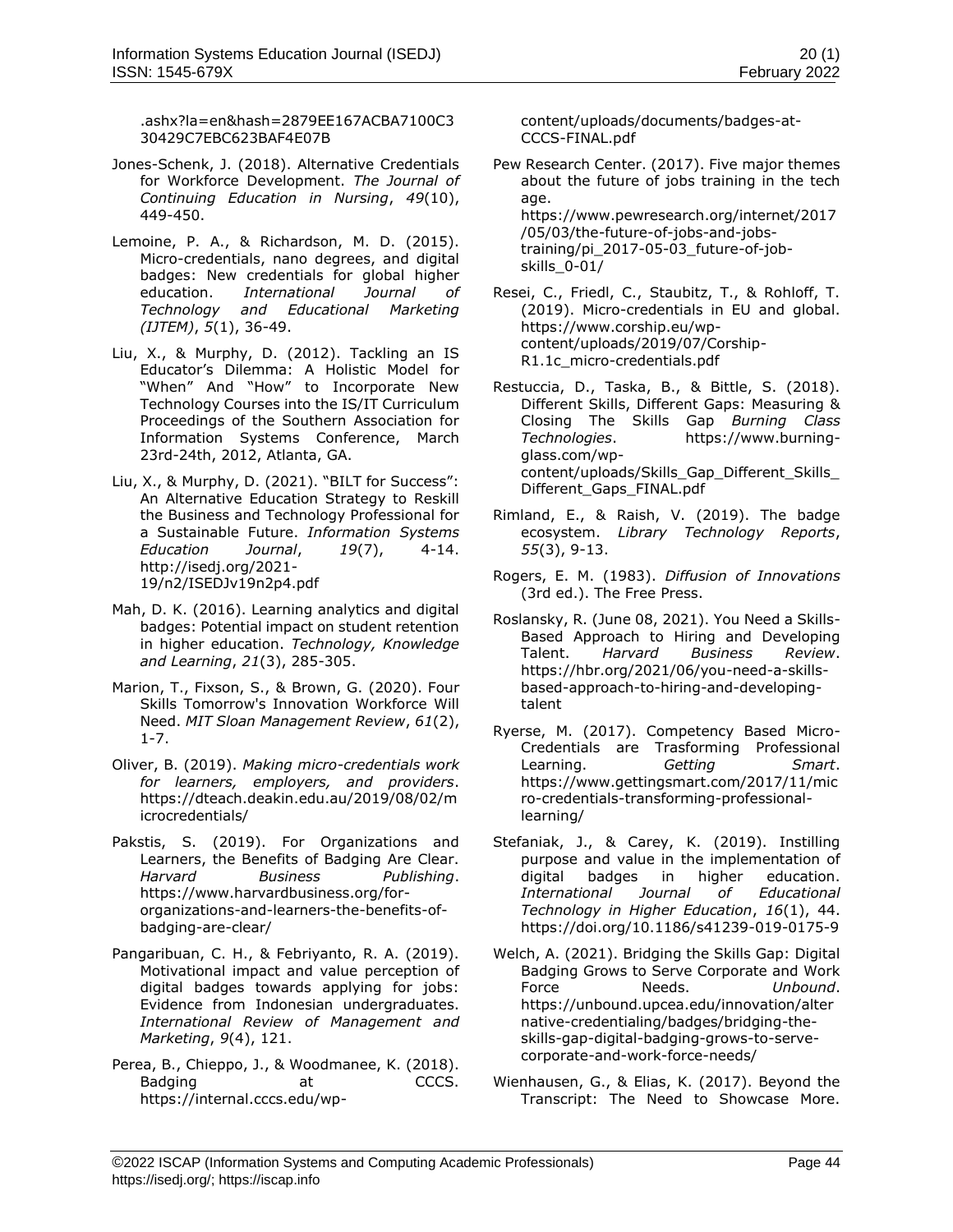*Change: The Magazine of Higher Learning*, *49*(4), 14-19. [https://www.tandfonline.com/doi/abs/10.10](about:blank) [80/00091383.2017.1357091](about:blank)

# **Editor's Note:**

*This paper was selected for inclusion in the journal as an EDSIGCON 2021 Distinguished Paper. The acceptance rate is typically 7% for this category of paper based on blind reviews from six or more peers including three or more former best papers authors who did not submit a paper in 2021.*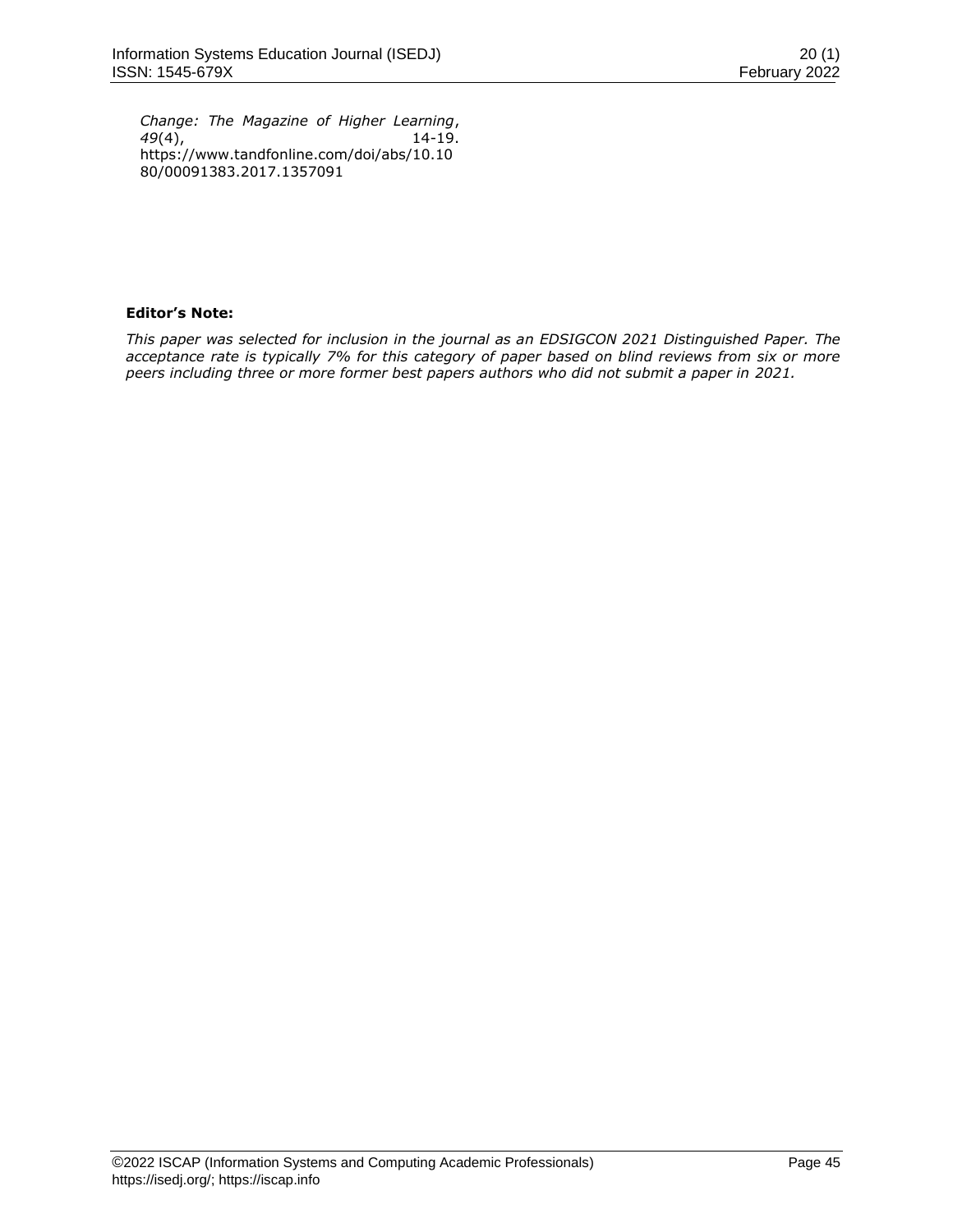

# **Appendices and Annexures**

**Figure 2: Conceptual Framework of Six Forces**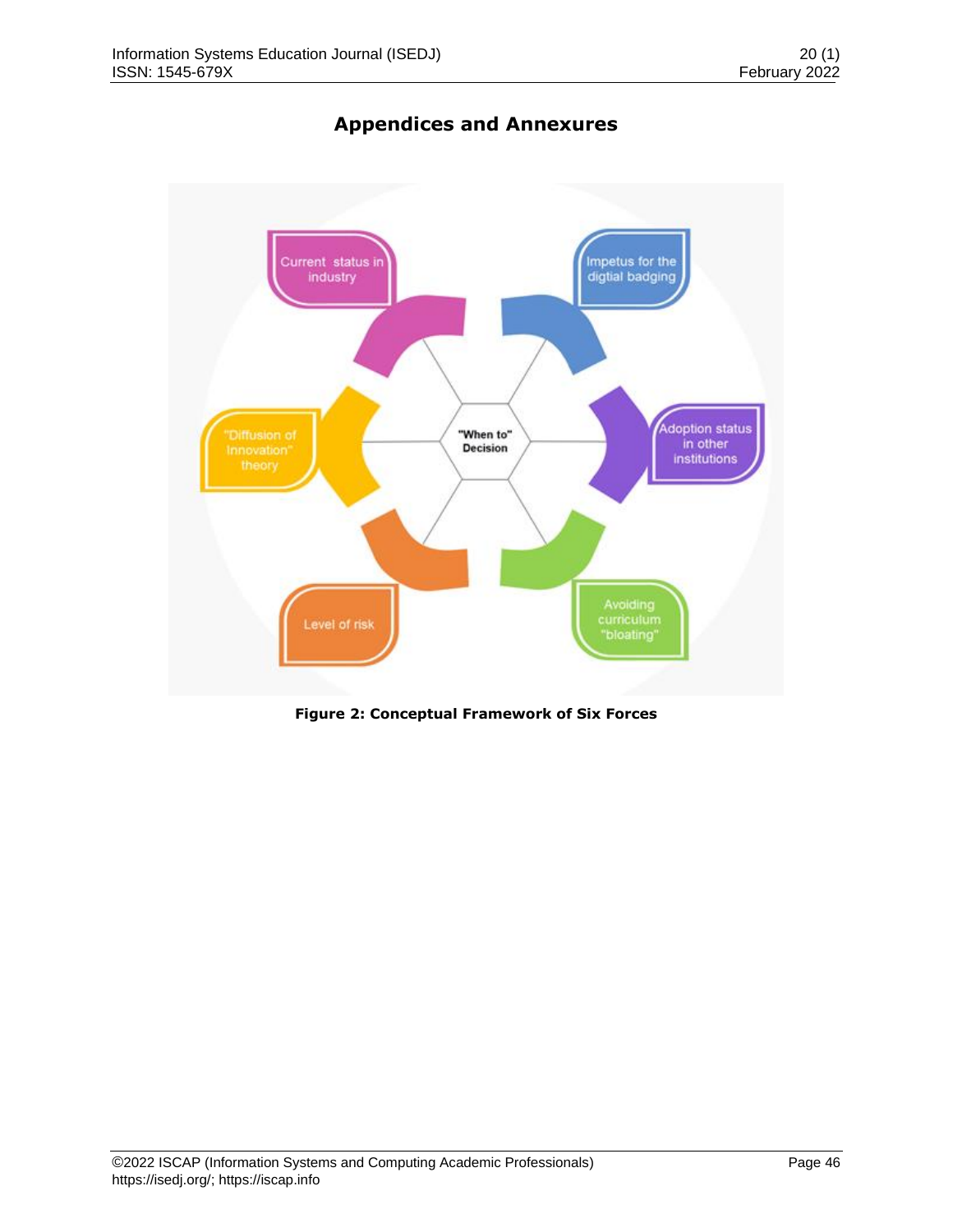# IS Model Curriculum: Adoption Rate of IS 2010 Model Curriculum in AACSB Schools and Impacts of the Proposed 2020 Model Curriculum

Thomas Janicki [janickit@uncw.edu](mailto:janickit@uncw.edu)

Jeffrey Cummings [cummingsj@uncw.edu](mailto:cummingsj@uncw.edu)

Information Systems University of North Carolina Wilmington Wilmington, NC 28403

# **Abstract**

As the skills and competencies needed by Information Systems (IS) undergraduates continues to grow, various IS professional societies have developed recommendations which are updated on a periodic basis. These recommendations known as 'model curricula' are a guide for faculty and institutions to consider when developing or evaluating the effectiveness of their program. This research is based on the IS2010 Model Curriculum to determine their adoption rates by schools that currently offer a major or concentration in IS. Based on the evaluation of over 300 schools and using the IS2010 model as a benchmark, the key findings include that of the six recommended upper-level core courses, four had above a 50% adoption rate, while the remaining two were adopted by less than 30% of the schools surveyed. It is interesting to note that the IS2020 Model (in draft at the time of this research) reflects the rapid change to the needs of employers and includes concepts from the software development, security, and analytics courses as core competencies. These were missing from the IS2010 Model core competencies. Our findings suggest that, in a technology field like Information Systems, a 10 year refresh rate to model curriculum is too long a period to wait as employer demands change more frequently.

**Keywords:** IS2010 Model Curriculum, Computing Curricula 2020, AACSB, Information Systems, Curriculum

# **1. INTRODUCTION**

Curriculum for a rapidly changing field such as Information Systems (IS) can be a challenging area for academicians to manage. This challenge comes from ensuring that the courses offered by a MIS/CIS (Management Information Systems / Computer Information Systems) department for the major/concentration remain current and relevant while adapting to employer's changing needs.

To assist in this endeavor, professional societies in the information systems and computing fields have gathered input from a wide variety of colleagues around the world to issue guidelines for potential model curriculum. These guidelines are issued roughly every ten years. However, the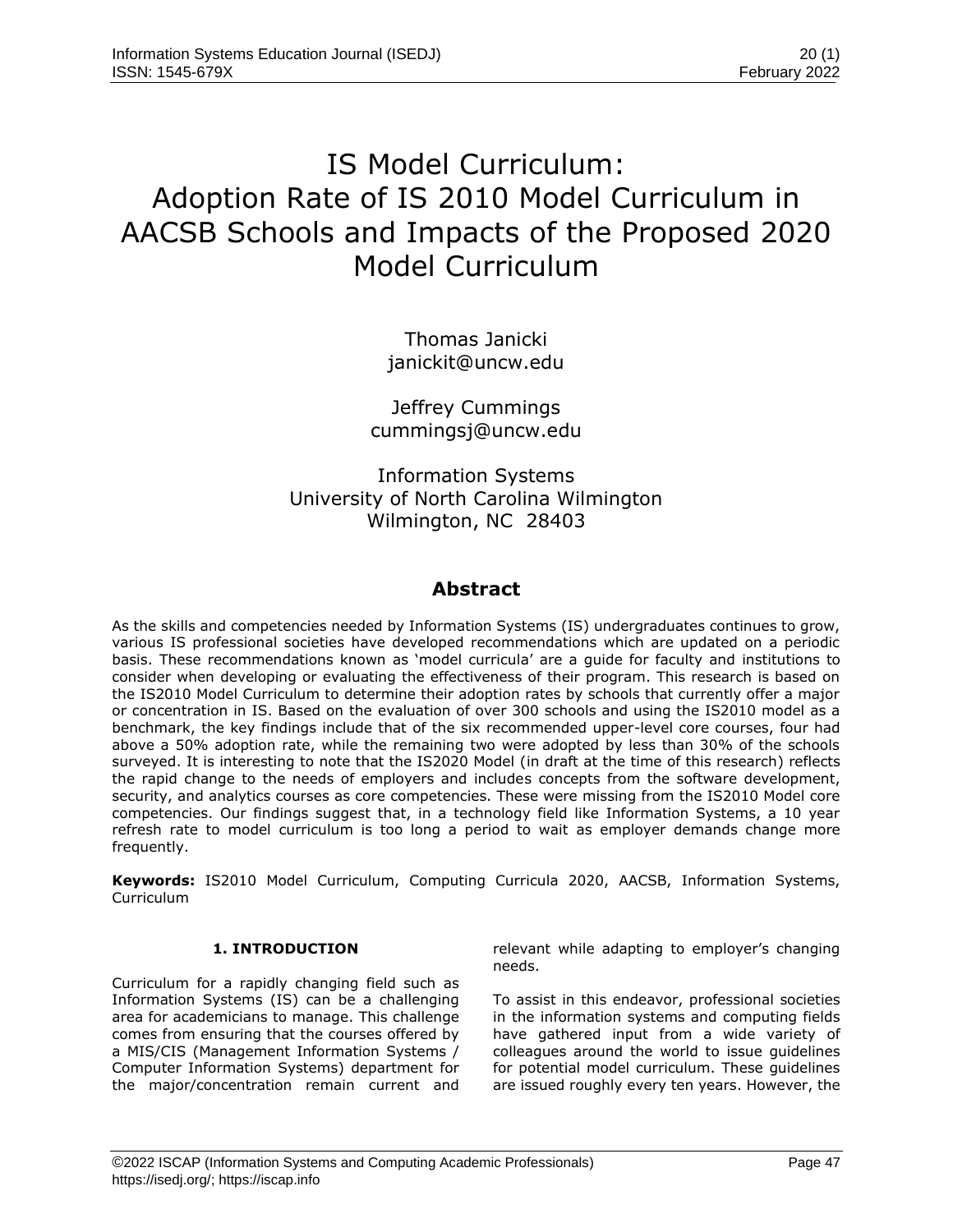question remains: "How helpful are these guidelines and are they implemented?".

There has been a variety of research that examines the use of the IS2010 model curriculum (ACM, 2010). A study by Apigian and Gambill (2010) provided initial insights into the model curriculum as it was being developed in 2009. Later studies have also evaluated IS2010 in the context of ABET accreditation (Feinstein, D., Longenecker, B. and Shresthat, D., 2014). For this research, we build on prior studies that detailed the adoption patterns of AACSB (Association to Advance Collegiate Schools of Business) schools and their implementation of the IS2010 model curriculum (Bell, Mills and Fadel, 2013 & Mills, Velasquez, Fadel and Bell, 2012).

The current research summarizes the results from investigating the adoption rate of core and elective courses from the IS2010 Model Curriculum guidelines. Over 300 AACSB accredited schools were evaluated to determine which courses within the model curriculum were implemented as either core or elective courses across various IS programs. ACM (Association for Computing Machinery), AIS (Association for Information Systems) and others have updated the model curriculum (i.e., IS2020) with an initial draft in December of 2020 (ACM/AIS, 2020). Given the recent release of this draft, it would not be practical to measure their level of implementation. Thus, this paper is intended as an overview of current curriculum based on the previous model with the intent to serve as a guide moving forward. Additionally, it will also provide several recommendations on matching courses in the IS2020 model curriculum to employer needs projected for the next ten years as reported by the United States Bureau of Labor Statistics.

### **2. INFORMATION SYSTEMS (IS) MODEL CURRICULUM**

Periodically, IS professional societies update the model IS discipline curriculum. The first model curricula were developed in the 1970s and have been updated regularly. In 2010, the Association for Information Systems (AIS) and the Association for Computing Machinery (ACM) provided guidance as far as courses and resources needed for Information Systems programs (ACM, 2010).

Per IS2010, the use of the report is "to provide a local academic unit with rationale to obtain proper resources to support its program. Often, the administration at a local institution is not aware of the resources, course offerings, computing hardware, software and laboratory resources needed for a viable program" (ACM 2010, p. v). These guidelines were built to provide a set of core courses as well as electives centered around specific careers in the IS field. The "core" courses were designed to provide a high-level of IS knowledge for business school students and nonbusiness school students in the IS field. In addition to the core courses, all programs should have some elective courses prescribed to meet the institution's stakeholders' needs for specific career tracks.

# **IS 2010 Recommended Core Courses**

This section will describe the high level IS conceptual courses that are recommended by the study as well as a brief description of the concepts included in that course or module. The number after the course title (e.g., 2010.1) reflects the model's coding for courses.

### **1. Foundations of Information Systems (2010.1)**

This course is a basic introduction to Information systems for all students within the major as well as non-IS majors. Topics include:

- Digital World Characteristics
- IS Components (Hardware / Software / Networks / Data)
- IS in Organizations (Value/Strategic)
- Globalization
- Valuing Information Systems
- Infrastructure
- Security
- Business Intelligence
- Ethics
- Development and Acquisition
- Enterprise Wide

# **2. Data and Information Management (2010.2)**

Introduce the core concepts in data and information management. Topics include:

- Database approaches
- Basic file processing
- Physical and logical models
- Languages
- Data Security
- Data Quality
- Use in Business Intelligence

### **3. Enterprise Architecture (2010.3)**

The design, selection and implementation of enterprise-wide IT solutions. Topics include:

- Service oriented architecture
- Integration
- Role of Open Source software
- System Administration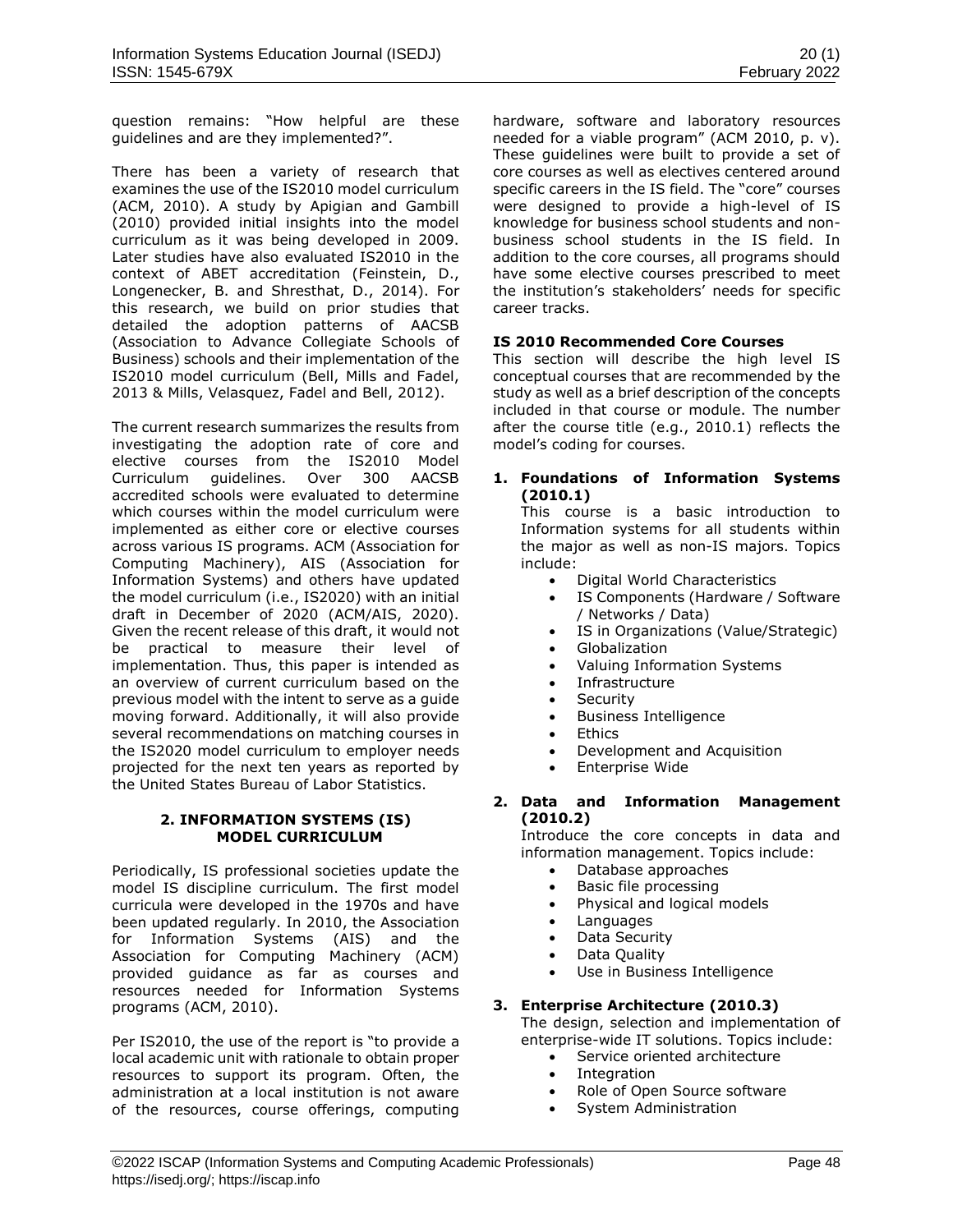- IT Controls
- Risk Management

## **4. Infrastructure Architecture (2010.4)**

Topics pertinent to systems architecture and communication networks. Topics include:

- Operating Systems
- Computing systems architecture and organizing structures
- Data Centers
- Security infrastructure
- Cloud, grid, "as service"
- Performance analysis

### **5. Project Management (2010.5)**

Introduction to the methods, tools, controls to manage IS projects. Topics include:

- Project Management (PM) Lifecycle
- Managing IS Teams
- Communications
- Scope
- Scheduling
- Quality
- Risk

### **6. Systems Analysis and Design (2010.6)**

Discuss the approaches to solve business problems or opportunities. Topics include:

- Identify opportunities
- Understand business requirements
- Analysis of project feasibility
- Different approaches to analysis and desian
- Approaches to implementing systems

### **7. IS Strategy, Management and Acquisition (2010.7)**

How the IS function integrates and supports the overall organizational strategies and operations. Topics include:

- IS strategic alignment
- Strategic use of information
- Managing the IS function
- Financing and evaluation
- IS/IT governance frameworks

### **Elective Courses as described in the IS2010 model.**

As mentioned earlier, the elective courses should be chosen to meet the institution's stakeholders' need to support specific career tracks. This list of electives follows.

### **E1. Application Development**

Introduce the concepts of building applications. Topics include:

- Design
- Modular design<br>• Program Structu
- Program Structures
- Variables/Procedures
- Coding
- **Testing**
- Development Approaches

### **E2. Business Process Management**

Understanding and designing business processes. Topics include:

- Organizational Processes
- Process assessment/improvement
- Using IT for mgt and improvement
- Understanding the customer
- **Outsourcing**

### **E3. Enterprise Systems**

Discussion of the theoretic and practical issues related to enterprise systems in organizations. Topics include:

- Business Processes
- Justification of enterprise systems
- Strategic alignment
- User commitment
- Job redesign
- Governance of processes

### **E4. Introduction to Human Computer Interaction (HCI)**

Overview of the interdisciplinary field that integrates psychology, design and computer science. Topics include:

- Principles of HCI
- User Centered Design
- HCI issues related to age/disabilities
- individuals
- Development techniques
- Evaluation Methods

## **E5. IT Audit and Controls**

Understanding information controls and the management. Topics include:

- Need for audit and controls
- Definition of risks
- Ethics, guidelines and standards in the profession
- **Controls**
- Assessment techniques

### **E6. IT Innovation and Technologies**

Impact of new innovations related to technologies on organizations. Topics include:

- Globalization
- Technologies shaping the electronic world
- Process of IS innovation
- Strategic importance of the Web as a platform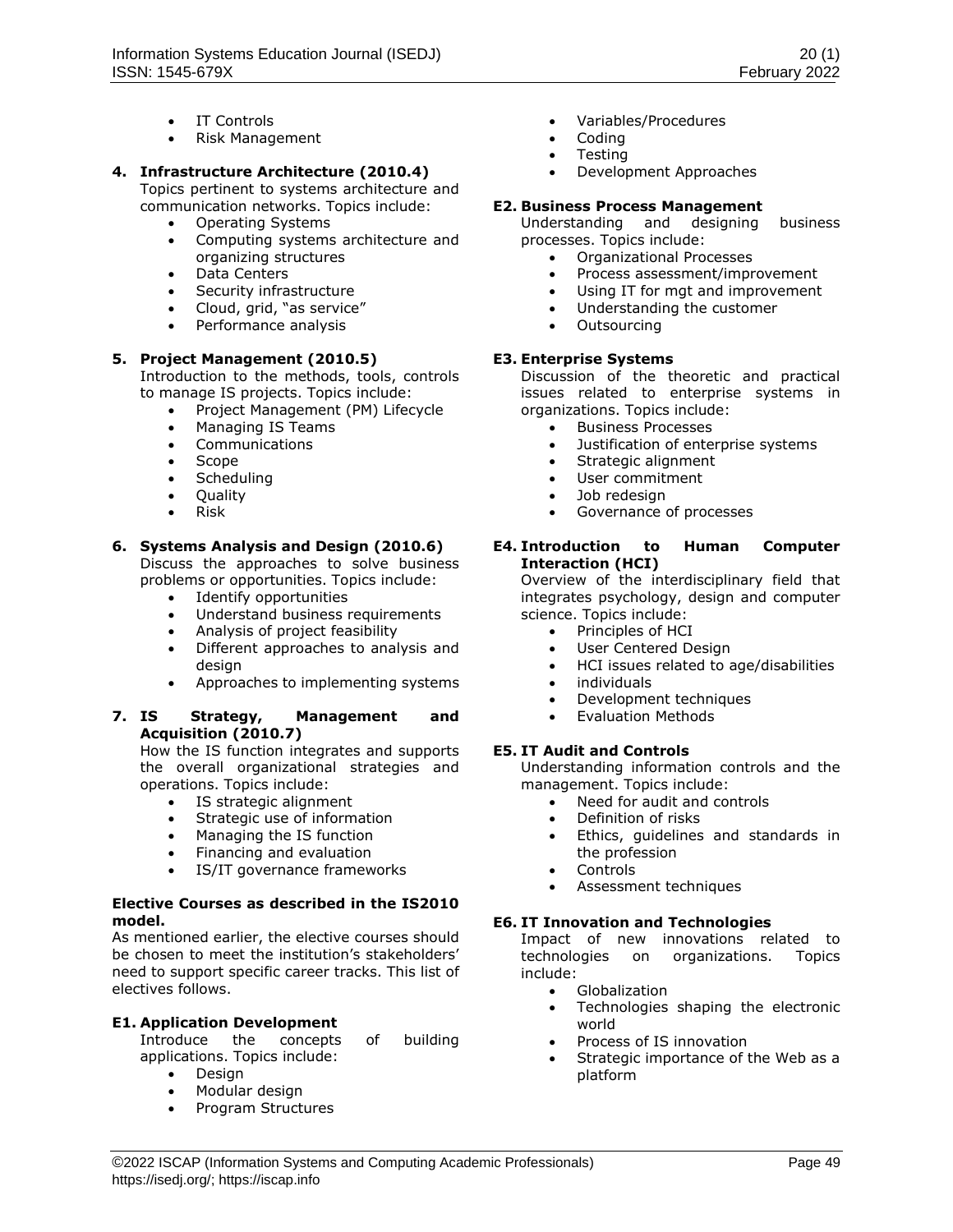### **E7. IT Security and Risk Management**

Learn the concepts of security principles and the developing and monitoring of security tasks. Topics include:

- **Inspection**
- Protection / Detection / Reaction
- Risk Assessment Frameworks
- Physical Aspects
- Connected system security concepts
- Security engineering

### **3. METHODOLOGY**

To evaluate the implementation of the 2010 model curriculum in current MIS/CIS programs, a list of all AACSB accredited schools within the United States was utilized. AACSB International provides accreditation for both business schools and accounting programs that meet specific standards (more information may be found at [https://www.aacsb.edu/\)](https://www.aacsb.edu/). AACSB schools were chosen because the accreditation requires participating schools to consider model curriculum in their programs.

This list of AACSB schools was further divided into three categories. Based on the Carnegie Classification of Institutions of Higher Education [\(https://carnegieclassifications.iu.edu/\)](https://carnegieclassifications.iu.edu/), two of the categories were based on Doctoral Universities classified as either Very High Research Activity (i.e., R1) or High Research Activity (i.e., R2). All universities within these 2 categories that had an AACSB accredited business program were evaluated. For the last category, 100 of the remaining 300 universities (not classified as R1 or R2) were randomly selected to evaluate. This number (i.e., 100) was chosen in order to make an equivalent comparison to the R1 and R2 categories. The final number evaluated was 329 universities.

### **Procedures**

Once the list of universities was compiled, the authors then evaluated each one to determine if it contained an information system major or concentration within the business school. Minors, certificates, and programs outside of the business school were not included.

The most common program names included Management Information Systems (35%), Information Systems (27%) and Computer Information Systems (11%) (a complete list of program names can be found in Appendix A). For this paper, we will be referring to all programs as Information Systems (IS). Additionally, universities provided a variety of bachelor's programs but were primarily either a Bachelor of

Science (64% of universities analyzed) or a Bachelor of Business Administration (34% of universities).

| 45<br>75<br>120<br>R1<br>(38%)<br>(63%)<br>33<br>76<br>R <sub>2</sub><br>109<br>$(30\%)$<br>70%)<br>42<br>58<br>Other<br>100<br>(42%)<br>(58%)<br>209<br>120<br>329<br>Total | <b>Classification</b> | IS<br>Major | No<br>Major | <b>Total</b> |
|------------------------------------------------------------------------------------------------------------------------------------------------------------------------------|-----------------------|-------------|-------------|--------------|
|                                                                                                                                                                              |                       |             |             |              |
|                                                                                                                                                                              |                       |             |             |              |
|                                                                                                                                                                              |                       |             |             |              |
|                                                                                                                                                                              |                       | (64%)       | (36%)       |              |

### **Table 1. Universities with/without IS Majors**

The final number of universities which included either a major or concentration in IS was 209 (64%) universities while 120 (36%) universities did not have one. A complete view based on classification categories can be found in Table 1.

If the university had a major/concentration, we then collected all the required and elective courses that were included as part of the program. Only the courses specifically concerning information systems were included in the final list. For example, a small number of schools listed all business courses as required for the IS major but only the courses related specifically to IS were included in the total number of hours. This was to be consistent with the majority of universities and how they list the IS major.

The list of required and elective courses was then evaluated based on the IS2010 Model Curriculum. This included matching the course title to the model curriculum and when needed, further evaluating the course description to ensure it matched the model curriculum description. To ensure interrater reliability, each author took a random sample of the other author's evaluated schools to ensure the ratings were similar. The observations from this analysis are discussed in the next section.

### **4. OBSERVATIONS**

Overall, the schools studied were very similar in the number of credits required for the major or concentration (see Table 2). The average total number of courses across all categories was 8 (24 hours) with an average of 21 hours for R1 institutions, 24 hours for R2, and 25 hours for the other institutions. The average number of required courses was approximately 6 courses with an additional 2 courses as electives.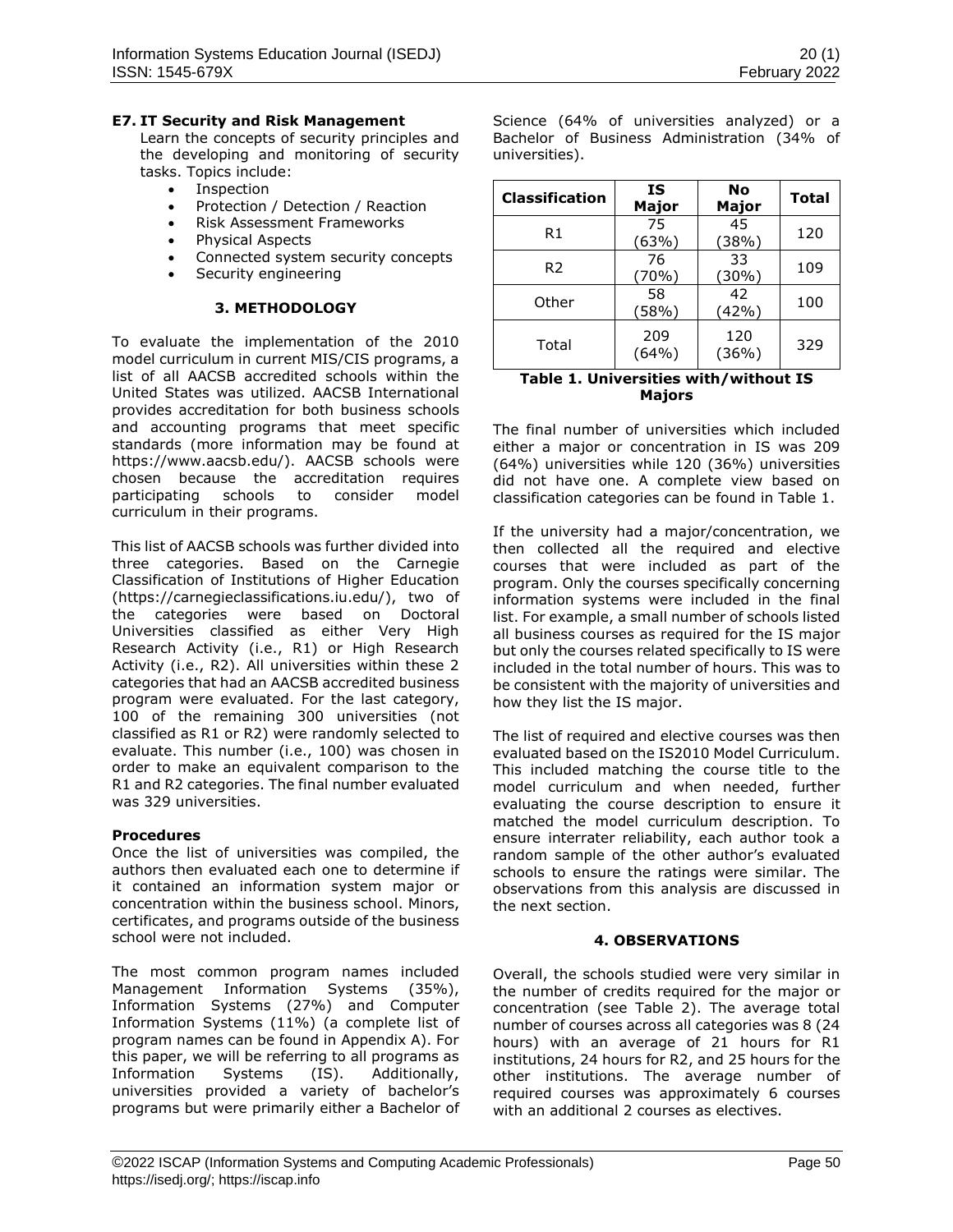|                | Avg. $#$ of<br>Program<br><b>Hours</b> | Avg. $#$ of<br><b>Required</b><br><b>Courses</b> | Avg. $#$ of<br><b>Elective</b><br><b>Courses</b> |
|----------------|----------------------------------------|--------------------------------------------------|--------------------------------------------------|
| R1             | 20.95                                  | 5.49                                             | 1.60                                             |
| R <sub>2</sub> | 5.92<br>24.43                          |                                                  | 2.05                                             |
| Other          | 25.91                                  | 6.17                                             | 2.16                                             |
| Total          | 24.04                                  | 5.98                                             | 1.93                                             |

**Table 2: Number of credits required for the IS major**

The IS2010 model recommends seven core courses, one of which is the Introduction to Management Information Systems course. As this course is generally required of all business majors in AACSB schools, it was excluded from the analysis because most universities do not list this as a required course specifically under the major or concentration. A list of the remaining core courses can be found in Table 3.

The top three required courses adopted across AACSB schools as part of their core classes include: Data and Information Management (90%), System Analysis and Design (85%) and Infrastructure Architecture (52%). The least adopted required courses were Project Management (37%), IS Strategy (18%) and Enterprise Architecture (17%). These percentages only include programs that have core courses as required for major/concentration.

| Model<br><b>Curriculum</b><br>Core                     | Data and<br><b>Info Mgt</b> |       |                     |          |     |     |     | <b>System</b><br><b>Analysis</b><br>and Design | Infra-<br>structure<br>Architec-<br>ture |     |                            | <b>Project</b><br>Mgt |  | <b>IS</b><br><b>Strategy</b><br>Mgt and<br><b>Acquisition</b> |  | <b>Enterprise</b><br><b>Architec-</b><br>ture |
|--------------------------------------------------------|-----------------------------|-------|---------------------|----------|-----|-----|-----|------------------------------------------------|------------------------------------------|-----|----------------------------|-----------------------|--|---------------------------------------------------------------|--|-----------------------------------------------|
| R1                                                     |                             |       |                     |          |     |     |     |                                                |                                          |     |                            |                       |  |                                                               |  |                                               |
| Required                                               | 67                          | 89%   | 61                  | 81%      | 35  | 47% | 27  | 36%                                            | 14                                       | 19% | 11                         | 15%                   |  |                                                               |  |                                               |
| Elective                                               | 1                           | $1\%$ | 3                   | 4%       | 11  | 15% | 13  | 17%                                            | 8                                        | 11% | $\overline{2}$             | 3%                    |  |                                                               |  |                                               |
| R <sub>2</sub>                                         |                             |       |                     |          |     |     |     |                                                |                                          |     |                            |                       |  |                                                               |  |                                               |
| Required                                               | 70                          | 92%   | 66                  | 87%      | 35  | 46% | 30  | 39%                                            | 12                                       | 16% | 15                         | 20%                   |  |                                                               |  |                                               |
| Elective                                               | 2                           | 3%    | 3                   | 4%       | 11  | 14% | 16  | 21%                                            | 4                                        | 5%  | 5                          | 7%                    |  |                                                               |  |                                               |
| Other                                                  |                             |       |                     |          |     |     |     |                                                |                                          |     |                            |                       |  |                                                               |  |                                               |
| Required                                               | 53                          | 91%   | 52                  | 90%      | 39  | 67% | 21  | 36%                                            | 11                                       | 19% | 9                          | 16%                   |  |                                                               |  |                                               |
| Elective                                               | 1                           | 2%    | 1                   | 2%       | 7   | 12% | 11  | 19%                                            | 6                                        | 10% | 5                          | 9%                    |  |                                                               |  |                                               |
| <b>Total of All Universities Adopting Core Courses</b> |                             |       |                     |          |     |     |     |                                                |                                          |     |                            |                       |  |                                                               |  |                                               |
| Required                                               | 190                         | 90%   | 179                 | 85%      | 109 | 52% | 78  | 37%                                            | 37                                       | 18% | 35                         | 17%                   |  |                                                               |  |                                               |
| Elective                                               | 4                           | 2%    | $\overline{7}$      | 3%       | 29  | 14% | 40  | 19%                                            | 18                                       | 9%  | 12                         | 6%                    |  |                                                               |  |                                               |
| Total<br>-<br>. .                                      | 194                         | 92%   | 186<br>2.77.0848.14 | 88%<br>. | 138 | 66% | 118 | 56%<br>.                                       | 55                                       | 27% | 47<br>$\ddot{\phantom{a}}$ | 23%                   |  |                                                               |  |                                               |

**Table 3 – Adoption of IS 2010 Model Curriculum Recommended Core Courses by AASCB Schools in order of the total percentage of adoption**

Note: the first column is the raw number of schools adopting that course into the curriculum and the second column is the % of schools adopting a particular course divided by all AACSB schools in that category (R1/R2/Other).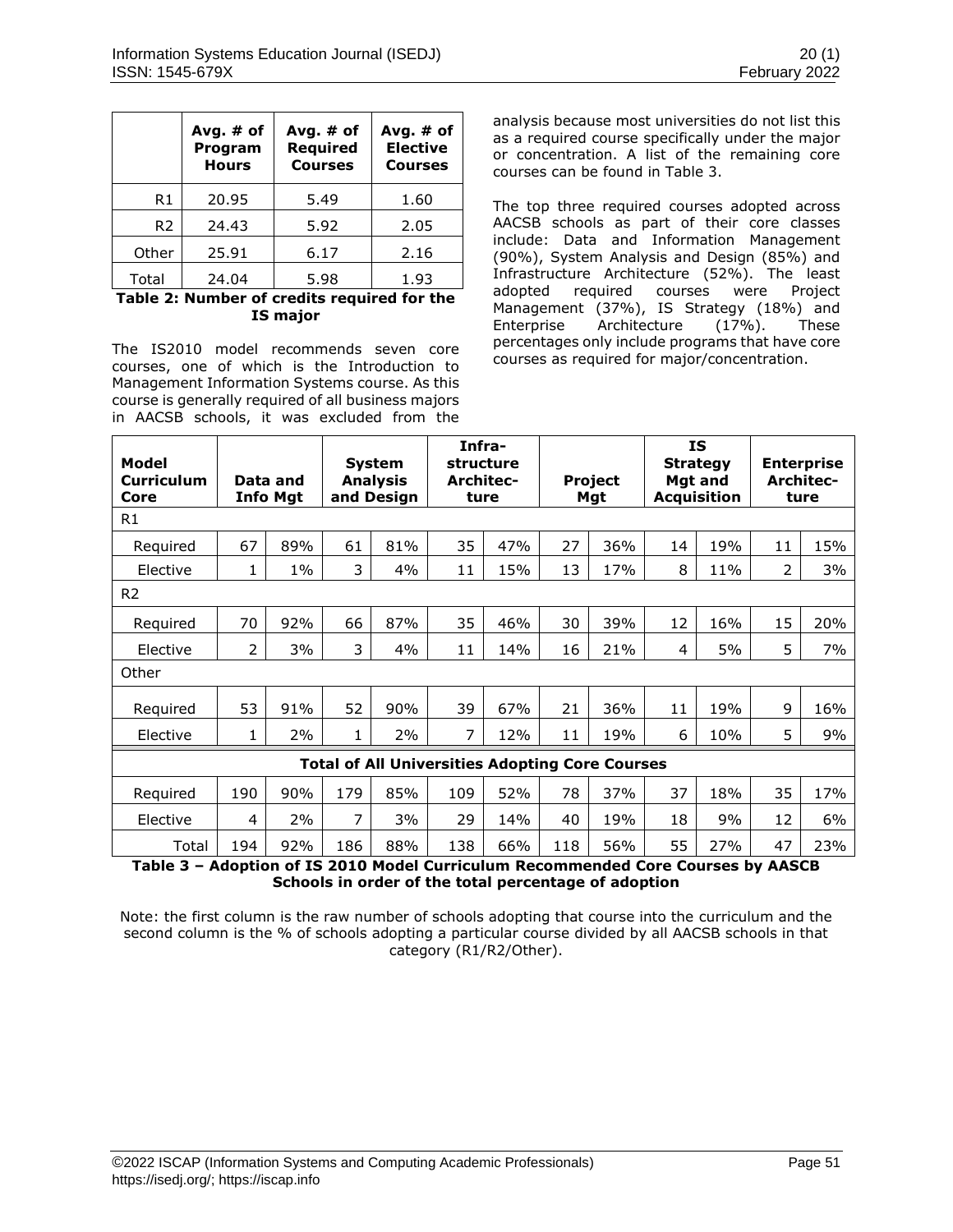| Model<br><b>Curriculum</b><br><b>Electives</b>             |     | <b>Software</b><br>Develop-<br>ment |     | Security /<br><b>Risk Mgt</b> |    | <b>10E</b><br><b>Enterprise</b><br>System |    | <b>Business</b><br><b>Process</b><br><b>Mgt</b> |                | <b>Innovation</b><br>/ New<br><b>Technolog</b><br>у |          | HCI   |              | Audit /<br><b>Controls</b> |
|------------------------------------------------------------|-----|-------------------------------------|-----|-------------------------------|----|-------------------------------------------|----|-------------------------------------------------|----------------|-----------------------------------------------------|----------|-------|--------------|----------------------------|
| R <sub>1</sub>                                             |     |                                     |     |                               |    |                                           |    |                                                 |                |                                                     |          |       |              |                            |
| Required                                                   | 57  | 76%                                 | 13  | 17%                           | 4  | 5%                                        | 5  | 7%                                              | 3              | 4%                                                  | $\Omega$ | 0%    | 0            | 0%                         |
| Elective                                                   | 6   | 8%                                  | 24  | 32%                           | 8  | 11%                                       | 7  | 9%                                              | 8              | 11%                                                 | 0        | 0%    | 4            | 5%                         |
| R <sub>2</sub>                                             |     |                                     |     |                               |    |                                           |    |                                                 |                |                                                     |          |       |              |                            |
| Core                                                       | 69  | 91%                                 | 19  | 25%                           | 12 | 16%                                       | 6  | 8%                                              | $\overline{2}$ | 3%                                                  | 1        | 1%    | $\mathbf{1}$ | 1%                         |
| Elective                                                   | 4   | 5%                                  | 22  | 29%                           | 14 | 18%                                       | 4  | 5%                                              | 8              | 11%                                                 | 3        | 4%    | 0            | 0%                         |
| Other                                                      |     |                                     |     |                               |    |                                           |    |                                                 |                |                                                     |          |       |              |                            |
| Core                                                       | 44  | 76%                                 | 13  | 22%                           | 4  | 7%                                        | 3  | 5%                                              | $\overline{2}$ | 3%                                                  | 1        | 2%    | 0            | 0%                         |
| Elective                                                   | 4   | 7%                                  | 18  | 31%                           | 2  | 3%                                        | 3  | 5%                                              | 4              | 7%                                                  | 2        | 3%    | 1            | 2%                         |
|                                                            |     |                                     |     |                               |    |                                           |    |                                                 |                |                                                     |          |       |              |                            |
| <b>Total of All Universities Adopting Elective Courses</b> |     |                                     |     |                               |    |                                           |    |                                                 |                |                                                     |          |       |              |                            |
| Core                                                       | 170 | 81%                                 | 45  | 21%                           | 20 | 9%                                        | 14 | 7%                                              | 7              | 3%                                                  | 2        | $1\%$ | 1            | 0.5%                       |
| Elective                                                   | 14  | 7%                                  | 64  | 30%                           | 24 | 11%                                       | 14 | 7%                                              | 20             | 9%                                                  | 5        | 2%    | 5            | 2%                         |
| Total                                                      | 184 | 88%                                 | 109 | 51%                           | 44 | 20%                                       | 28 | 14%                                             | 27             | 12%                                                 | 7        | 3%    | 6            | 2.5%                       |

**Table 4 – Adoption of IS 2010 Model Curriculum Recommended Elective Courses by AASCB Schools**

| Model<br>Curriculum | Capstone |     |    | Data<br><b>Analytics</b> |
|---------------------|----------|-----|----|--------------------------|
| R1                  |          |     |    |                          |
| Core                | 10       | 13% | 12 | 16%                      |
| Elective            | 0        | 0%  | 31 | 41%                      |
| R2                  |          |     |    |                          |
| Core                | 18       | 24% | 17 | 22%                      |
| Elective            | 0        | 0%  | 25 | 33%                      |
| Other               |          |     |    |                          |
| Core                | 19       | 33% | 15 | 26%                      |
| Elective            | 6        | 10% | 18 | 31%                      |
| All Schools         |          |     |    |                          |
| Core                | 47       | 22% | 44 | 21%                      |
| Elective            | 6        | 3%  | 74 | 35%                      |

### **Table 5 – Adoption of new courses not detailed in the model curriculum**

Table 4 details the adoption of the elective courses from the elective list of courses found in the model curriculum. It details the adoption of these courses into the school's major/concentration as part of their required or elective list of courses.

Interestingly, one of the recommended elective courses has a higher adoption rate than four of the model curriculum core courses. This course is Software Development Concepts which is a required course in over 80% of the schools analyzed. Additionally, Security and Risk Management has a high adoption as a required course (21%). The recommended elective courses of HCI and Audit and Controls have been adopted by only 3 to 4% of AACSB schools.

The researchers found two other courses that had a higher implementation rate compared to other required or elective courses (see Table 5). Data Analytics, which is an emerging field, has worked its way into over 20% of the AACSB schools as a required course and over 30% as an elective course. We noticed that a "Capstone" course that was adopted by over 20% of the schools as a required course. We should mention it was difficult to determine what the learning concepts were in the Capstone courses and these learning concepts may overlap with other required or elective courses.

# **5. DISCUSSION**

Observations from the curriculum analysis showed mixed results. Some courses such as Data Management and Systems Analysis/Design have become standard in many programs while others such as Strategy and Enterprise are still not widely included in IS programs at AACSB schools. To understand these differences and where the field may be moving, the following sections provide an attempt to address these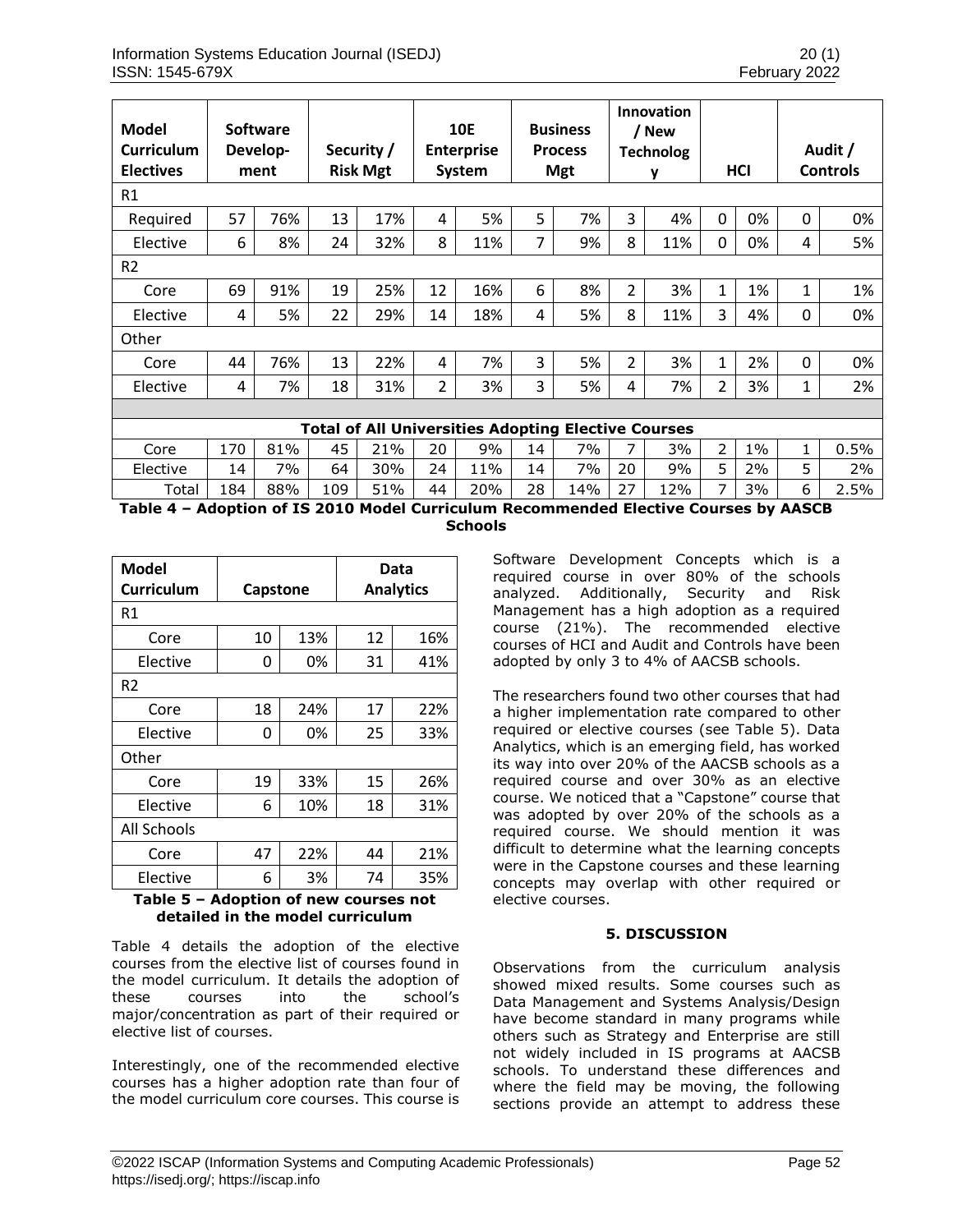concerns. First, a discussion concerning how programs may be shifting their curriculum to meet employer demands is presented. This is followed by a discussion of the implications from the recent curriculum report (i.e., Computing Curriculum 2020). Finally, the findings are compared to the release of the IS2020 Model Curriculum draft released.

### **Aligning Curriculum with Industry Demands**

A goal of any education program should be to have a high placement rate for its graduates. This may be one reason our results show elective courses such as software development, security and data analytics are being adopted at higher rates compared to some of the 2010 suggested core courses.

According to the United States Bureau of Labor Statistics (BLS), there is significant demand for computer and computer related professionals (Bureau of Labor Statistics, Computer and Information Technology Occupations, 2021). As mentioned in the overview of the model curriculum guidelines, its elective options have been suggested to assist in developing career tracks for graduates. This may be the reason we are seeing increases in programs offering a software development class as a required course. As can be seen in Table 6, software developers are not only the second fastest growing occupation by percentage, but also highest in terms of new positions (316,000).

In fact, Information Technology occupations are projected to grow 11% by 2029, which is higher than the projected growth of 4% for all occupations in the United States. Demand for these workers will grow from the greater emphasis on cloud computing, collection and storage of data and information security. Table 6 summarizes the US Bureau of Labor Statistics findings for technology occupations requiring a bachelor's degree.

As seen in Table 6, the top 3 highest growing occupations include security analysts, software developers and database administrators. Skills in the occupations are included in the top core course (Data Management) and the top elective courses (Development and Security). Overall, the demand for software developers, security analysts and system analysts are suggested to yield at least 400,000 new jobs in these three specific occupations in the next 10 years.

### **CC2020 and the Current IS Curriculum**

The updated Computing Curriculum 2020 was released in the first quarter of 2021 (ACM, 2020). The previous edition was issued in 2005 (ACM, 2005) which provided a foundation for computing curriculum across various fields and was followed by specific curriculum reports for each field (e.g., IS2010). The draft of the IS2020 model curriculum was released in December of 2020.

| Occupation                       | <b>Description</b>                                                                                    | # Jobs<br>(as of<br>2019) | Projected<br>new jobs<br>(by 2029) | Growth<br>Rate |
|----------------------------------|-------------------------------------------------------------------------------------------------------|---------------------------|------------------------------------|----------------|
| Security<br>Analysts             | Plan and carry out security measures to<br>protect networks and systems                               | 131K                      | 41K                                | 31%            |
| Software<br>Developers           | Create applications / systems that run on a<br>computer or other device                               | 1.5M                      | 316K                               | 22%            |
| Database<br>Administrators       | Use specialized software to store<br>and<br>organize data                                             | 133K                      | 13K                                | 19%            |
| Web<br>Developers                | Digital designers develop, create, test a<br>website or other devices                                 | 174K                      | 14K                                | 8%             |
| System<br>Analyst                | Study an organization's current system and<br>find a solution that is more efficient and<br>effective | 632K                      | 47K                                | 7%             |
| Network<br>Architects            | communication<br>build<br>data<br>Desian<br>and<br>networks                                           | 160K                      | 8K                                 | 5%             |
| <b>Network</b><br>Administrators | Responsible for day to day operation of<br>networks                                                   | 374K                      | 16K                                | 4%             |
| Programmers                      | Write and test code<br>$\sim$ $\sim$                                                                  | 214K                      | -20K                               | $-9%$          |

**Table 6: US Bureau of Labor Statistics, Computer and Information Technology Occupations (BLS, 2021)**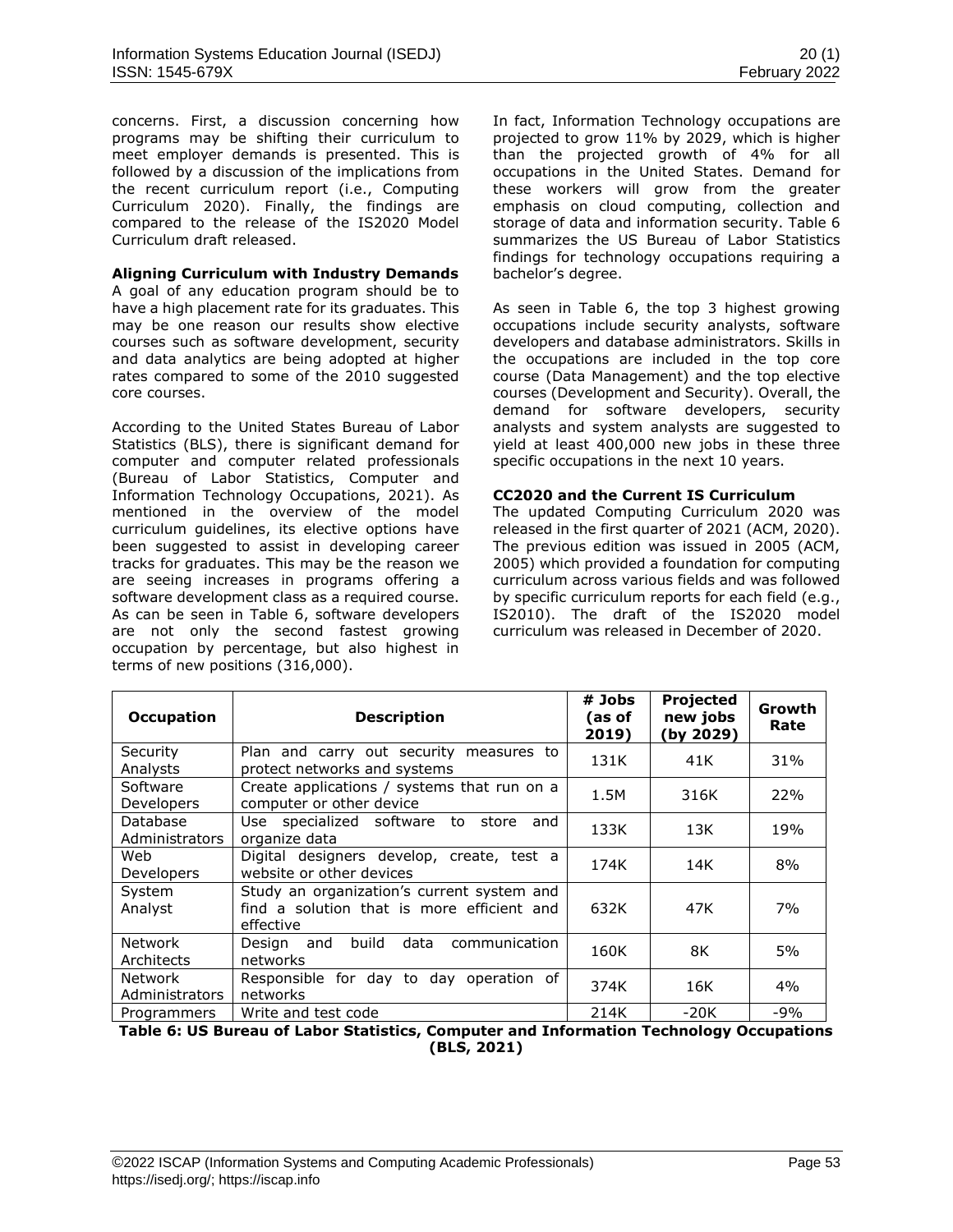The CC2020 focuses on competencies for various computing fields. This has been a shift from the previous report which focused on knowledgebased learning (ACM, 2005). These competencies focus on the qualities graduates should possess in order to be effective in their future role or function. The goal is to encompass knowledge ("know-what"), skills ("know-how") and dispositions ("know-why") instead of specific courses (ACM 2020).

The draft for key competencies in Information Systems (IS) include 9 broad categories followed by more specific competencies (for a total of 88) within each of these broad categories. These categories have been identified as the following (note: the number of specific competencies in each category is in parentheses):

- 1) Identifying and designing opportunities for IT enable organization improvement (14)
- 2) Analyzing trade-offs (5)
- 3) Designing and implementing IS solutions (10)
- 4) Managing ongoing IT operations (10)
- 5) Leadership and collaboration (16)
- 6) Communication (7)
- 7) Negotiation (5)
- 8) Analytic and critical thinking (17)
- 9) Mathematic foundations (4)

In addition to the CC2020, a draft of the IS2020 model curriculum was also released outlining potential competency areas that are needed within programs. This initial report appears to be closer to industry needs and reflects the changes that AACSB schools have implemented in their programs. Specifically, the areas of software development, security and data/business analysis have become part of the 'core competencies' recommended. Additionally, based on our analysis of over 200 IS programs, there were 2 courses referenced in Table 3 (the Strategy and the Enterprise Architecture courses) that are not being widely required in IS programs. These two courses have been removed from the core requirements as part of the IS2020 recommendations.

# **Recommendations for Future IS Model Curriculum**

After evaluating IS programs against the 2010 model, it may be that ten years between releases is too long a period for updates to the model. Current areas of importance such as cloud, cyber security and data / business analytics were not envisioned in 2010, but clearly schools have adopted them into their curriculum. What will be the topics that evolve in the next few years and should be included? Perhaps an interim update to the model curriculum could be made on a 5 year cycle versus the current 10-year cycle.

### **6. LIMITATIONS**

One of the limitations is that the authors were limited to the information available on public facing college websites. The data collected was based on reviewing both the course titles and descriptions. It is possible that some courses may have been miscategorized. Additionally, it is possible that a course might cover additional topics or different material we did not recognize. This is one reason we reviewed the course description as well to ensure we were capturing the correct courses listed in IS2010.

Additionally, this research only surveyed AACSB schools that offered either a major or concentration within IS. There are many schools that are not AACSB accredited with a major/concentration in IS. There are many academic units only offering minors that have not been included in this study. Additionally, some universities have moved these programs into schools specializing in technical fields (e.g., Schools of Informatics). Researchers that wish to expand our research should consider including non-AACSB accredited universities, because these may be seeking to follow the IS curriculum guidance but have not obtained AACSB accreditation or may not wish to apply for AACSB accreditation.

A final limitation of the current study concerns the model curriculum (i.e., 2010) used to evaluate programs. While these suggestions are over 10 years old, the researchers felt they provided good guidance to understand courses being offered in IS programs currently. Additional research is needed once the latest course curriculum suggestions are published.

### **7. CONCLUSIONS**

This research has summarized the implementation of required and core courses. The research demonstrated those courses that are closest to the needs of employers appear to have the highest adoption rates. These courses and their matching potential occupations are shown in Table 8. Those courses in the core model curriculum that tend to be more conceptual (Enterprise Architecture, Strategy) and less skill based have the lowest adoption rates.

Finally, as with all programs, IS has limitations based upon university administration and AACSB requirements. While it would be valuable to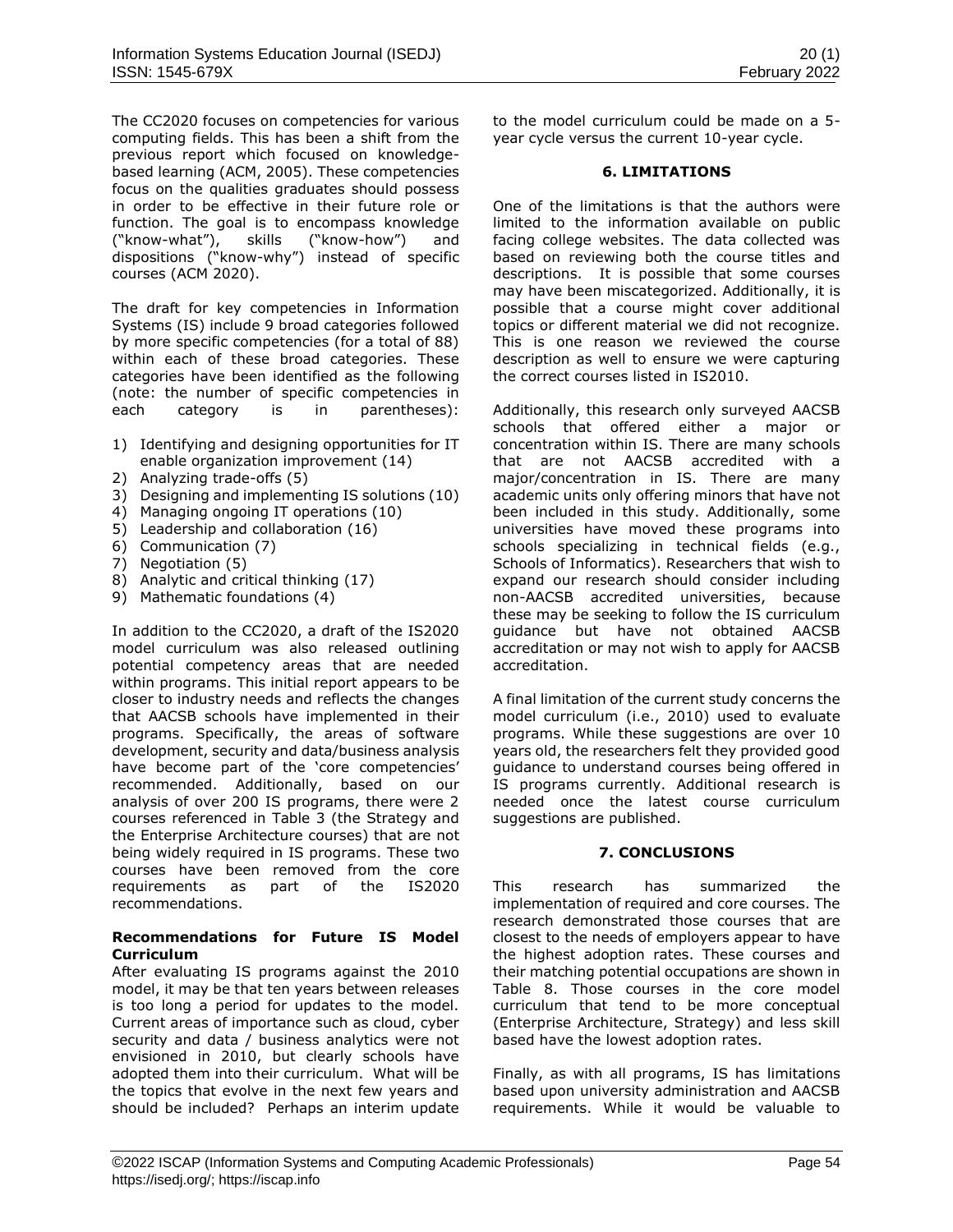provide more courses, the average number of courses in IS programs is currently 8 (6 core and 2 electives). This may be why we see some recommended electives being included as required courses.

| Course                           | Adopted<br>Required/<br><b>Elective</b> | <b>Occupation</b><br>Title |
|----------------------------------|-----------------------------------------|----------------------------|
| Security/Risk<br>Management      | 52%                                     | Security<br>Analysts       |
| Software                         | 87%                                     | Software<br>Developers     |
| Development                      |                                         | Web<br>Developers          |
| Data and Info<br>Management      | 92%                                     | Database<br>Administrators |
| System<br>Analysis and<br>Design | 88%                                     | System Analyst             |
| Infrastructure                   | 65%                                     | Network<br>Architects      |

### **Table 8 – Matching Courses to Occupations in demand. Listed by Occupation Growth Rates**

# **8. REFERENCES**

- ACM (2005). *[Computing Curricula 2005 The](https://www.acm.org/binaries/content/assets/education/curricula-recommendations/cc2020.pdf)  [Overview Report](https://www.acm.org/binaries/content/assets/education/curricula-recommendations/cc2020.pdf)*, Association for Computing Machinery (ACM) and IEEE Computer Society; [https://www.acm.org/binaries/content/asset](https://www.acm.org/binaries/content/assets/education/curricula-recommendations/cc2005-march06final.pdf) [s/education/curricula](https://www.acm.org/binaries/content/assets/education/curricula-recommendations/cc2005-march06final.pdf)[recommendations/cc2005-march06final.pdf](https://www.acm.org/binaries/content/assets/education/curricula-recommendations/cc2005-march06final.pdf)
- ACM (2010). *IS 2010 Curriculum Guidelines for Undergraduate Degree Programs in Information Systems,* Association for Computing Machinery (ACM) and Association for Information Systems (AIS); <https://doi.org/10.1145/2593310>
- ACM (2020). *[Computing Curricula 2020](https://www.acm.org/binaries/content/assets/education/curricula-recommendations/cc2020.pdf)  [\(CC2020\): Paradigms for Global Computing](https://www.acm.org/binaries/content/assets/education/curricula-recommendations/cc2020.pdf)*

*[Education](https://www.acm.org/binaries/content/assets/education/curricula-recommendations/cc2020.pdf)*, Association for Computing Machinery (ACM) and IEEE Computer Society; [https://www.acm.org/binaries/content/asset](https://www.acm.org/binaries/content/assets/education/curricula-recommendations/cc2020.pdf) [s/education/curricula](https://www.acm.org/binaries/content/assets/education/curricula-recommendations/cc2020.pdf)[recommendations/cc2020.pdf](https://www.acm.org/binaries/content/assets/education/curricula-recommendations/cc2020.pdf)

ACM/AIS (2020) *IS2020 Competency Model for Undergraduate Programs in Information* Sys*tems (Draft) Joint ACM/AIS Task Force*  https://is2020.hosting2.acm.org/wpcontent/uploads/2020/12/IS-2020- December-Draft.pdf

- Apigian, C. H. & Gambill, S. E. (2010). Are We Teaching the IS 2009 Model Curriculum? *Journal of Information Systems Education,* 21(4), 411-420.
- Bell, C., Mills, R., & Fadel, K. (2013). An Analysis of Undergraduate Information Systems Curricula: Adoption of the IS 2010 Curriculum Guidelines. Communications of the Association for Information Systems, 32, pppp. <https://doi.org/10.17705/1CAIS.03202>
- Bureau of Labor Statistics, Computer and Information Technology Occupations, [https://www.bls.gov/ooh/computer-and](https://www.bls.gov/ooh/computer-and-information-technology/home.htm)[information-technology/home.htm,](https://www.bls.gov/ooh/computer-and-information-technology/home.htm) Retrieved May 2017.
- Feinstein, D., Longenecker, B., Shresthat, D. (2014). A Study of Information Systems Programs Accredited by ABET In Relation to IS 2010. *Information Systems Education Journal,* 12(3) pp 76-84.
- IS Curriculum Guidelines for Undergraduate Degree Programs in Information Systems 2010 [https://www.acm.org/binaries/content/asset](https://www.acm.org/binaries/content/assets/education/curricula-recommendations/is-2010-acm-final.pdf.%20Retrieved) [s/education/curricula-recommendations/is-](https://www.acm.org/binaries/content/assets/education/curricula-recommendations/is-2010-acm-final.pdf.%20Retrieved)[2010-acm-final.pdf. Retrieved](https://www.acm.org/binaries/content/assets/education/curricula-recommendations/is-2010-acm-final.pdf.%20Retrieved) May 2021
- Mills, R. J., Velasquez, N. F., Fadel, K. J., & Bell, C. C. (2012). Examining IS Curriculum Profiles and the IS 2010 Model Curriculum Guidelines in AACSB-Accredited Schools. *Journal of Information Systems Education,* 23(4), 417-428.